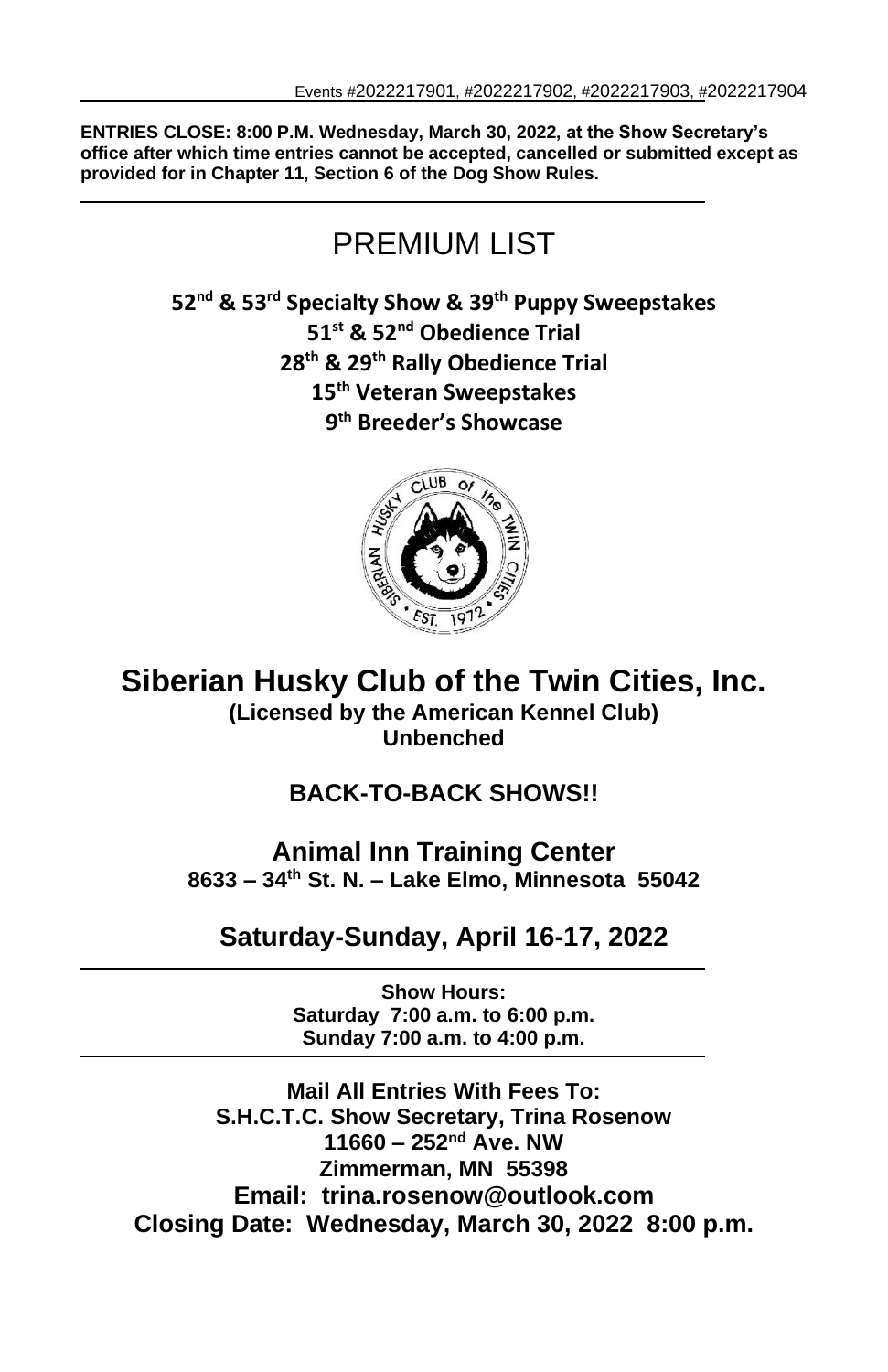| $\div$ 2022 Officers $\div$                                |                                                                                |                             |  |
|------------------------------------------------------------|--------------------------------------------------------------------------------|-----------------------------|--|
|                                                            |                                                                                |                             |  |
|                                                            |                                                                                |                             |  |
|                                                            |                                                                                |                             |  |
|                                                            |                                                                                |                             |  |
|                                                            |                                                                                |                             |  |
|                                                            | 25575 - 184 <sup>th</sup> St. NW - Big Lake, MN 55309-9785<br><b>Directors</b> |                             |  |
|                                                            | Rose Hallman - Shanna Peoble - Trina Rosenow                                   |                             |  |
|                                                            | $\triangleleft$ Show Committee $\triangleleft$                                 |                             |  |
| Show Chair                                                 |                                                                                | Robert Hanson               |  |
|                                                            | 5951 - 145 <sup>th</sup> Ln. NW, Ramsey, MN 55303 Phone: 612-220-7899          |                             |  |
|                                                            |                                                                                |                             |  |
|                                                            | 11660 - 252 <sup>nd</sup> Ave. NW, Zimmerman, MN 55398 Phone: 612-760-4814     |                             |  |
|                                                            | (E-mail entries accepted with PayPal payment)                                  |                             |  |
|                                                            |                                                                                |                             |  |
|                                                            |                                                                                |                             |  |
|                                                            |                                                                                |                             |  |
|                                                            |                                                                                |                             |  |
|                                                            |                                                                                |                             |  |
|                                                            |                                                                                |                             |  |
|                                                            |                                                                                |                             |  |
| Robert Hanson (Show Chair), Trina Rosenow (Show Secretary) |                                                                                |                             |  |
|                                                            |                                                                                |                             |  |
|                                                            |                                                                                |                             |  |
|                                                            |                                                                                |                             |  |
|                                                            |                                                                                |                             |  |
|                                                            |                                                                                |                             |  |
|                                                            |                                                                                |                             |  |
|                                                            |                                                                                |                             |  |
|                                                            |                                                                                |                             |  |
| <b>Show Photographer</b>                                   | Show Veterinarian (On Call)                                                    | Show Veterinarian (On Call) |  |
| Kathleen Riley Daniels                                     | Animal Emergency & Referral                                                    |                             |  |
| P.O. Box 1824                                              | Center of Minnesota - Oakdale                                                  | Southview Animal Hospital   |  |
| Minnetonka, MN 55345-0824                                  | 1163 Helmo Ave. N.                                                             | 2000 South Robert Street    |  |
| Kathleen.Riley.Photography@gmail.com                       | Oakdale, MN 55128                                                              | West St. Paul. MN 55118     |  |
| 612-558-1369                                               | 651-501-3766                                                                   | 651-455-2258                |  |
| www.KathleenRileyPhotography.com                           |                                                                                |                             |  |

**Siberian Husky Club of the Twin Cities, Inc.**

### **♦ JUDGES ♦**

**Saturday – Rally and Obedience – All Regular & Non-Regular (Obedience)** Mr. Charles W. Kline – 4121 160<sup>th</sup> Ln. NW – Andover, MN 55304-2343 **Sunday – Rally and Obedience – All Regular & Non-Regular (Obedience)** Mr. Charles W. Kline - 4121 160<sup>th</sup> Ln. NW - Andover, MN 55304-2343 **Saturday – Veteran and Puppy Sweepstakes** Ms. Shannon Houg - 8687 255<sup>th</sup> Ave. - Zimmerman, MN 55398 **Saturday –Junior Showmanship and All Conformation -- Regular & Non-Regular** Mr. Delbert L. Thacker - 3413 67<sup>th</sup> Drive - Union Grove, WI 53182-9405 **Sunday – Junior Showmanship and All Conformation – Regular & Non-Regular** Ms. Nancy C. Russell – 601 Big Horn Dr. – Walsenburg, CO 81089-9494

**American Kennel Club Certification:** Permission has been granted by the American Kennel Club for the holding of this event under American Kennel Club Rules and Regulations. James P. Crowley, Secretary

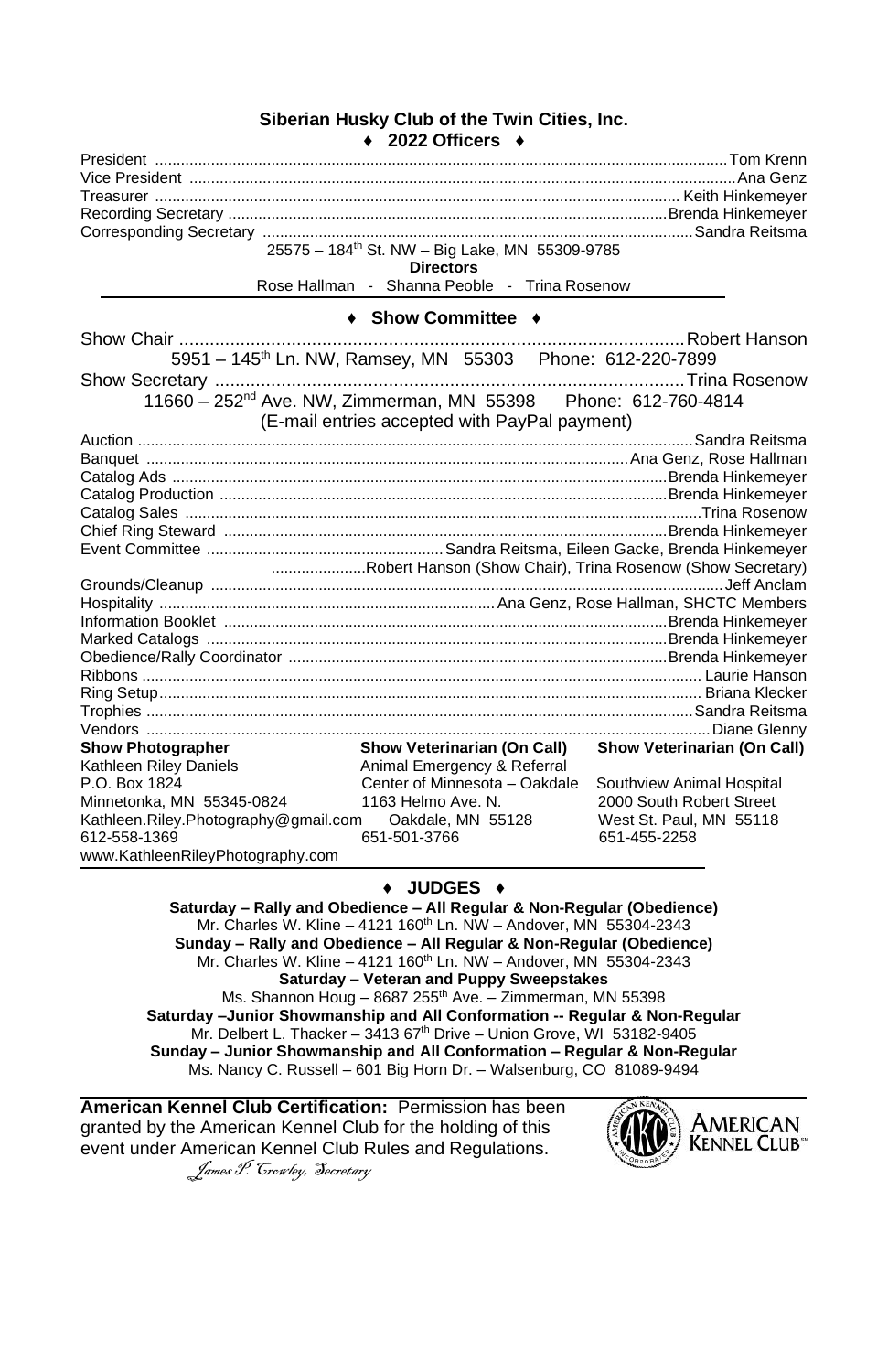**♦ Show Schedule ♦ "Fabulous 50" Specialty**

# **Saturday, April 16, 2022 – Events #2022217901 & 2022217903**

**Rally & Obedience** All Regular & Non Regular Classes

Mr. Charles W. Kline

**Puppy & Veteran Sweepstakes** Ms. Shannon Houg

> **Junior Showmanship** Mr. Delbert L. Thacker

### **Lunch**

**Conformation** All Regular & Non-Regular Classes Mr. Delbert L. Thacker

**Breeder's Showcase (30 minutes after Best of Breed)** Ms. Shannon Houg, Mr. Dan Moll, Dr. Camille McArdle DVM

# **Sunday, April 17, 2022 – Events #2022217902 & #2022217904**

**Rally & Obedience** All Regular & Non Regular Classes Mr. Charles W. Kline

### **Parade of Titleholders**

**Junior Showmanship** Ms. Nancy C. Russell

**Conformation** Ms. Nancy C. Russell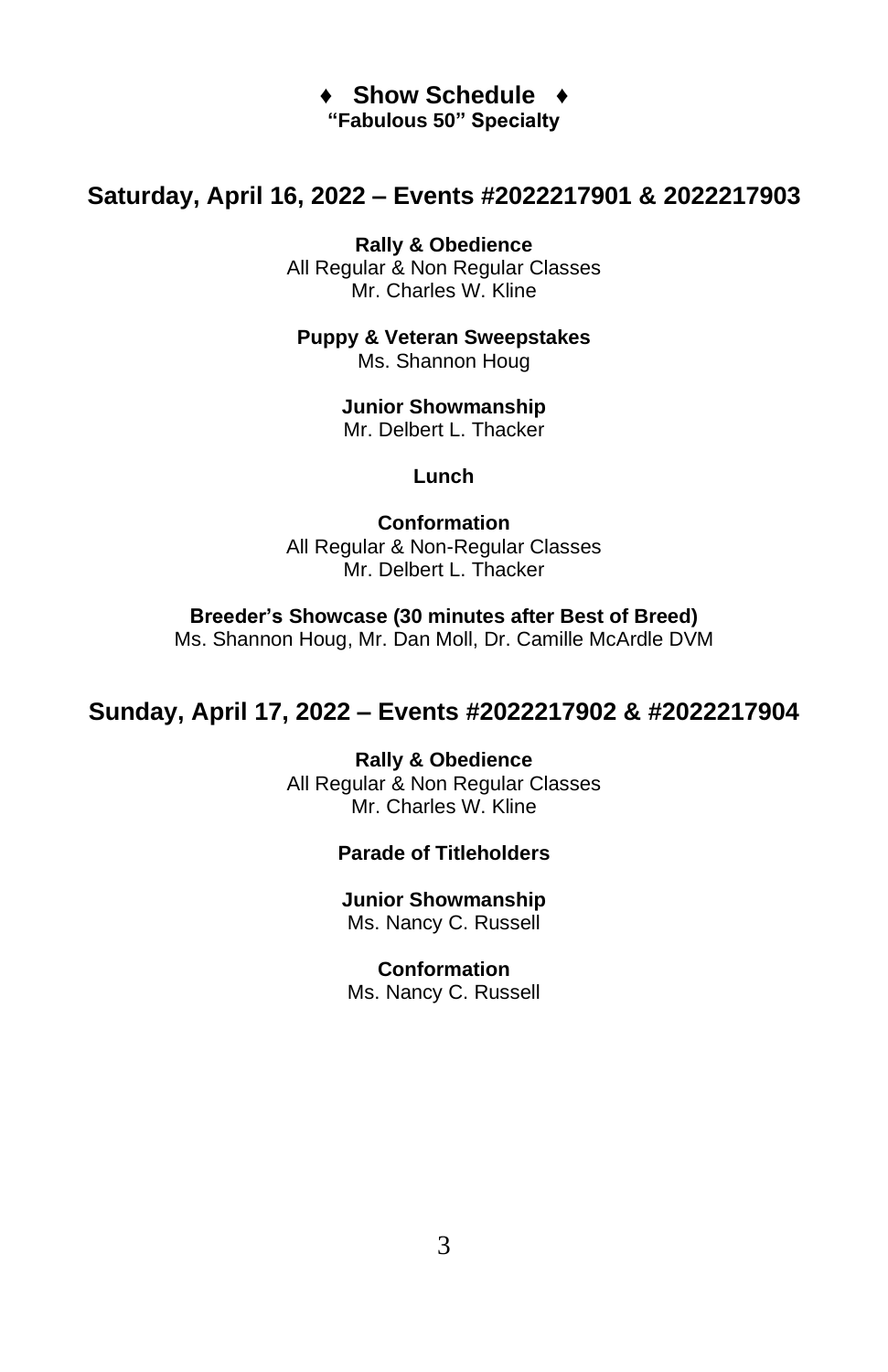# **♦ Lunch ♦**

We are having a 50<sup>th</sup> Anniversary special lunch on Saturday, in lieu of a banquet. \$10 will get you lunch on both days. We will also provide snacks while the scores are being tabulated for the Breeder's Showcase. We have anniversary gift bags for those who sign up in advance, so return the form below with your entry!

**Saturday:** Walking Tacos or Taco Salad (whichever you prefer) We will have Ground Beef and Shredded Chicken, Lettuce, Tomatoes, Jalapenos, Sour Cream, Shredded Cheese, Onions, Taco Sauce, and Guacamole. 50<sup>th</sup> Anniversary Cake **Breeder's Showcase – Snacks:** Meat and Cheese Platter & Veggies and Dip Wine & Beer will be served

**Sunday:** Sandwich Platter with Chips (a variety of meat sandwiches and individual bags of chips), along with cookies.

> Contact Ana or Rose, Hospitality Co-Chairs, with any questions. Ana Genz Phone: 612-770-0048 E-mail: [avadarsiberians@gmail.com](mailto:avadarsiberians@gmail.com) Rose Hallman Phone : 651-246-2477 E-mail: [rosiesh09@gmail.com](mailto:rosiesh09@gmail.com)

# ♦ **Lunch Reservations ♦**

| Lunch # $@$10.00 =$<br>(covers both days plus snacks at breeder's showcase) |                                                                                                                                                                                                |
|-----------------------------------------------------------------------------|------------------------------------------------------------------------------------------------------------------------------------------------------------------------------------------------|
|                                                                             |                                                                                                                                                                                                |
|                                                                             |                                                                                                                                                                                                |
| Address                                                                     |                                                                                                                                                                                                |
|                                                                             |                                                                                                                                                                                                |
|                                                                             | Phone <b>E</b> -mail                                                                                                                                                                           |
|                                                                             | Send to SHCTC Hospitality Chair: Ana Genz<br>5868 Kalland Ave. NE - Albertville, MN 55301<br>Phone: 612-770-0048 E-mail: avadarsiberians@gmail.com<br>Banquet Reservations Deadline: April 4th |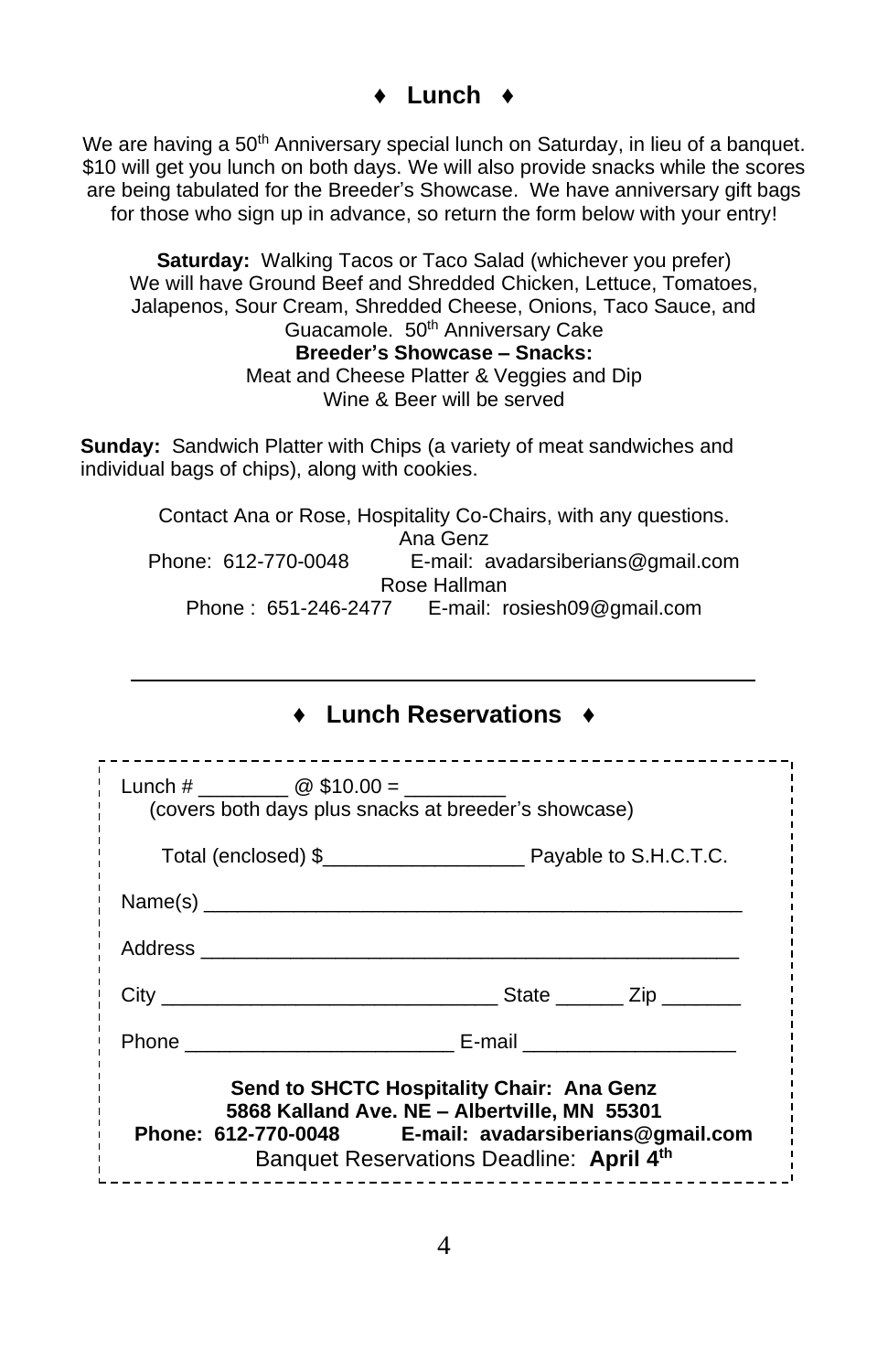# **♦ Annual Auction ♦**

At this time, we plan to have baskets to raffle off during the day. Also, while the results are being tabulated for the Breeder's Showcase, we will have a small, live auction.

All items are donated by members and friends of the S.H.C.T.C. Your donations will be gratefully received! It's fun to find new treasures, and the profits allow us to continue our fine Specialty traditions.

Auction Chair, Sandra Reitsma 25575 – 184th St. NW, Big Lake, MN 55309-9785 Phone: 763-263-8182 E-mail: [sumac.visi@gmail.com](mailto:sumac.visi@gmail.com) **Please** try to get all items to the Auction Chair in advance this year! **Contact the Auction Chair for more information.**

# **♦ Friday Evening ♦**

There will be no hospitality Friday evening.

We will have limited indoor crating, subject to change. If available, setup can be done starting at 6 p.m. or earlier if setup is complete. If you have questions, contact Briana Klecker when you arrive.

We will once again be holding a Run & Done on Friday night, from 5:30 – 7 p.m. (or until people are done). If you would like to rent some ring time for Obedience or Conformation practice, it will be available on a first come, first serve basis. If you use bait, you need to clean up after yourself. 10 minutes for \$10 or 5 minutes for \$5

# **♦ Vendors ♦**

Limited space is available for vendors at the show site. If you are interested, please contact Diane Glenny, 671 McCutcheon Rd., Hudson, WI 54016. Email: [wolfsglen@netzero.net](mailto:wolfsglen@netzero.net) Phone: 651-442-4749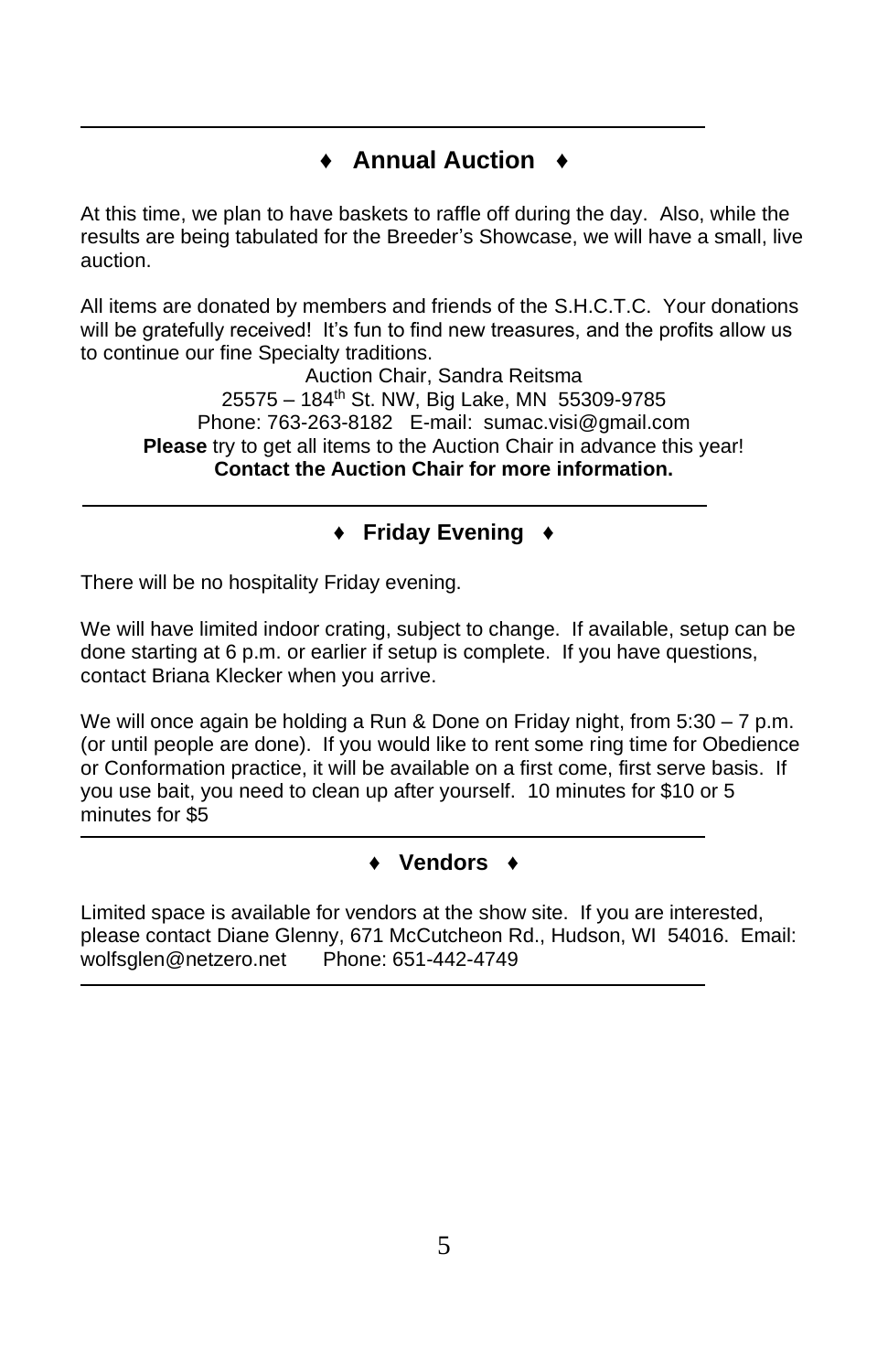# **♦ Hotel Information ♦**

Please remember: NO grooming or bathing of dogs in the guest rooms. Dogs must be kept crated and quiet. PLEASE clean up after your dogs! Our Grounds Chair and Club members will provide assistance at the show site, but we need you to do your part at the hotel. Thank You!!

All hotels are within 15 minutes of the show site. **Please notify all hotels that you will have dogs when making reservations. We recommend booking your room early!**

### **NOTE THAT WE HAVE NO CONTROL OVER THE HOTELS. PLEASE GET CONFIRMATION IN WRITING OF YOUR RESERVATIONS AND DOG ACKNOWLEDGEMENT. YOU SHOULD ALSO CONFIRM THE MAXIMUM COUNTS AT THE TIME OF YOUR RESERVATION. WE ENCOURAGE YOU TO WRITE DOWN THE NAME OF THE EMPLOYEE AS WELL!**

**LaQuinta Inn** 700 Bielenberg Drive, Woodbury, MN 55125 651-264-0144 **Rates are \$120.00/night \$20 Per room fee**

**AmericInn** 13025 60<sup>th</sup> St. N, Oakpark Heights, MN 55082 651-275-0980 800-634-3444

**Rates are \$150.00/night plus \$25 pet fee per dog** Limited number of rooms available. Book early! 2 Dog Limit Dogs greater than 30 pounds must be crated.

> **Extended Stay America** 10020 Hudson Rd., Woodbury, MN 55129 651-501-1085 **Call 877-408-2605 for cheapest rates. \$25 per dog pet fee 2 dogs per room max**

**America's Best Value Inn – Stillwater (Days Inn) Rates are \$100.00 plus Pet fee \$15 per dog 2 dogs per room max** 1750 Frontage Road, Stillwater, MN 55082 651-430-1300 888-315-2378

Search for "Oakdale, MN hotels" for a selection of hotels close to the show site.

**ALL OWNERS/EXHIBITORS SHOULD BE AWARE THAT THE ENTIRE MOTEL AND GROUNDS ARE CONSIDERED WITHIN THE SHOW LIMITS AND WE HAVE MADE THE HOTELS/MOTELS AWARE OF THAT. MAY BE SUBJECT TO DISCIPLINARY ACTION IN ACCORDANCE WITH THE RULES OF THE AMERICAN KENNEL CLUB.**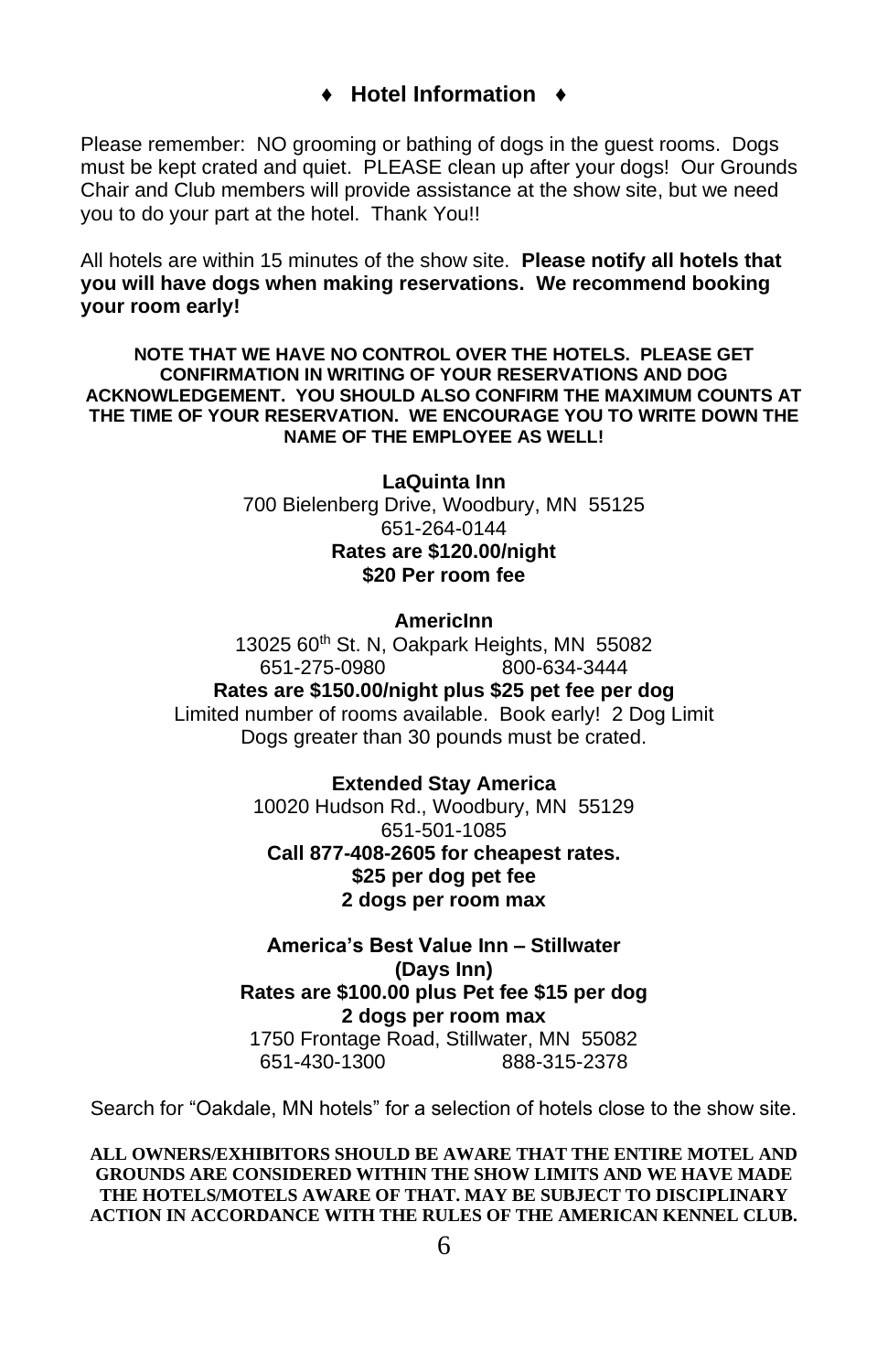# ♦ **TROPHIES ♦**

Trophies are offered by the Siberian Husky Club of the Twin Cities, through the generosity of Members & Friends. Donations to the General Trophy Fund are most appreciated! If you would like further information on which classes are still available for specific sponsorship, please contact:

**Trophy Chair Sandra Reitsma 25575 – 184th St. NW, Big Lake, MN 55309-9785 E-mail:** [sumac.visi@gmail.com](mailto:sumac.visi@gmail.com)

**Donations received by the closing date of March 30 will be acknowledged in the catalog!**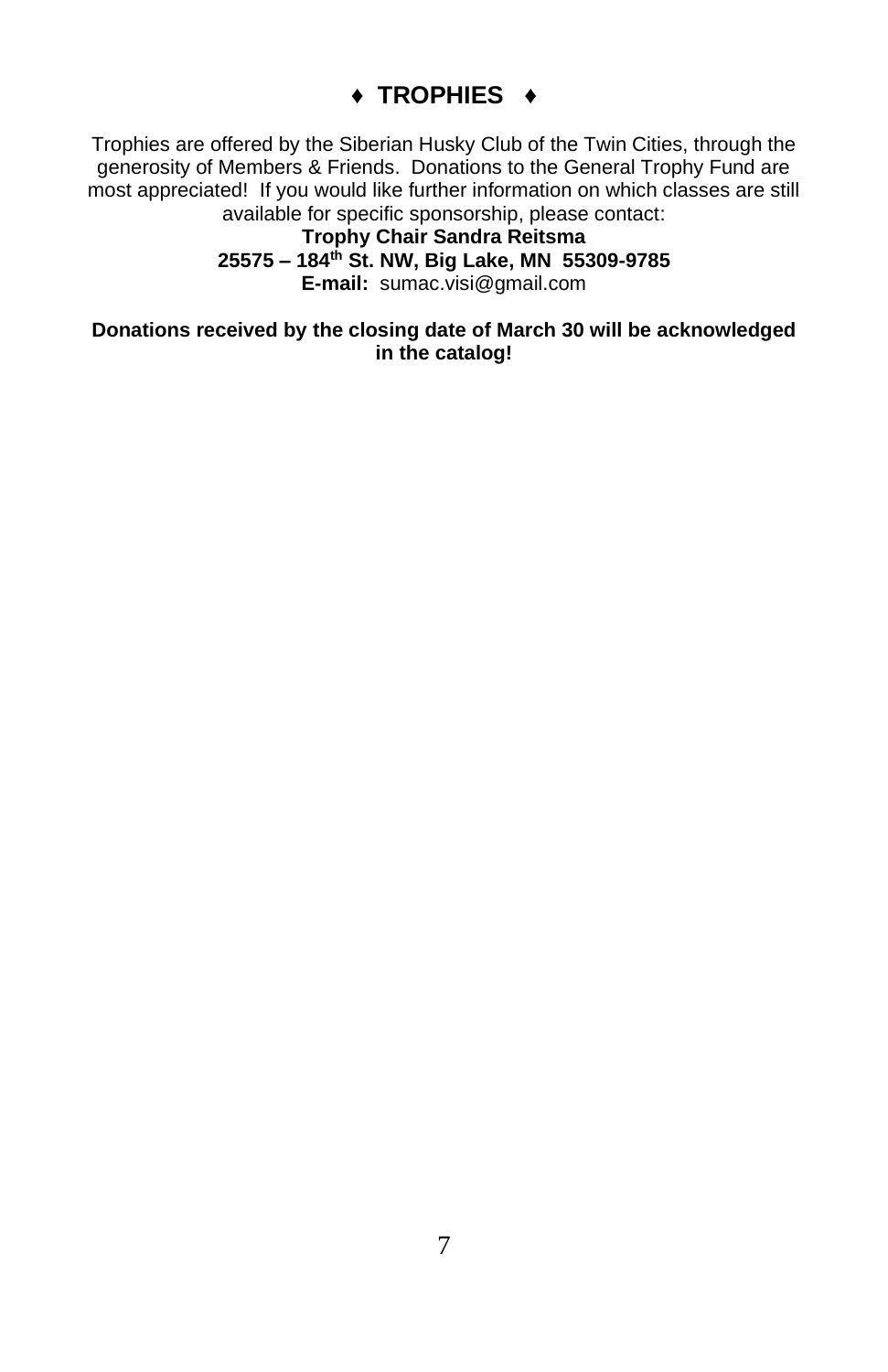**Saturday: Best of Breed:** Leather Leash **Best of Opposite Sex:** Leather Collar **Best of Winners:** Leather Leash **Best Sled Dog:** Leather Collar **Best Veteran:** Leather Collar **High In Obedience Trial:** Leather Leash **Obedience High Combined:** Leather Leash **Rally High Combined:** Leather Leash **Best Junior Handler:** \$25.00 Gift Card **Winners Dog & Winners Bitch:** Leather Leash **Reserve Winners Dog & Reserve Winners Bitch:** Leather Leash **1 st Place in Conformation, Obedience, Rally, and Junior Showmanship Regular & Non-Regular classes:** Slip Leash **2 nd Place in Conformation, Obedience, Rally, and Junior Showmanship Regular & Non-Regular classes:** Dog Treats **3 rd Place in Conformation, Obedience, Rally, and Junior Showmanship Regular & Non-Regular classes:** Dog Treats **4 th Place in Conformation, Obedience, Rally, and Junior Showmanship Regular & Non-Regular classes:** Dog Treats

**Sunday:**

**Best of Breed:** Set of Collector Plates **Best of Opposite Sex:** Pair of Collector Plates **Best of Winners:** Collector Plate **Best Sled Dog:** Collector Plate **Best Veteran:** Collector Plate **High In Obedience Trial:** Collector Plate **Obedience High Combined:** Collector Plate **Rally High Combined:** Collector Plate **Best Junior Handler:** \$25.00 Gift Card **Winners Dog & Winners Bitch:** Collector Plate **Reserve Winners Dog & Reserve Winners Bitch:** Collector Plate **1 st Place in Conformation, Obedience, Rally, and Junior Showmanship Regular & Non-Regular classes:** Stainless Steel Bowl **2 nd Place in Conformation, Obedience, Rally, and Junior Showmanship Regular & Non-Regular classes:** Dog Treats **3 rd Place in Conformation, Obedience, Rally, and Junior Showmanship Regular & Non-Regular classes:** Dog Treats **4 th Place in Conformation, Obedience, Rally, and Junior Showmanship Regular & Non-Regular classes:** Dog Treats

The Club reserves the right to substitute a prize of equal or greater value.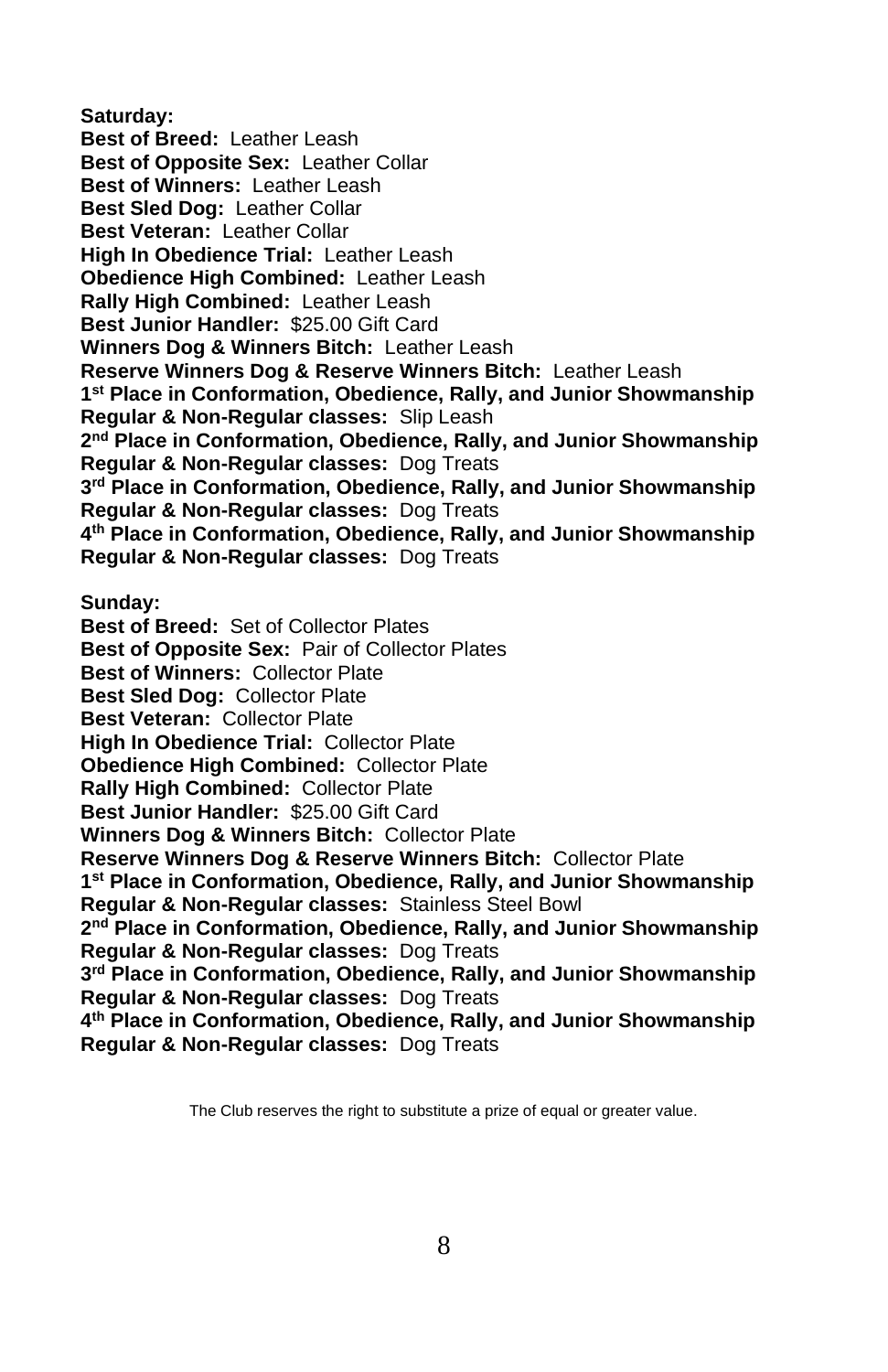# ♦ **BREEDER'S SHOWCASE ♦**

The Siberian Husky Club of the Twin Cities, Inc., will be holding our ninth

# **Best of Breeder's Showcase**

# **One male and one female will receive a Cash Prize of at least \$50.00 (total cash prize dependent on entry after expenses) and a handmade Rosette.**

This "Special Attraction" will be judged by 3 judges on a point scale with 100 being the highest score.

- Entry rules are the same as the Bred-By-Exhibitor class
- All dogs must be Breeder/Owner handled
- All dogs must be entered one or more days of the **Specialty**
- Open to Champions of Record and Class Dogs
- Regular class does NOT need to be Bred-By-Exhibitor

**Judging will begin 30 minutes after Best of Breed on Saturday. See judges list on Saturday schedule.**

**There will be light snacks, wine and beer served while scores are being tabulated!**

# **There is a special entry form for this event ONLY!**

**Send entries to Show Secretary Trina Rosenow 11660 – 252nd Ave. NW Zimmerman, MN 55398 Phone: 612-760-4814 E-mail: [trina.rosenow@outlook.com](mailto:trina.rosenow@outlook.com)**

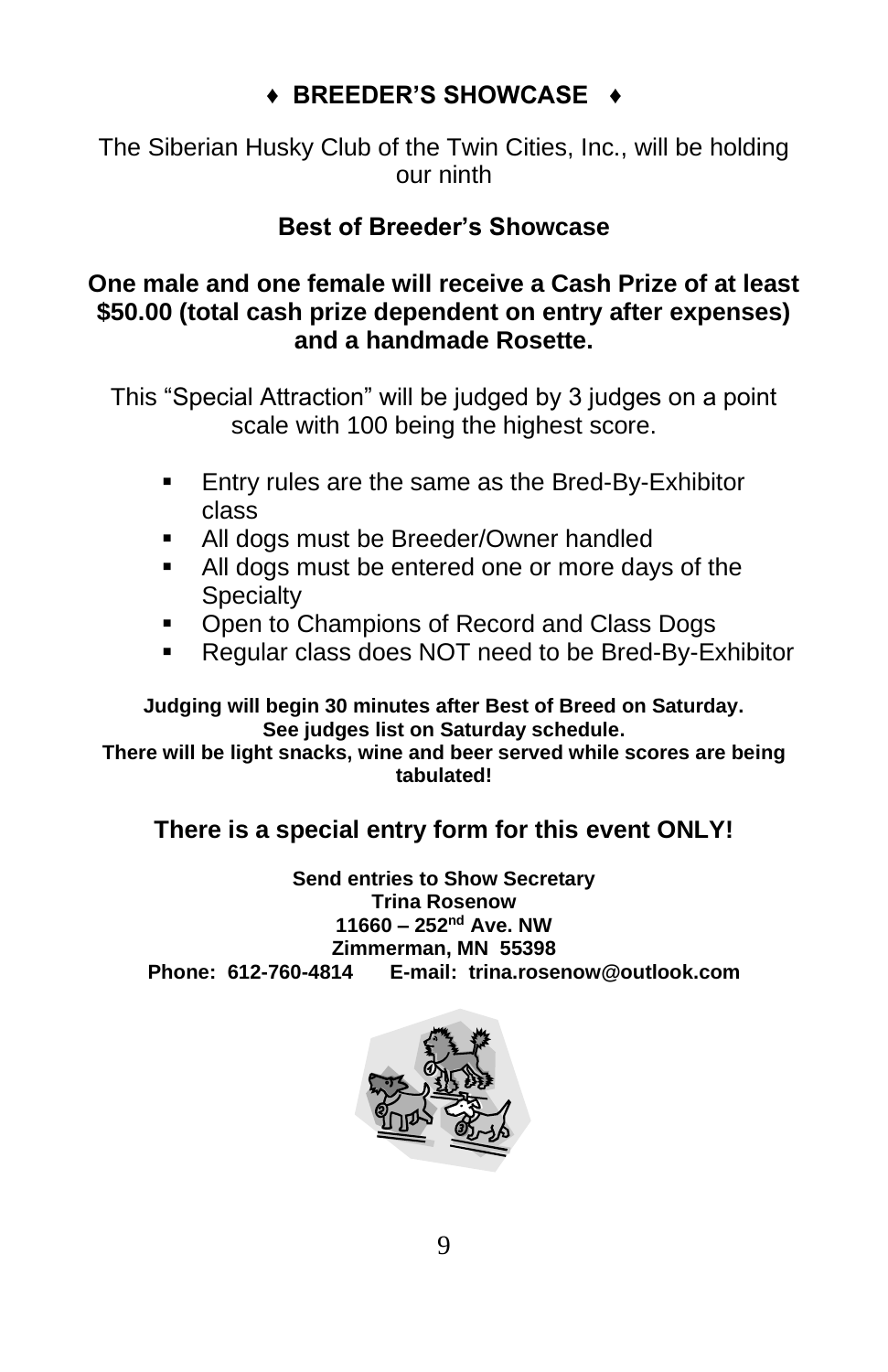# ♦ **CATALOG ADVERTISING ♦** *"Fabulous 50" Specialty*

Specialty Show Catalogs are keepsakes forever. Become a part of Siberian Husky history. **CATALOG IS GOOD FOR BOTH DAYS!**

**See ad order sheet on page 21 for all the details! Send ads to: Brenda Hinkemeyer (see ad sheet for address & phone)**

### **DEADLINE:**

| <b>March 30</b> $-$ for ads requiring setup |
|---------------------------------------------|
| <b>April 1</b> – for all other ads          |

Advertising copy need not be camera ready. See enclosed ad info sheet for details. Send ad copy with full payment to:

Brenda Hinkemeyer

9841 – 58th Ave., Clear Lake, MN 55319 Phone: 320-743-3631 E-mail: [brenda@nikosha.net](mailto:brenda@nikosha.net) Make checks payable to S.H.C.T.C.

# ♦ **MARKED CATALOGS ♦**

The cost of a Marked Catalog, mailed to you after the show, is \$7.00. Fill out the coupon below. Make checks payable to S.H.C.T.C. and send to: Brenda Hinkemeyer

9841 – 58<sup>th</sup> Ave., Clear Lake, MN 55319

| ◆ Marked Catalog Order Form ◆                                                                                            |                     |  |
|--------------------------------------------------------------------------------------------------------------------------|---------------------|--|
| Number of Marked Catalogs $\qquad \qquad \textcircled{g}$ \$7.00 =                                                       |                     |  |
|                                                                                                                          |                     |  |
|                                                                                                                          |                     |  |
|                                                                                                                          |                     |  |
|                                                                                                                          |                     |  |
|                                                                                                                          | Phone <b>E-mail</b> |  |
| Send to Marked Catalog Chair: Brenda Hinkemeyer<br>9841 - 58th Ave., Clear Lake, MN 55319<br>Ph <u>one: 320-743-3631</u> |                     |  |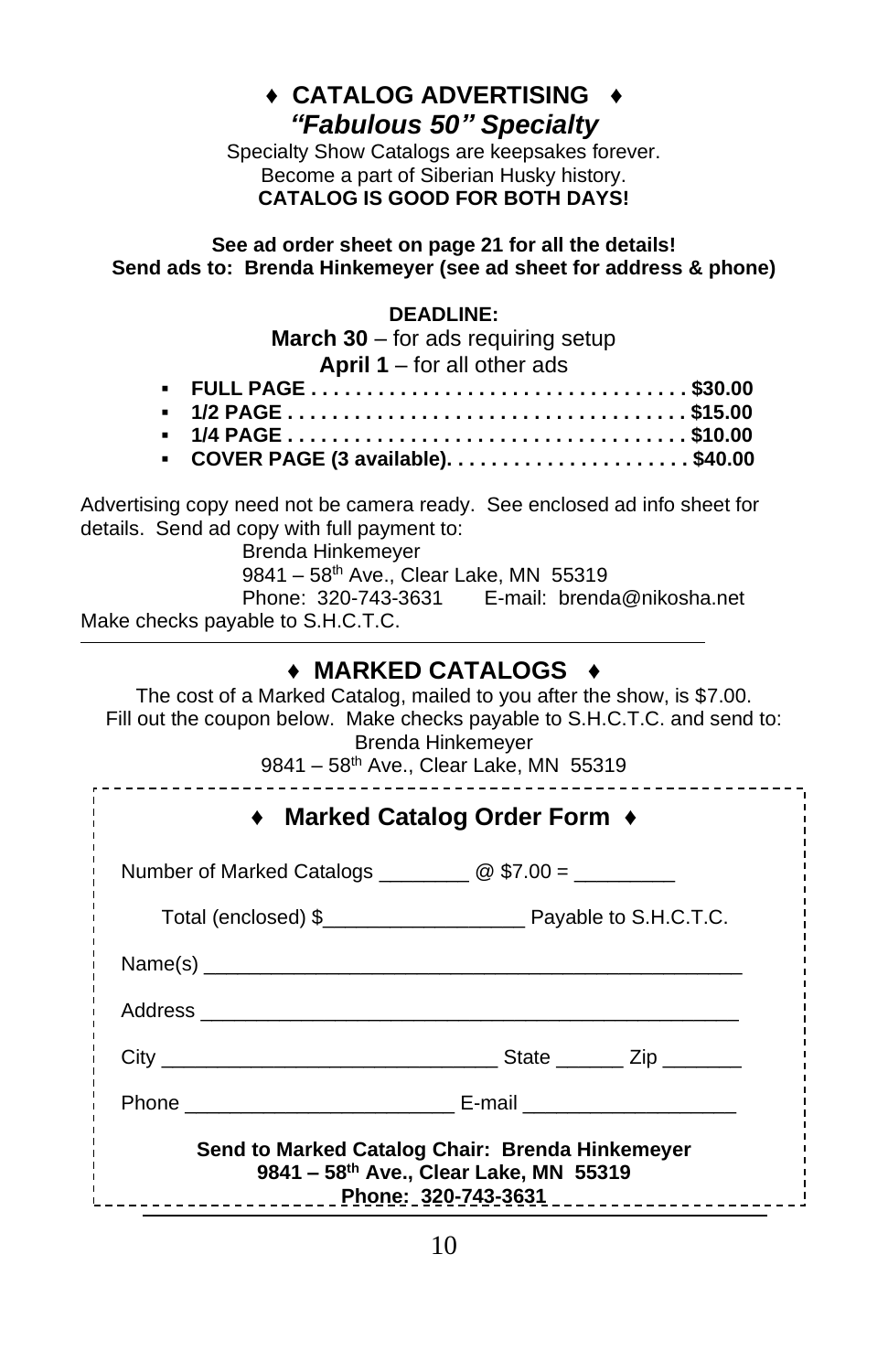# ♦ **CLASSIFICATION ♦ Regular Classes**

**The following classes will be offered for both Dogs and Bitches:**

**Puppy, 6 mos. & under 9 mos. Amateur Owner Handler Puppy, 9 mos. & under 12 mos. Bred by Exhibitor Puppy 12 mos. & under 18 mos. Bred by Exhibitor Adult Novice American Bred Open**

### **Winners**

# **Non-Regular Classes (Involving Single Dog Entries)**

**Veteran Dog Class** For Dogs 8 years of age and over.An entry fee of **\$19.00** will be charged if entered in a regular class, or **\$28.00** if not entered in a Regular class.

**Veteran Bitch Class** For Bitches 8 years of age and over.An entry fee of **\$19.00** will be charged if entered in a regular class, or **\$28.00** if not entered in a Regular class.

The first place winners of each of the Veteran Dog & Veteran Bitch classes and Sled Dog & Sled Bitch classes are eligible to compete for Best of Breed, provided they have not been defeated by a dog of its own sex in any regular or non-regular class at the show.

Neutered dogs and spayed bitches are allowed to compete in Veterans Classes at independent specialties. The Veterans class is for dogs and bitches who meet a minimum age requirement set by the club. The class may be split further into age divisions. If the class is split, each first place winner is eligible to compete for Best of Breed. The Siberian Husky Club of the Twin Cities is using the following divisions:

Dog, 12 yrs. & over Bitch, 12 yrs. & over

Dog, 8 yrs. & under 10 yrs. Bitch, 8 yrs. & under 10 yrs. Dog, 10 yrs. & under 12 yrs. Bitch, 10 yrs. & under 12 yrs.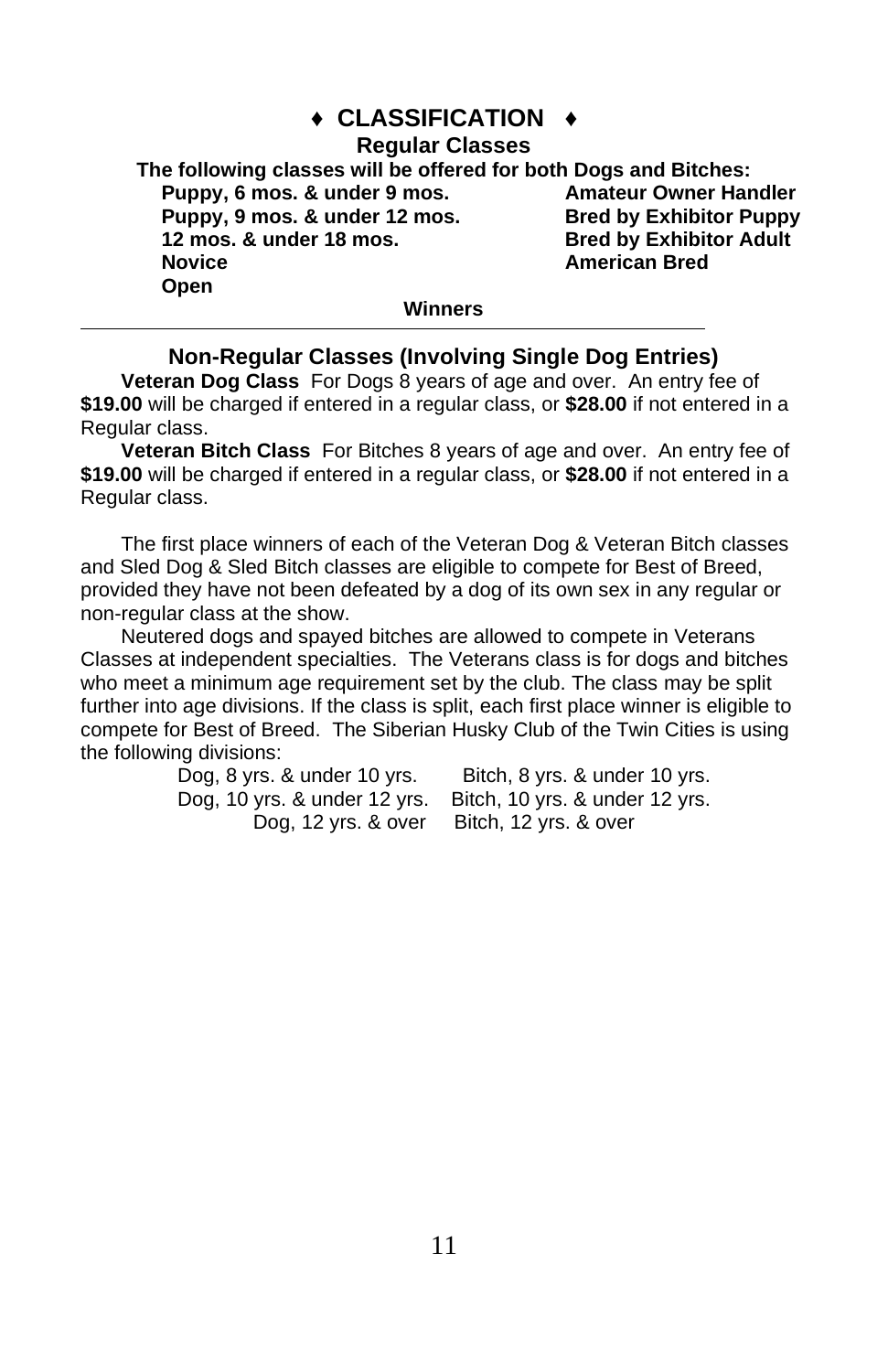# **Sled Dog Class (Rules for Sled Dog Class – SHCA 3-2016)**

- 1. Entry must be an AKC or CKC registered Siberian Husky (Entry must be eligible under Chapter 15, Section 1 of the AKC Rules Applying to Registration and Dog Shows.)
- 2. There will be a class for Dogs and a class for Bitches. At the discretion of the Show Chairman, additional classes may be offered based upon the requirements of the Sled Dog Degree Program.
- 3. If entered in a class for which a full entry fee was paid, no additional entry fee will be required to also exhibit in the Sled Dog class. If not, the entry fee for a Regular Class will be required. (\$28.00)
- 4. To qualify for entry to the Sled Dog Class, the dog must have completed one of the three following requirements:
	- a) During the previous racing season, the applicant must complete ten (10) heats on snow with a minimum of four (4) miles per heat or the total miles per season not being less than 48 miles. Of the 48 miles up to 12 miles (25%) can come from Dryland Rig Races but the applicant must complete at least two (2) heats with a minimum of three (3) miles per heat. Dryland races must be on rigs. **Rigs used must meet the definition of rig as defined by ISDRA under Dryland Races Rules.** All races both snow and dry land must be under the direction of a Recognized Race Giving Organization with rules and recorded results. A Race Season is from April 1 to March 31 of the following year.
	- b) Entries who complete five (5) years in competition where the above rules are met shall be automatically qualified for the Sled Dog Class. A certificate of proof may be issued by the Chair of the Working Committee if the 5 years of proof of competition records are sent in.
	- c) Entries who have been awarded an SHCA Sled Dog Certificate, either SD, SDX, or SDO, and are additionally eligible for entry in a conformation class at an AKC event, are eligible to compete in the Sled Dog Class.
- 5. Spayed or neutered dogs are not exhibited in the Sled Dog Class as required by the American Kennel Club.

A list of races in which the dog competed, or copy of the five year certificate, or a copy of the Sled Dog Degree must be sent to the Show Secretary when entries are made. Proof of competition must be made available at ringside, or the Five Year or Sled Dog Certificate shown if challenged.

### **FORMAT FOR SLED DOG CLASS LIST OF RACES**

| AKC Reg. Name                 | Sex:                                 |  |  |  |
|-------------------------------|--------------------------------------|--|--|--|
| Race and Date                 | Miles per Heat<br><b>Total Miles</b> |  |  |  |
|                               |                                      |  |  |  |
|                               |                                      |  |  |  |
| Copy of 5-year Cert. Enclosed | Copy of SHCA Sled Dog Certificate    |  |  |  |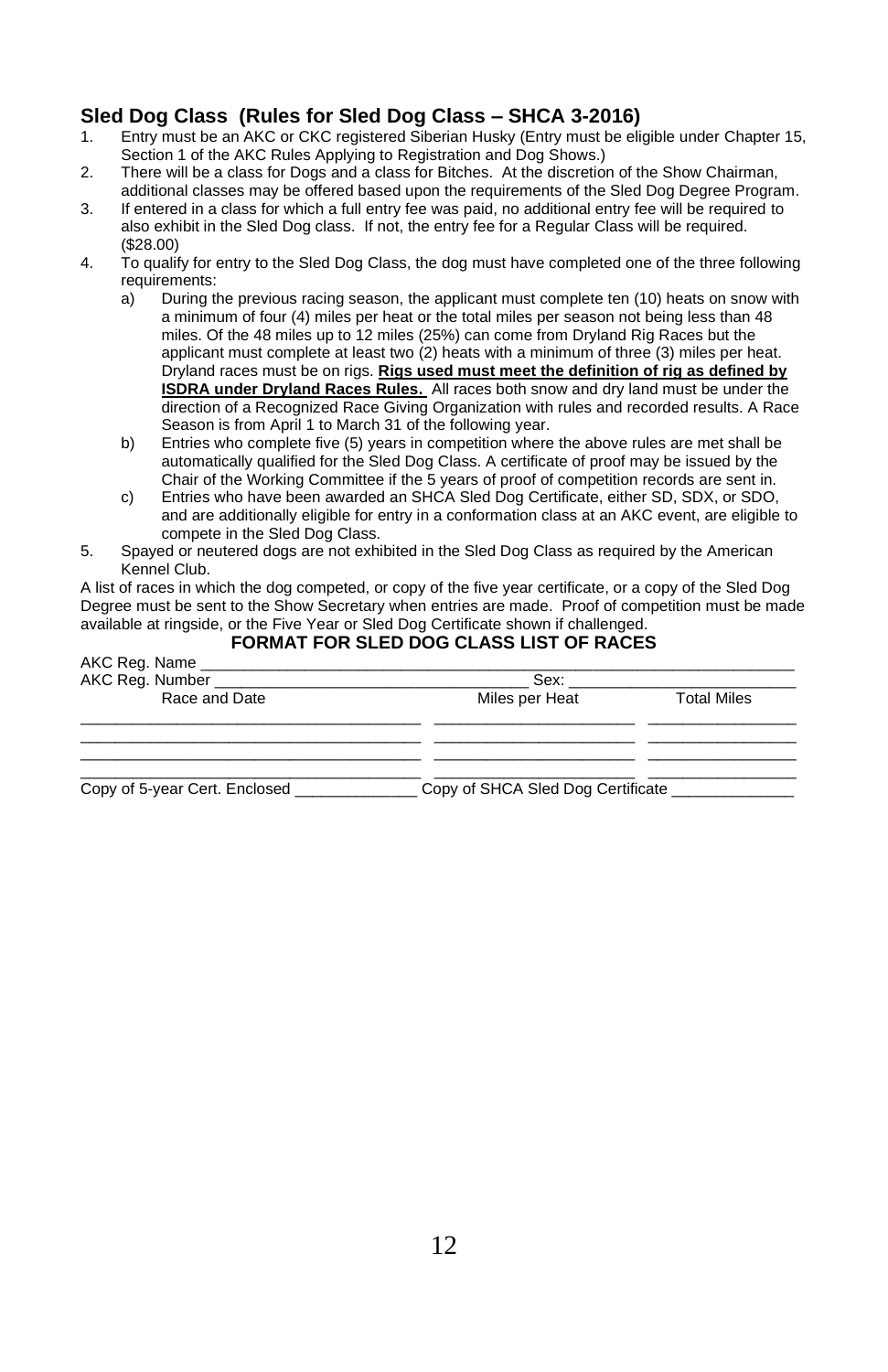# **Best of Breed Competition**

Eligible for Best of Breed Competition are: Dogs who are AKC Champions of record; the Winners Dog and Winners Bitch; the winners of non-regular classes (Veteran Dog & Bitch, Sled Dog & Bitch) at this show, provided they have not been defeated by a dog of its own sex in any regular or non-regular class. We will have one Select Dog and one Select Bitch each day at this year's competition, plus two Award of Merits.

# **Non-Regular Classes (Involving Multiple Dog Entries)**

**Stud Dog Class.** For Stud Dogs and two of their Get. Stud Dogs must be entered in the Stud Dog class and must be shown in the ring with their Get. Owners of the Stud Dog need not be owner of Get. Get only to be judged, based on merits of the Get. Entry fee \$19.00 total for Stud Dog and two Get if all are entered in another class. An entry fee of \$28.00 will be charged for each one not individually entered in one of the Regular Classes, Best of Breed, or some Non-Regular or Additional Class other than Stud Dog Class. **Brood Bitch Class.** For Brood Bitches and two of their Produce. Brood Bitches must be entered in the Brood Bitch class and must be shown in the ring with their Produce. Owners of the Brood Bitch need not be owner of Produce. Produce only to be judged, based on merits of the Produce. Entry fee \$19.00 total for Brood bitch and two Produce if all are entered in another class. An entry fee of \$28.00 will be charged for each one not individually entered in one of the Regular Classes, Best of Breed, or some Non-Regular or Additional Class other than Brood Bitch Class.

**Brace Class.** (Two dogs, at least one common owner). An entry fee of \$19.00 is charged for Brace as a unit. The dogs comprising the Brace must be named at time of entry. If a dog which is part of a Brace is not entered in another class, it must be entered for "Brace Class Only", for a fee of \$28.00 per dog. In making entries for "Brace Class Only", full particulars must be given for each dog on individual regular entry forms. An entry form for a dog entered in another class and entered as part of a Brace must be marked accordingly, in the space provided for additional classes, as "Brace Class". If more than one Brace is entered by the same owner, the dogs comprising each Brace must be so designated, "Brace No. 1, "Brace No. 2", etc.

# **PARADE of TITLEHOLDERS**

All Siberian Husky AKC titleholders are eligible to enter this Parade. An entry fee of \$15.00 will be charged. Each dog entered will receive a handmade rosette offered by the Siberian Husky Club of the Twin Cities, Inc. This is non-competitive.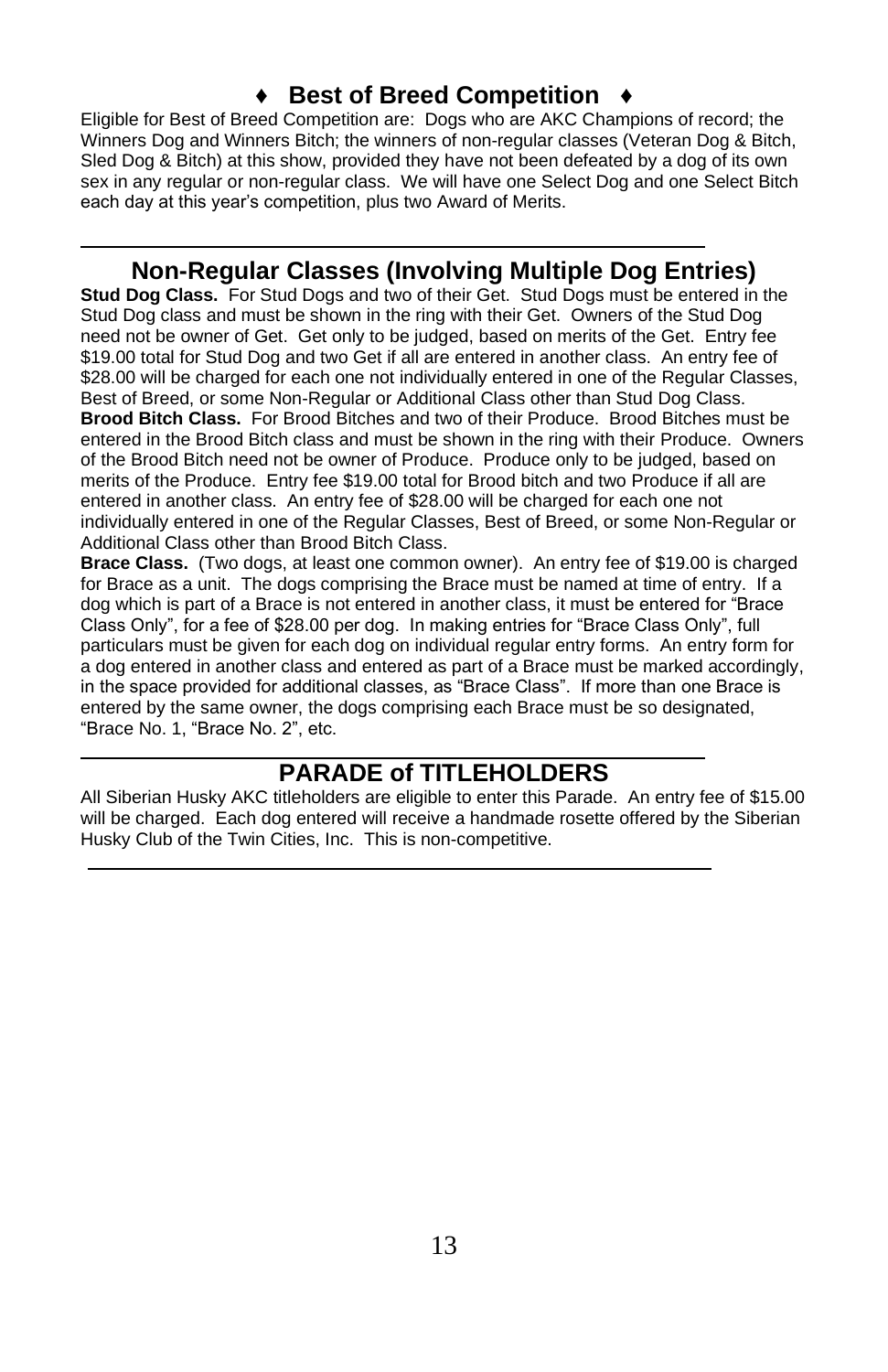# ♦ **ENTRY FEES ♦**

| First entry of a dog at this show, Regular or Non-Regular Class \$28.00                        |  |
|------------------------------------------------------------------------------------------------|--|
|                                                                                                |  |
|                                                                                                |  |
|                                                                                                |  |
|                                                                                                |  |
|                                                                                                |  |
| If entered in a class for which a full fee has been paid, the Sled Dog/Bitch Class is FREE.    |  |
|                                                                                                |  |
|                                                                                                |  |
|                                                                                                |  |
|                                                                                                |  |
|                                                                                                |  |
|                                                                                                |  |
|                                                                                                |  |
|                                                                                                |  |
| Fanciers wishing to pay via PayPal will be charged a \$2 handling fee per<br>entry. See below. |  |

**SHCTC Inc. Check Policy:** All checks or money orders must be made payable in US Funds and drawn on US banks. Returned checks or money orders do not constitute payment for goods and/or services. All returned checks will be charged a \$30.00 returned check fee. Repeated returned checks and/or failure to repay debts to SHCTC Inc will result in being placed on "cash only" basis with the Club. Any payment received by SHCTC for any purpose, from any individual, group, or business with an outstanding debt to the Club, will first be applied to any outstanding debt. What this means, for example, is if your check to the Club for \$6.00 for a marked catalog is returned, you will be assessed an additional \$30.00 return check fee; and your resulting debt to the Club will be \$36.00. If you fail to pay this debt, but attempt to enter the Specialty show, and send a check for \$56.00, \$36.00 from that entry check will first be applied to pay off your outstanding debt, leaving \$20.00 for the entry. In order for your entry to be accepted and processed, you will need to submit an additional \$36.00.

**Fanciers Residing Outside the US:** Please note that checks MUST be payable in US dollars and MUST be drawn on US banks, or they will not be accepted.

**Fanciers wishing to pay via PayPal will be charged a \$2 handling fee per entry. See below.**

# **ELECTRONIC PAYMENTS:**

**▪** E-MAIL entries are accepted. **Email entries add \$2 handling fee PER ENTRY PER DOG for PayPal payment. Make payment to [brenda@nikosha.net](mailto:brenda@nikosha.net)**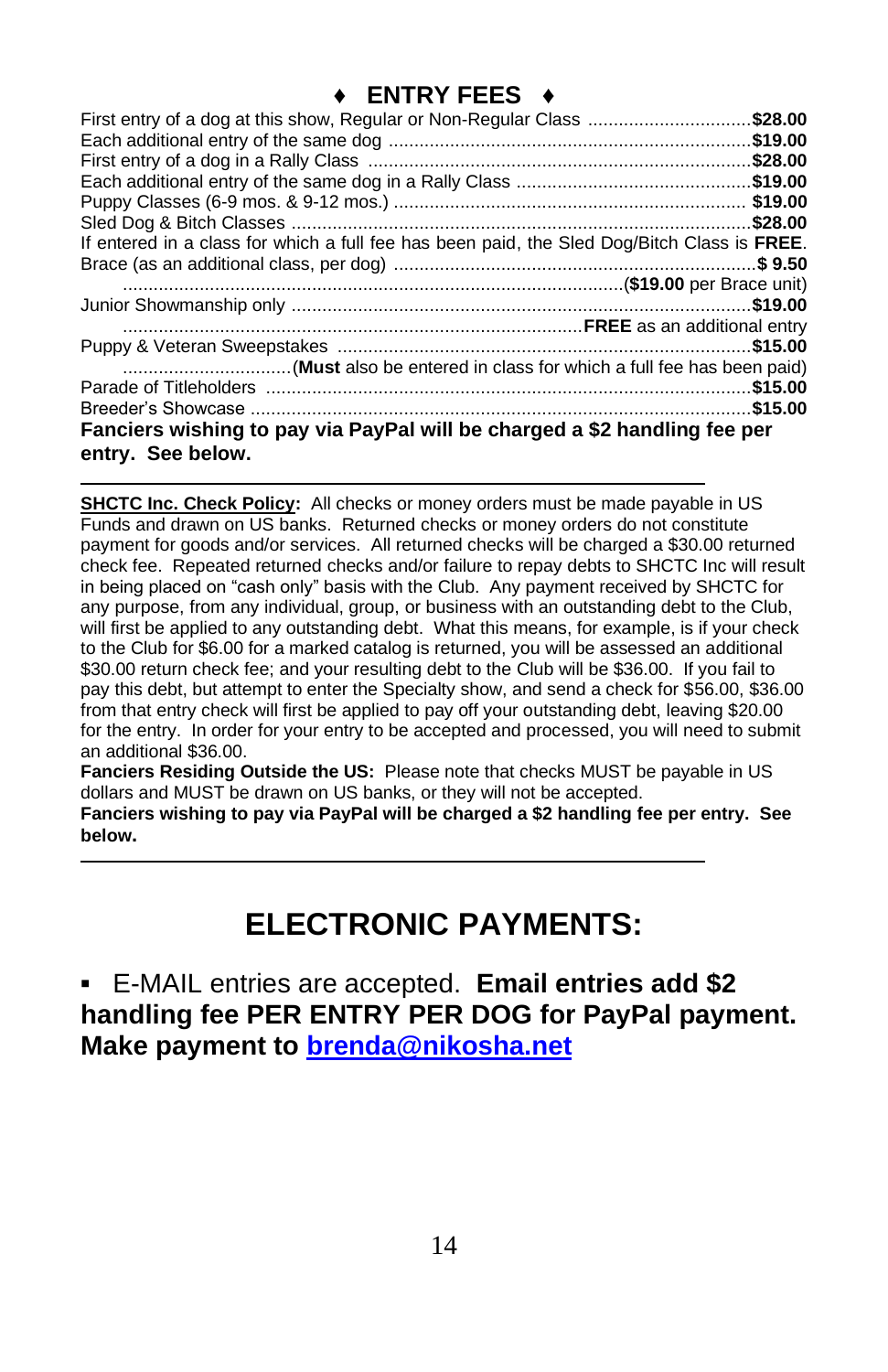# ♦ **RALLY CLASSES ♦**

The regular entry fee will be charged in these classes. The particular class you desire to enter MUST be shown on the entry form including jump height. Note that Rally is a separate event. Regardless of other entries, the first entry of a dog in a Rally class will be charged \$28.00. Any additional entries of the same dog in another Rally class will be charged \$19.00. Moveups will be allowed as provided in the AKC Obedience Regulations. The request for a move-up must be in writing and presented to the show secretary at least 30 minutes prior to the start of judging. **Regular Classes**

| <b>Novice Class A</b> | Requiar Gasses<br><b>Intermediate</b>               | <b>Advanced Class A</b>  |
|-----------------------|-----------------------------------------------------|--------------------------|
| Novice Class B        | <b>Excellent Class A</b><br><b>Advanced Class B</b> | <b>Excellent Class B</b> |
|                       | <b>Master</b>                                       |                          |

### **There will be no Non-Regular Rally Classes at these shows.**

Per AKC regulations, a \$5 fee will be retained by the club for a bitch in season. The remaining entry fee will be refunded.

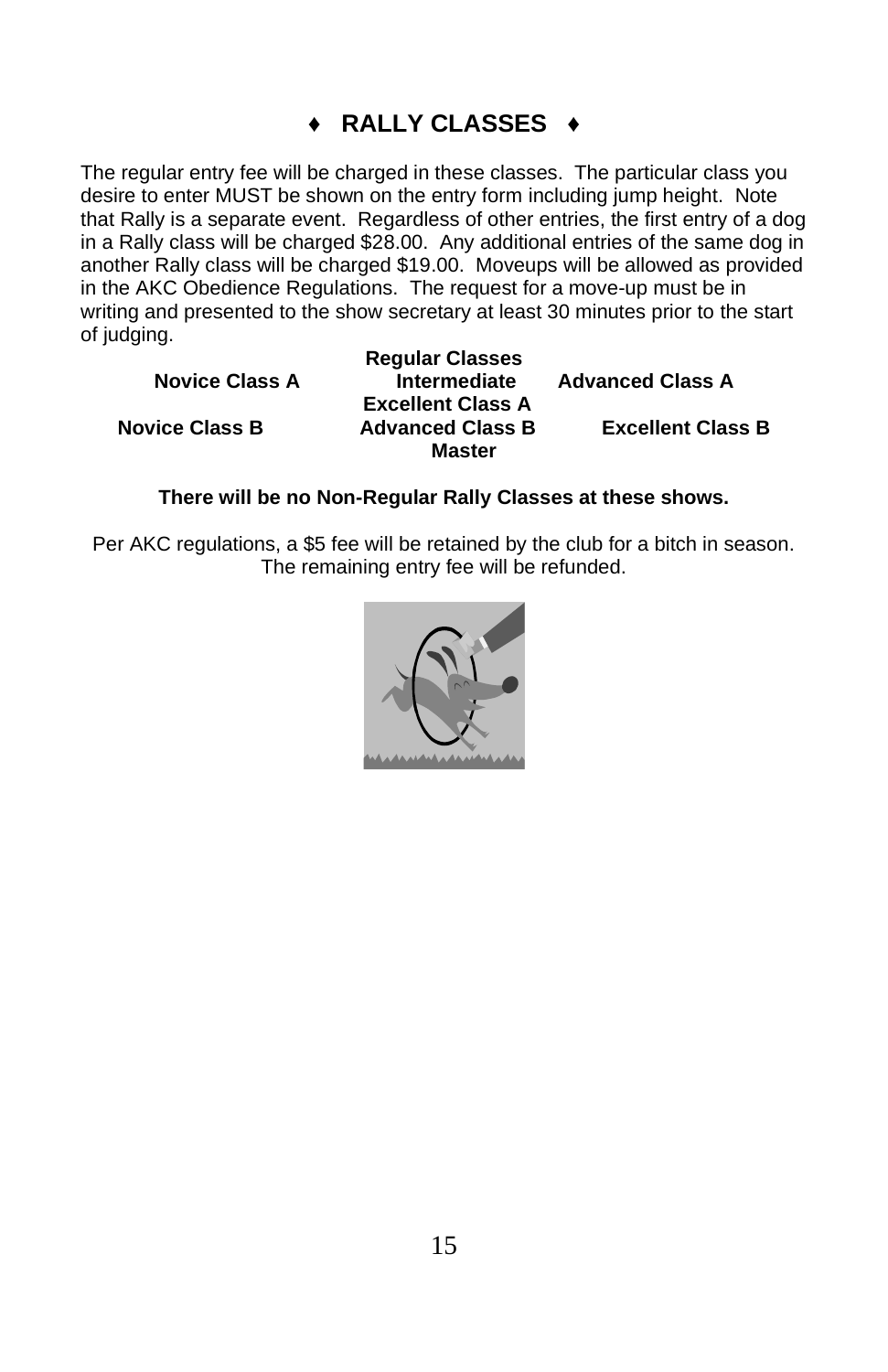# ♦ **OBEDIENCE TRIAL CLASSES ♦**

The regular entry fee will be charged in these classes. The particular class you desire to enter MUST be shown on the entry form. Dogs entered in the breed classes may also be entered in the Obedience Classes by paying the additional class entry fee of \$19.00. Moveups will be allowed as provided in the AKC Obedience Regulations. The request for a move-up must be in writing and presented to the show secretary at least 30 minutes prior to the start of judging.

### **Regular Classes**

### **Beginner Novice Class A Beginner Novice Class B**

| <b>Novice Class A</b> | <b>Open Class A</b> | <b>Utility Class A</b> |
|-----------------------|---------------------|------------------------|
| <b>Novice Class B</b> | <b>Open Class B</b> | <b>Utility Class B</b> |

### **Non-Regular Classes Brace Veterans**

**Brace Class:** The Brace Class will be for braces of dogs of the same breed that are eligible under these Regulations and capable of perfoming the Novice exercises. The dogs need not be owned by the same person (must have one common owner), but will be handled by one handler. Dogs may be shown unattached or coupled: the coupling device to be not less than six inches in overall length, and whichever method is used will be continued throughout all exercises. Exercises, performances and judging will be as in the Novice Class. The brace should work in unison at all times. Either or both dogs in a brace may be entered in another class or classes.

**Veterans Class:** The Veterans Class will be for dogs that have an obedience title and are at least seven years old on the date of the trial. The exercises will be performed and judged as in the Novice class. Dogs may be entered in another class or classes.

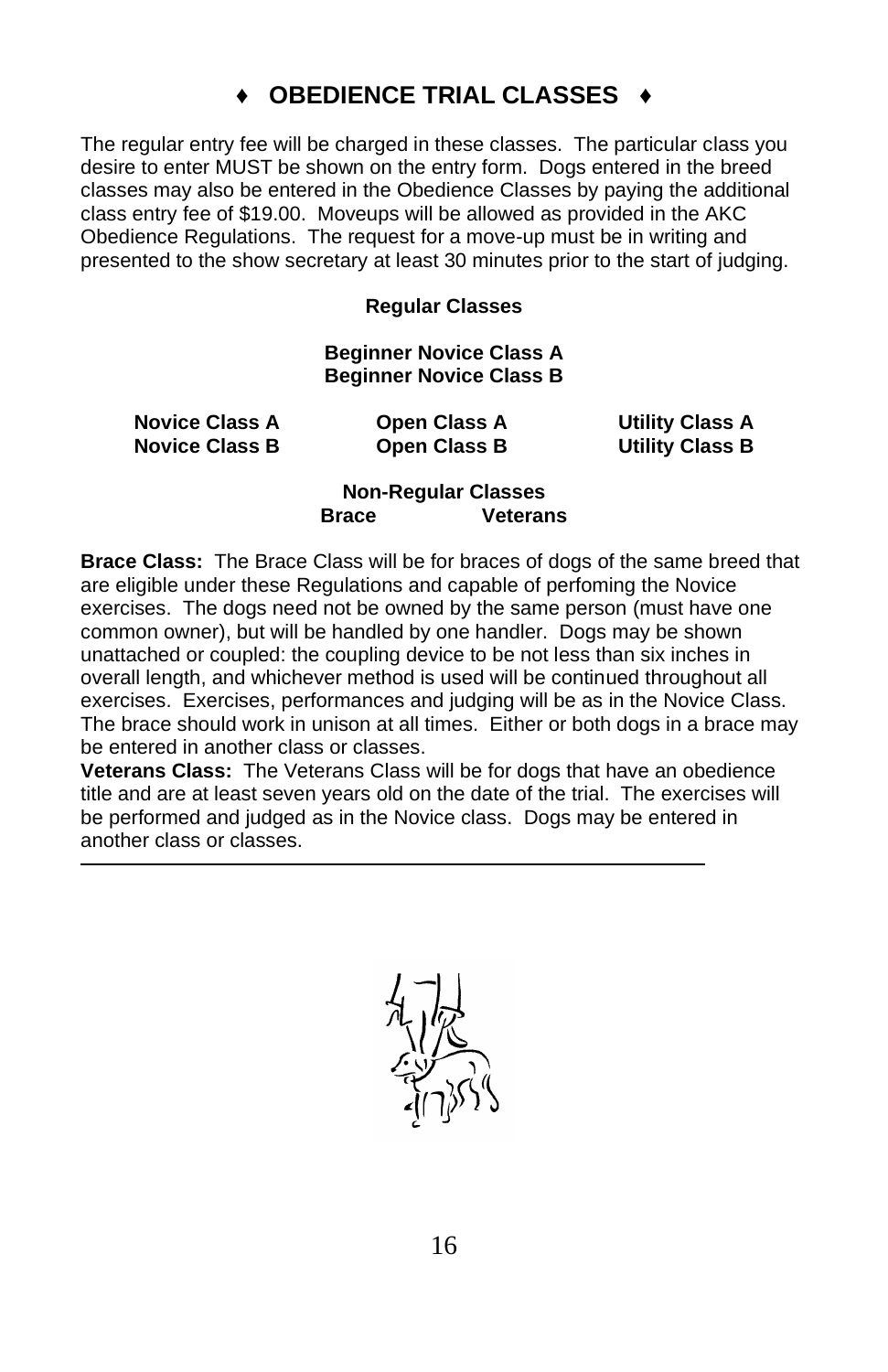# ♦ **PUPPY SWEEPSTAKES ♦ RULES**

- 1. No champions of record or dogs that are champions by the owner's record may be entered in Sweepstakes.
- 2. Puppies must be under 18 months of age at the time of the show.
- 3. Puppies must also be entered in a Regular Class at the show.
- 4. Entries must be marked "Puppy Sweepstakes" in the space for additional classes, and age division must be entered.
- 5. The Sweepstakes entry fee is \$15.00 per entry and shall be added to the Regular Class fee. (See page 14 for entry fees)

# **PUPPY SWEEPSTAKES CLASSES**

**Puppy Dog, 6 mos. & under 9 mos. Puppy Bitch, 6 mos. & under 9 mos. Puppy Dog, 9 mos. & under 12 mos. Puppy Bitch, 9 mos. & under 12 mos. Junior Dog, 12 mos. & under 18 mos.**

**Junior Bitch, 12 mos. & under 18 mos.**

**All 6 Class Winners will compete for Best In Sweepstakes & Best of Opposite Sex to Best In Sweepstakes**

# **PRIZES – PUPPY SWEEPSTAKES**

Best In Sweepstakes. . . Pink & Green Rosette Best Of Opposite Sex To Best In Sweepstakes. . . Lavender Rosette

| First Prize Rose Ribbon  | Second Prize Brown Ribbon |
|--------------------------|---------------------------|
| Third Prize Green Ribbon | Fourth Prize Gray Ribbon  |

# **CASH PRIZES – ENTRY MONEY WILL BE DIVIDED AS FOLLOWS:**

25% is retained for Club expense

10% of total purse will be awarded to Best In Sweepstakes 5% of total purse will be awarded to Best of Opposite Sex in Sweepstakes

### **REMAINDER OF PURSE WILL BE DIVIDED IN THE CLASSES AS FOLLOWS:**

First Place – 40% of the fees for that class Second Place – 30% of the fees for that class Third Place – 20% of fees for that class Fourth Place – 10% of fees for that class

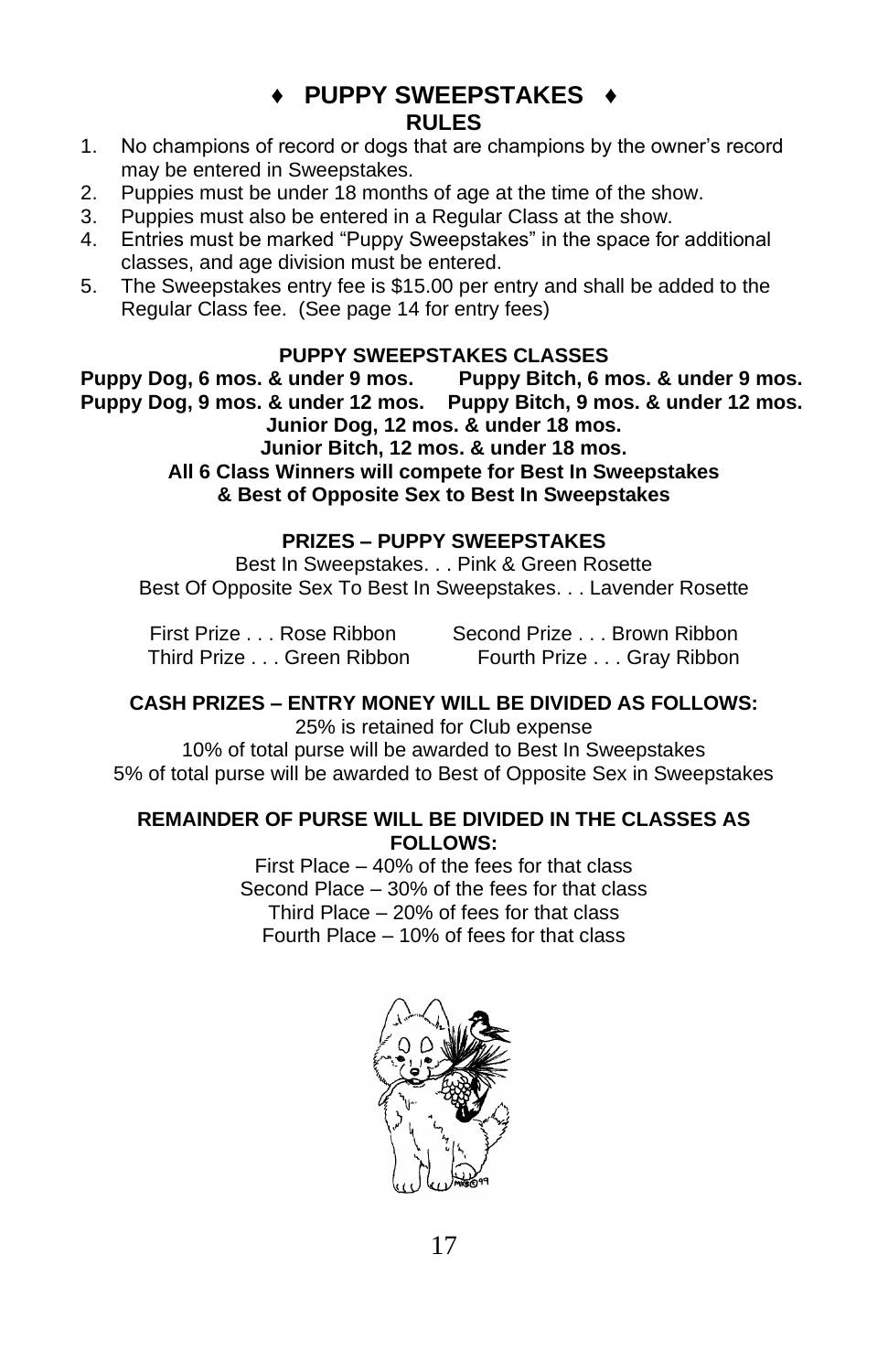# ♦ **VETERAN SWEEPSTAKES ♦ RULES**

- 1. Champions of record or dogs that are champions by the owner's record MAY be entered in Sweepstakes.
- 2. Dogs/bitches must be over 8 years of age at the time of the show, and may be altered.
- 3. Dogs/bitches must also be entered in a class for which a full fee has been paid.
- 4. Entries must be marked "Veteran Sweepstakes" in the space for additional classes, and age division must be entered.
- 5. The Sweepstakes entry fee is \$15.00 per entry and shall be added to the Regular Class fee. (See page 14 for entry fees)

### **VETERAN SWEEPSTAKES CLASSES**

**Dog, 8 yrs. & under 10 yrs. Bitch, 8 yrs. & under 10 yrs. Dog, 10 yrs. & under 12 yrs. Bitch, 10 yrs. & under 12 yrs. Dog, 12 yrs. & over Bitch, 12 yrs. & over All 6 Veteran Sweepstakes Class Winners will compete for Best In Sweepstakes & Best of Opposite Sex to Best In Sweepstakes**

# **PRIZES – VETERAN SWEEPSTAKES**

Best In Sweepstakes. . . Pink & Green Rosette Best Of Opposite Sex To Best In Sweepstakes. . . Lavender Rosette

Third Prize . . . Green Ribbon Fourth Prize . . . Gray Ribbon

First Prize . . . Rose Ribbon Second Prize . . . Brown Ribbon

# **CASH PRIZES – ENTRY MONEY WILL BE DIVIDED AS FOLLOWS:**

25% is retained for Club expense 10% of total purse will be awarded to Best In Sweepstakes 5% of total purse will be awarded to Best of Opposite Sex in Sweepstakes

### **REMAINDER OF PURSE WILL BE DIVIDED IN THE CLASSES AS FOLLOWS:**

First Place – 40% of the fees for that class Second Place – 30% of the fees for that class Third Place – 20% of fees for that class Fourth Place – 10% of fees for that class

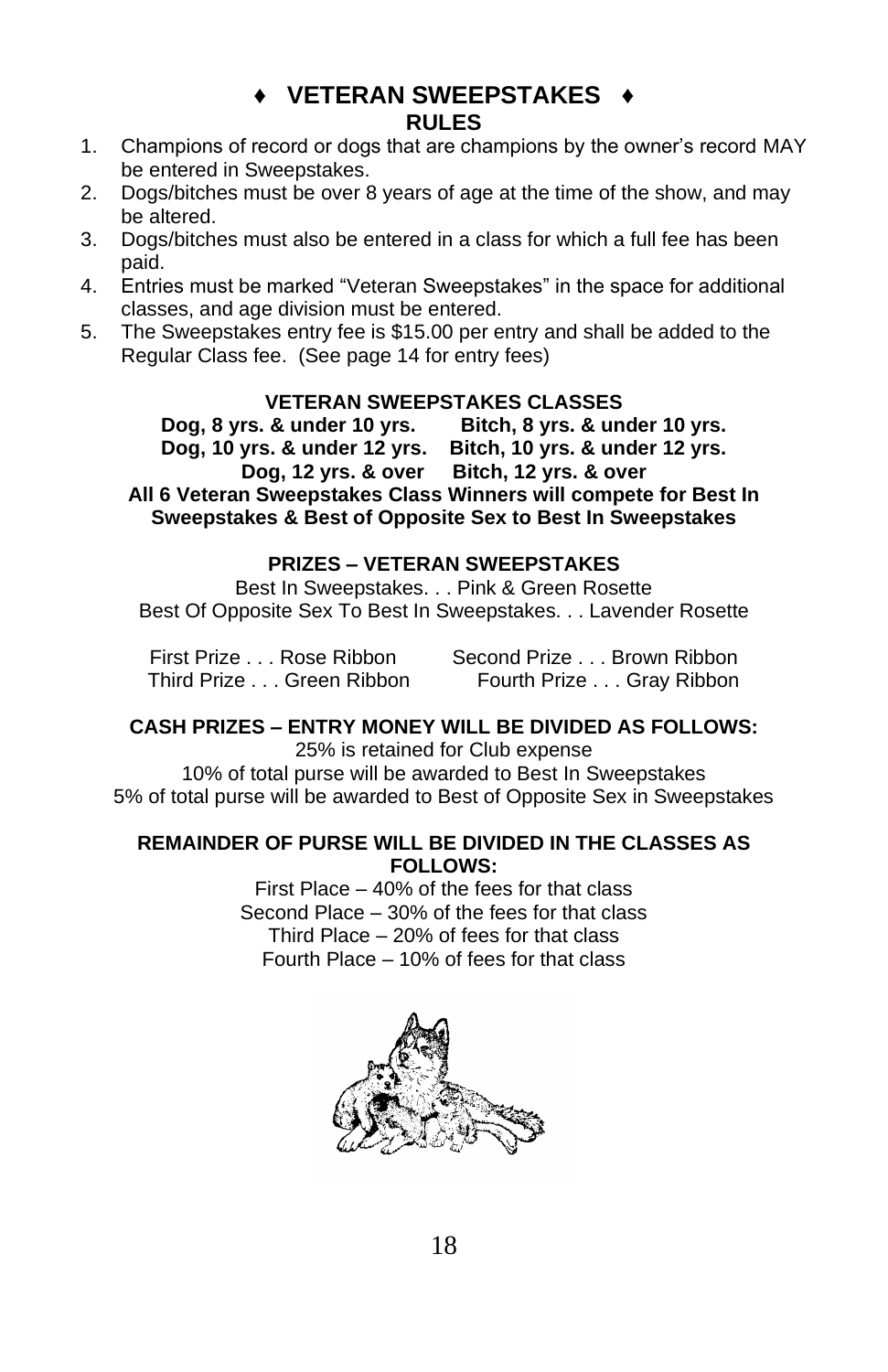# ♦ **JUNIOR SHOWMANSHIP COMPETITION ♦**

**CLASSES:**

**Novice Junior Class Open Junior Class Novice Intermediate Class Open Intermediate Class Novice Senior Class** 

### **Master Class Best Junior Handler**

**Novice Junior Class** – For Boys and Girls who are at least 9 years and under 12 years old on the day of the show, and who, at the time entries close, have not won three First Places, with competition present, in a Novice Class at a licensed or member club show.

**Novice Intermediate Class** – For Boys and Girls who are at least 12 years and under 15 years old on the day of the show, and who, at the time entries close, have not won three First Places, with competition present, in a Novice Class at a licensed or member club show.

**Novice Senior Class** – For Boys and Girls who are at least 15 years and under 18 years old on the day of the show, and who, at the time entries close, have not won three First Places, with competition present, in a Novice Class at a licensed or member club show.

**Open Junior Class** – For Boys and Girls who are at least 9 years and under 12 years old on the day of the show, and who, at the time entries close, have won three First Places, with competition present, in a Novice Class at a licensed or member club show.

**Open Intermediate Class** – For Boys and Girls who are at least 12 years and under 15 years old on the day of the show, and who, at the time entries close, have won three First Places, with competition present, in a Novice Class at a licensed or member club show.

**Open Senior Class** – For Boys and Girls who are at least 15 years and under 18 years old on the day of the show, and who, at the time entries close, have won three First Places, with competition present, in a Novice Class at a licensed or member club show.

**Master Class** – For Boys and Girls who are at least 9 years and under 18 years old on the day of the show, and who have won 10 Best Junior wins with competition present.

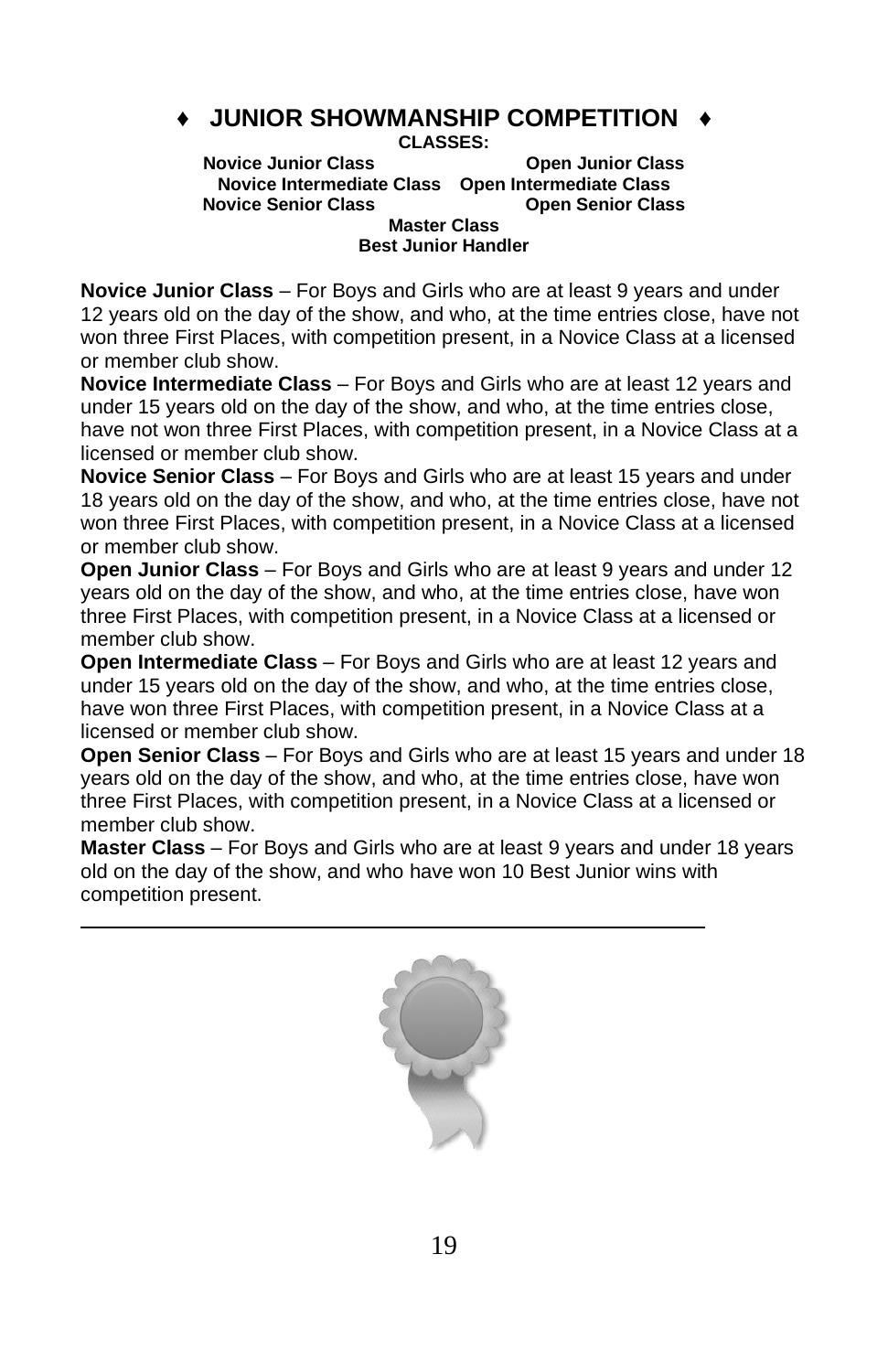# ♦ **RIBBON PRIZES AT EACH SHOW WILL BE AS FOLLOWS ♦**

### **ALL REGULAR CLASSES**

| Second Prize Red Ribbon   |  |
|---------------------------|--|
| Third Prize Yellow Ribbon |  |
| Fourth Prize White Ribbon |  |

**Winners Dog & Bitch . . . . . . . . . Purple Rosette Reserve Winners . . . . . Purple & White Rosette Best of Winners . . . . . . . Blue & White Rosette**

**Best of Breed . . . . . . . . Purple & Gold Rosette Best of Opposite Sex to Best of Breed . . . . . . . . . . Red & White Rosette**

**Select Dog & Bitch . . Lt. Blue & White Rosette Award Of Merit (2). . . . . Black & White Rosette**

**Best Jr. Handler . . . . Lt. Green & Rose Rosette**

**Best Breeder's Showcase Dog/Bitch . . . . . . . . . Gold & Black Rosette Parade of Titleholders. . Gold & Black Rosette**

| Best Sled Dog  Dark Green Rosette                     |  |
|-------------------------------------------------------|--|
| Best Veteran Dark Green Rosette                       |  |
| <b>Highest Scoring Dog in the Regular</b>             |  |
| Obedience Classes  Blue & Gold Rosette                |  |
| <b>Highest Combined Score in Open B &amp; Utility</b> |  |
| Obedience Classes Blue & Green Rosette                |  |
| Highest Scoring Dog in Rally Excellent B &            |  |
| Advanced B Classes Blue & Green Rosette               |  |
| Highest Scoring Dog in Rally Excellent B &            |  |
| Advanced B & Master Classes (Triple)                  |  |
|                                                       |  |
| Qualifying Score Dark Green Ribbon                    |  |
|                                                       |  |

### **ALL NON-REGULAR CLASSES**

| First Prize Rose Rosette  |  |
|---------------------------|--|
| Second Prize Brown Ribbon |  |
| Third Prize Green Ribbon  |  |
| Fourth Prize Gray Ribbon  |  |

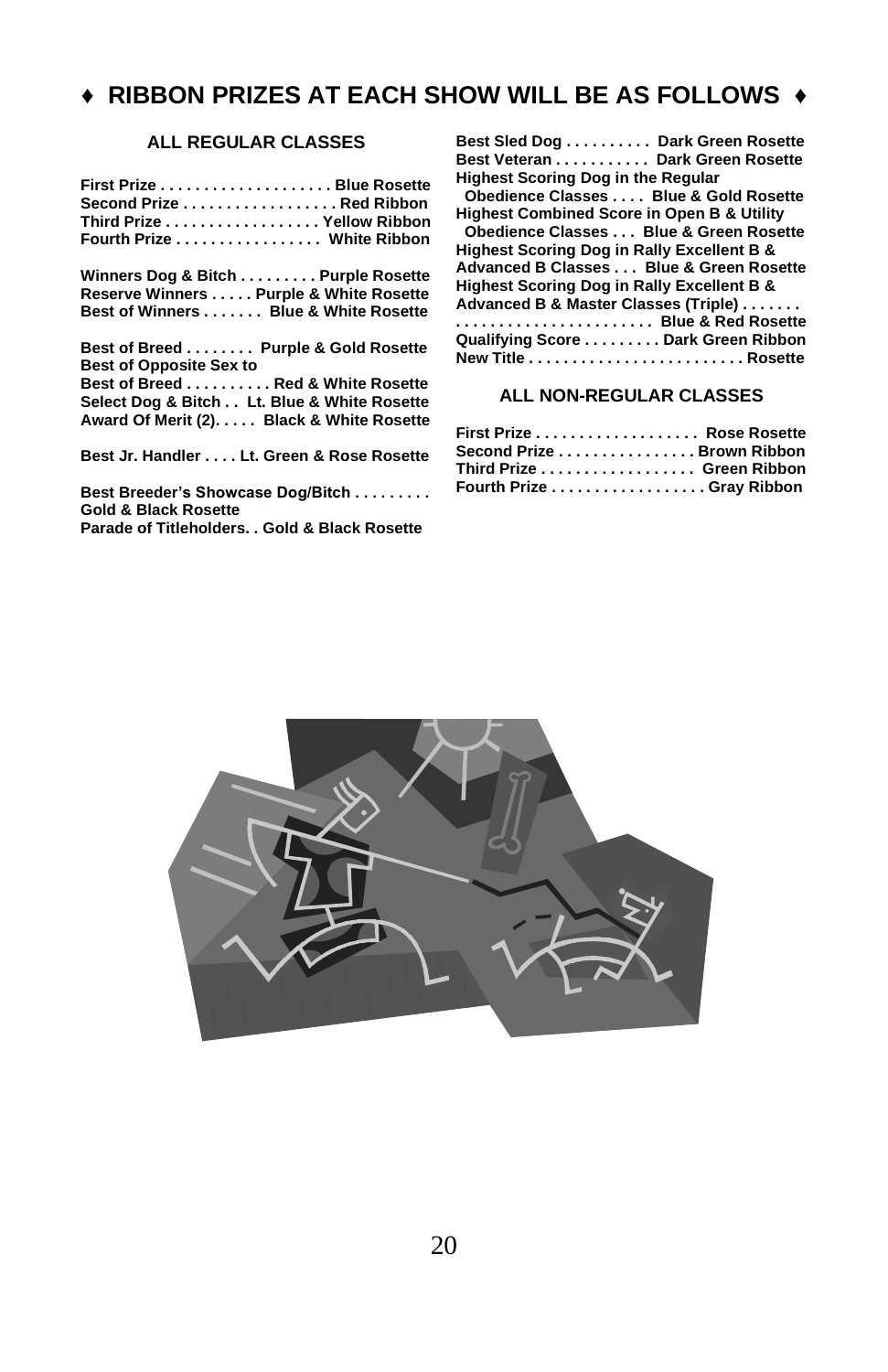# **Ad Order Sheet**

| ❖<br>❖<br>❖<br>❖      | COVER PAGES (3 available)\$40.00<br><u> 1999 - Andrea Maria III, actor a f</u>                                                                                                                                                                                                                                      |
|-----------------------|---------------------------------------------------------------------------------------------------------------------------------------------------------------------------------------------------------------------------------------------------------------------------------------------------------------------|
| ➤                     | Camera-ready copy is welcome, but we are happy to assist in doing<br>your ad layout. If your camera-ready copy does not fit the page, or is<br>determined to not copy well, it may be redone. Ad sizes are shown<br>by the lines on this page.                                                                      |
| ➤                     | If you do your own ad on your computer, the best way to make sure<br>it appears as you wish is to send a hard copy, and original photo. It<br>depends on the format of the ad.                                                                                                                                      |
| ➤                     | If you send a photo, please indicate what portion of the photo you<br>wish to be included in the ad.                                                                                                                                                                                                                |
| ➤                     | Be sure all photos and art work are labeled. Do not fold, tape, or<br>staple photos.                                                                                                                                                                                                                                |
| ➤                     | Please print clearly or type all ad copy.                                                                                                                                                                                                                                                                           |
| $\blacktriangleright$ | All photos and art work may be picked up the day of the show.                                                                                                                                                                                                                                                       |
|                       | Ad copy, with full payment, MUST be received by:<br>March 30 - for ads requiring setup<br>April $1$ – for all other ads<br>Make checks payable to S.H.C.T.C<br>Mail ad copy and payment to:<br>Brenda Hinkemeyer<br>9841 - 58th Ave.<br>Clear Lake, MN 55319<br>Phone: (320) 743-3631<br>E-mail: brenda@nikosha.net |
| <b>Name</b>           |                                                                                                                                                                                                                                                                                                                     |
|                       |                                                                                                                                                                                                                                                                                                                     |
|                       | Address                                                                                                                                                                                                                                                                                                             |
|                       |                                                                                                                                                                                                                                                                                                                     |
|                       | <b>Tearsheet Requested?</b>                                                                                                                                                                                                                                                                                         |
|                       | 21                                                                                                                                                                                                                                                                                                                  |

u l l P a

> g e

F

Q u a r t e r P a g e

 $\mathbb H$ a l f P a g e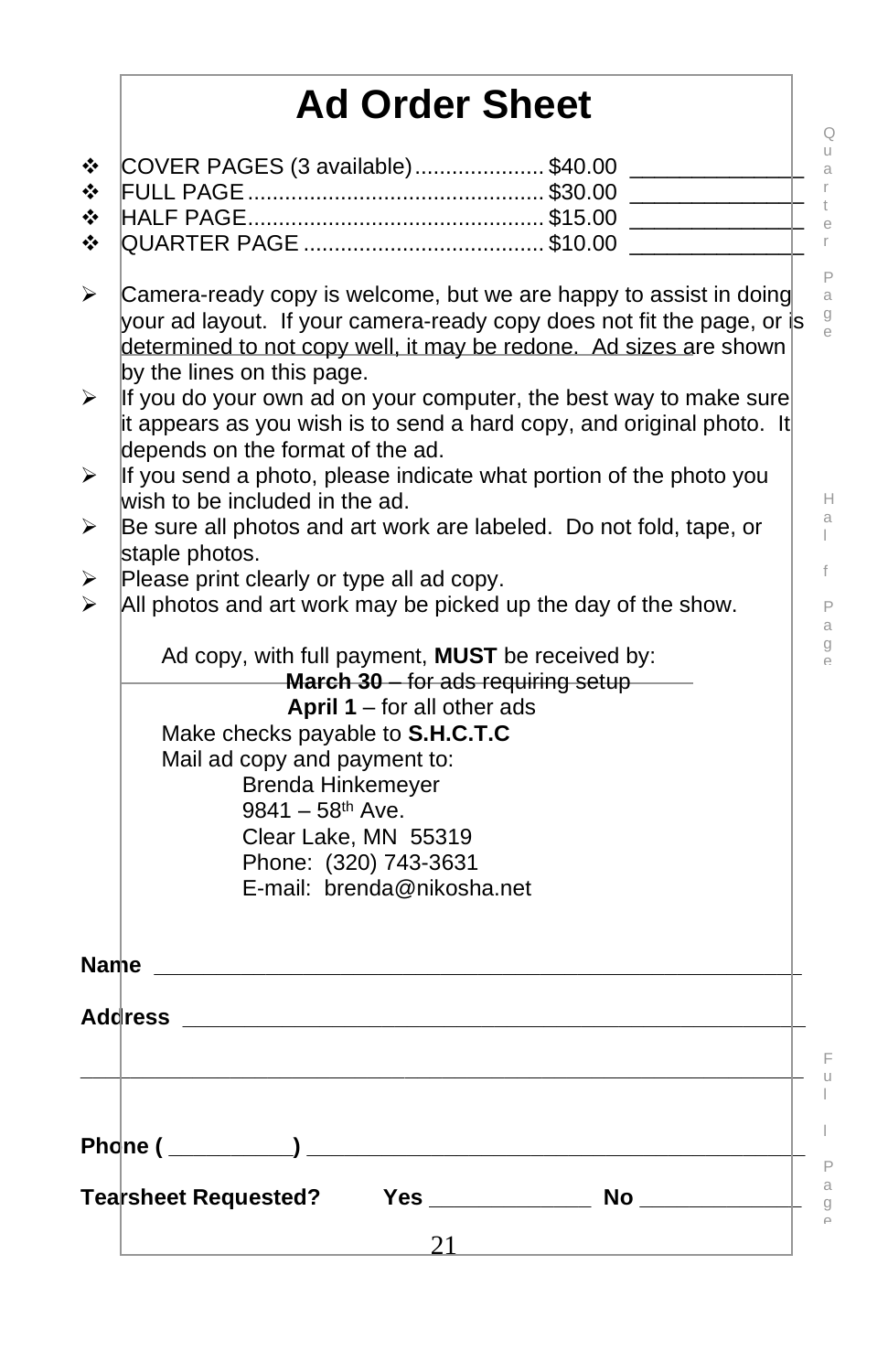# **Notice To Exhibitors**

**MAIL ENTRIES TO: S.H.C.T.C. Show Secretary – Trina Rosenow <br>11660 – 252<sup>nd</sup> Ave. NW – Zimmerman, MN 55398 Email: trina.rosenow@outlook.com** 11660 – 252 $nd$  Ave. NW – Zimmerman, MN 55398

**MAKE CHECKS OR MONEY ORDERS PAYABLE TO: Siberian Husky Club of the Twin Cities, Inc.** (S.H.C.T.C.). Canadian Exhibitors must submit entries with International Money Orders guaranteed in U.S. funds, or checks drawn on U.S. accounts. **Email entries add \$2 handling fee PER ENTRY for PayPal payment. See page 14.**

**▪** RETURNED CHECKS do not constitute a valid entry fee. Subsequent returned checks from the same exhibitors may result in their being put on a CASH ONLY basis. No entry shall be made and no entry shall be accepted which specifies any condition as to its acceptance. See page 14 for Check **Policy** 

**▪** ENTRIES CLOSE: 8:00 p.m. WEDNESDAY, March 20, 2022, with the Show Secretary, after which time no entries may be accepted, cancelled, changed, substituted, corrected, or signed and no entry fee refunded except as provided in AKC rules: "Effective for all shows held on or after July 1, 1980, dogs which according to their owners' records have completed the requirements for a championship after the closing of entries for the show, but whose championships are unconfirmed, may be transferred from one of the regular classes to the Best of Breed or Variety competition, provided this transfer is made by the Superintendent or Show Secretary at least one half hour prior to the start of any regular conformation judging at the show."

**▪** E-MAIL entries are accepted. **Email entries add \$2 handling fee PER ENTRY for PayPal payment.**

**▪** ALL ENTRY BLANKS must contain complete information, including **both** sides of form, or they will not be accepted. Class changes and cancellations must be received in writing prior to the Closing Date and time.

**▪** ENTRIES NOT ON OFFICIAL AKC FORMS or photocopies of entry forms without the agreement and rules on reverse side of the official AKC entry form are NOT ACCEPTABLE.

**▪** ENTRY FEES SHALL NOT BE REFUNDED in the event that a dog is absent, disqualified, excused by Veterinarian or Judge, or barred from competition by action of the Show Committee. If, because of riots, civil disturbances or other acts beyond the control of the management, it is impossible to open or complete the show, no refund will be made.

AKC RULES ALLOW only **AKC** recognized titles to be printed in the catalog.

SLED DOG CLASS ENTRIES must be sure to adhere to current SHCA rules for entry in Sled Dog Classes.

**▪** DOGS need not be at the show until the scheduled time of judging. DOGS NOT REQUIRED for further judging may be excused.

**• OWNERS AND HANDLERS ALONE are responsible for having their dogs ready to be shown and at** the entrance of the judging ring when the steward calls for the dogs to be brought into the ring. JUDGES WILL NOT WAIT for any dog holding up a class.

ALL DOGS PRESENT must be on leash except when being judged or in an exercise ring.

**▪** THE SHOW COMMITTEE will use due care and diligence for the welfare of dogs and exhibitors, but will not be responsible for, nor assume any liability in the event of an accident or misfortune to either dogs or exhibitors participating in this show.

**▪** EXHIBITORS MUST BE GOVERNED by the rules or regulations of park and civil authorities and/or building or location restrictions.

**▪** EXHIBITORS WILL BE REQUIRED to keep the grounds clean and sanitary at all times, and to place refuse in the containers provided.

**▪** A CRATING AREA may be provided adjacent to the Show Area.

### **CRATES ALLOWED IN DESIGNATED CRATING AREAS ONLY!**

**RICT AT A REPORT FIGURE 1 A RECOLD FOR STAR A FIGURE 1 A REPORT AT A FIGURE 15 A REPORT FOR STAR FIGURE 10 A FI \$3.00 will be required plus \$3.00 additional entry service fee for each dog entered at any Licensed or Member Club Show, Obedience Trial or Tracking Test. These Recording and Event Service Fees are to be collected by the Show-giving Club and paid to the American Kennel Club. If a dog is entered in more than one class in the show, the Recording and Event Service Fees are to be collected as specified above. (AKC Rule. Chapter 11, Section 2, Green Insert August 2007**) **"At every licensed or member club rally trial, a recording fee of \$3.00 shall be required for each entry of each dog." (AKC Rally Rules, Chapter 1, Section 5)**

**▪ RABIES VACCINE: Minnesota Livestock Sanitary Board: Dogs over 6 months require a Rabies Vaccination and Certificate. Vaccine must be given by a veterinarian. Vaccination is recognized for the duration of immunity as stated on the vaccine vial and should be on the certificate. There is no difference between live and killed vaccines in this context.**

**▪** Exhibitors should follow their veterinarians' recommendation to assure their dogs are free of internal and external parasites, any communicable diseases, and have appropriate vaccinations.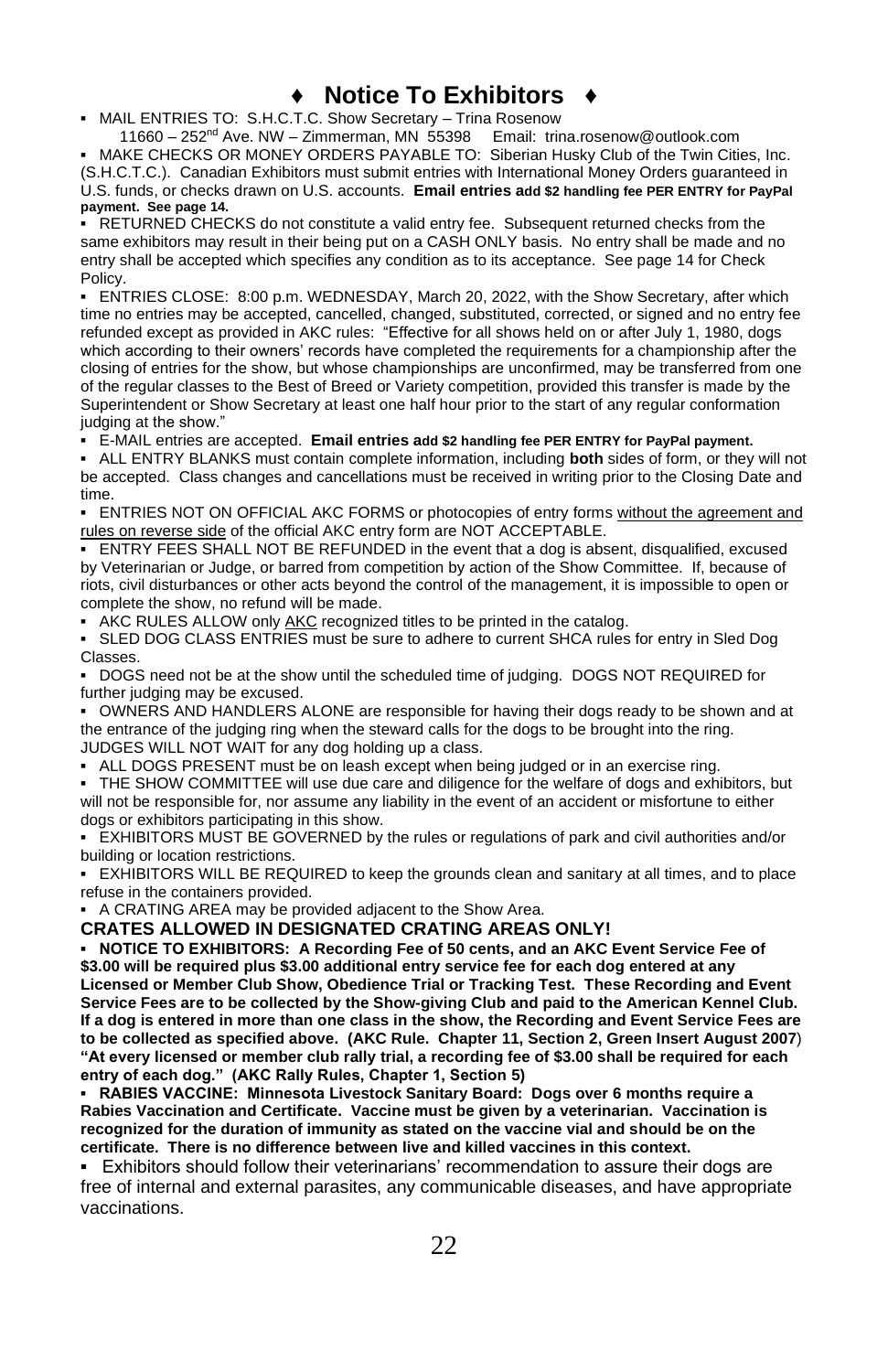# ◆ DEADLINES ◆

# **Catalog Advertising**

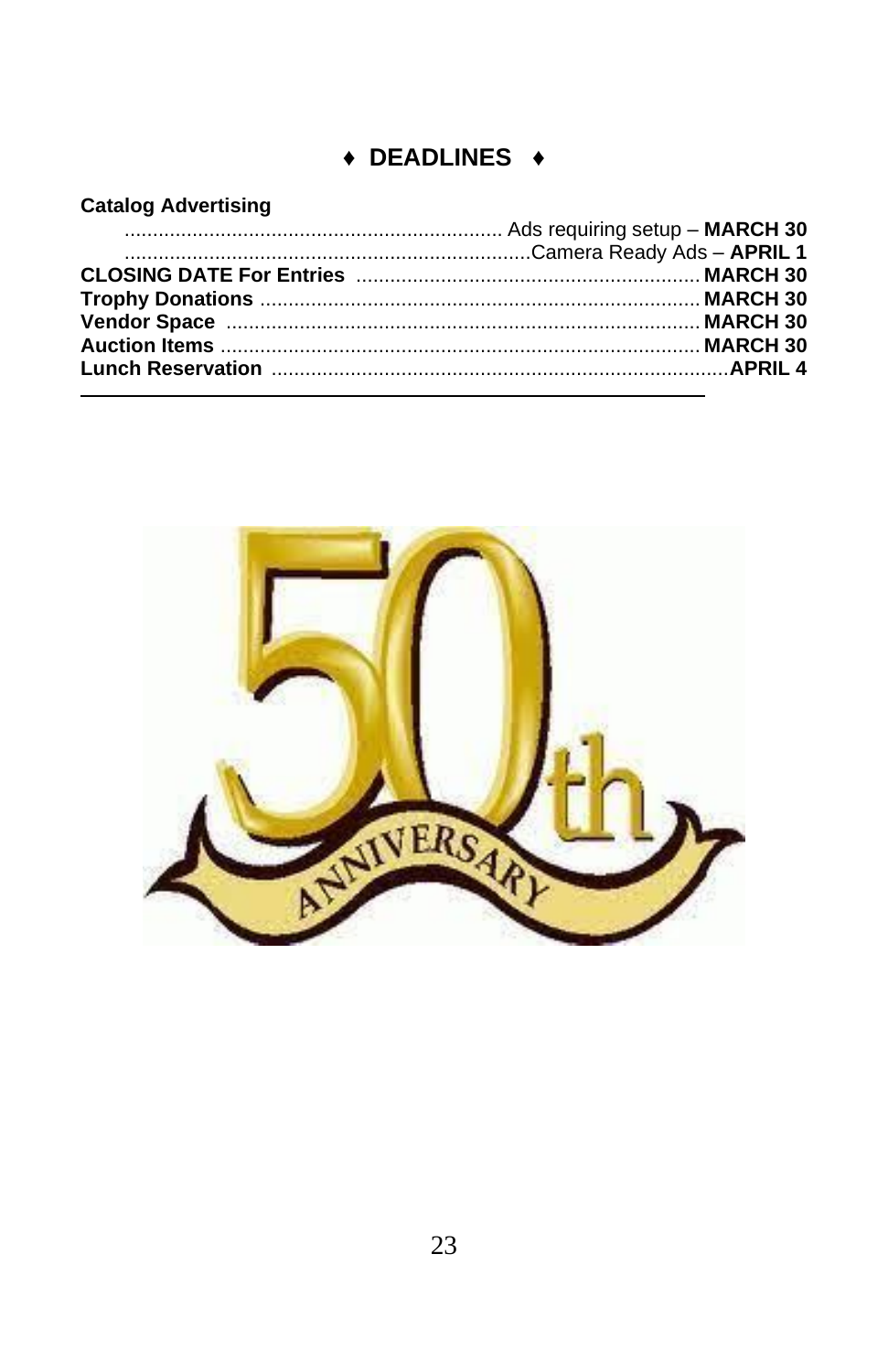

### **OFFICIAL AMERICAN KENNEL CLUB ENTRY FORM**

52<sup>nd</sup>/53<sup>rd</sup> Specialty Show & 39<sup>th</sup> Puppy Sweepstakes and 51<sup>st</sup>/52<sup>nd</sup> Obedience Trial and 28<sup>th</sup>/29<sup>th</sup> Rally Trial, 15<sup>th</sup> Veteran Sweepstakes 9 th Breeder's Showcase (unbenched)

**Events #2022217901, #2022217902, #2022217903, & #2022217904**

**SIBERIAN HUSKY CLUB OF THE TWIN CITIES, INC. (unbenched) Animal Inn Training Center – 8633 – 34th Street North – Lake Elmo, Minnesota**

**Check appropriate day(s):** 

# **[ ] SATURDAY, APRIL 16, 2022 [ ] SUNDAY, APRIL 17, 2022**

ENTRY FEE: \$28.00 for the first entry of a dog (includes \$.50 AKC recording fee, plus \$3.00 AKC Event Service Fee, plus \$3.00 per addl entry service fee) except Puppy Classes (under 1 year) which are \$19.00. Additional entry for the same dog \$19.00. First Rally entry for a dog \$28.00 (includes \$3.00 Rally Recording Fee). Additional Rally entry for the same dog \$19.00. Sweepstakes entries \$15.00. Jr. Showmanship \$28.00 or NO fee as an additional entry. Sled Dog \$28.00 or NO fee as an additional entry. Parade of Titleholders \$15.00. **Add \$2 handling fee PER ENTRY for PayPal/email entries.** See Page 14 for complete fee information. CANADIAN EXHIBITORS: Must submit fees in U.S. funds. ENTRIES CLOSE at the Show Secretary's Office **Wednesday, March 30, 2022 at 8:00 p.m.** after which time entries will not be accepted, cancelled, altered, or substituted.

ENTRY FORM (**including back side**) MUST BE SIGNED at the bottom by the owner or the owner's duly authorized agent. MAKE CHECKS & MONEY ORDERS PAYABLE TO: Siberian Husky Club of the Twin Cities, Inc. (S.H.C.T.C.) MAIL ENTRIES WITH FEES TO: Show Secretary Trina Rosenow, 11660 – 252<sup>nd</sup> Ave. NW, Zimmerman, MN 55398<br>I ENCLOSE \$ [1500] FENCLOSE \$ [1500] For entry fees. \_\_for entry fees.

IMPORTANT: Read Carefully Instructions on Reverse Side Before Filling Out. Numbers in the boxes indicate sections of the instructions relevant to the information needed in that box. **(PLEASE PRINT)**

| <b>BREED Siberian Husky</b>                                                                                                                                                                                                                                                                                                                                                                                                                                                                                                                                                                                                                                                                                                                                                                                                                                                                                                                                                                                                                                                    | VARIETY <sup>1</sup>               |                    |                                                              | <b>SEX</b> |                                        |     |
|--------------------------------------------------------------------------------------------------------------------------------------------------------------------------------------------------------------------------------------------------------------------------------------------------------------------------------------------------------------------------------------------------------------------------------------------------------------------------------------------------------------------------------------------------------------------------------------------------------------------------------------------------------------------------------------------------------------------------------------------------------------------------------------------------------------------------------------------------------------------------------------------------------------------------------------------------------------------------------------------------------------------------------------------------------------------------------|------------------------------------|--------------------|--------------------------------------------------------------|------------|----------------------------------------|-----|
| DOG <sup>23</sup><br><b>SHOW</b><br>CLASS                                                                                                                                                                                                                                                                                                                                                                                                                                                                                                                                                                                                                                                                                                                                                                                                                                                                                                                                                                                                                                      |                                    |                    | CLASS <sup>3</sup><br><b>DIVISION</b><br>Weight, color, etc. |            |                                        |     |
| <b>ADDITIONAL CLASSES</b>                                                                                                                                                                                                                                                                                                                                                                                                                                                                                                                                                                                                                                                                                                                                                                                                                                                                                                                                                                                                                                                      | <b>OBEDIENCE CLASS</b>             | <b>RALLY CLASS</b> | (Jump Height)                                                |            | <b>JR. SHOWMANSHIP</b><br><b>CLASS</b> |     |
| NAME OF (See Back)<br>JUNIOR HANDLER (if any)                                                                                                                                                                                                                                                                                                                                                                                                                                                                                                                                                                                                                                                                                                                                                                                                                                                                                                                                                                                                                                  |                                    |                    |                                                              |            | JR. HANDLER<br><b>NUMBER</b>           |     |
| <b>FULL</b><br><b>NAME</b><br>OF DOG                                                                                                                                                                                                                                                                                                                                                                                                                                                                                                                                                                                                                                                                                                                                                                                                                                                                                                                                                                                                                                           |                                    |                    |                                                              |            |                                        |     |
| $\Box$ AKC <sup>®</sup> REG NO.                                                                                                                                                                                                                                                                                                                                                                                                                                                                                                                                                                                                                                                                                                                                                                                                                                                                                                                                                                                                                                                | Enter number here                  |                    | DATE OF                                                      |            |                                        |     |
| n PAL/ILP NO.<br><b>D FOREIGN REG NO &amp; COUNTRY</b>                                                                                                                                                                                                                                                                                                                                                                                                                                                                                                                                                                                                                                                                                                                                                                                                                                                                                                                                                                                                                         |                                    |                    | <b>BIRTH</b><br>PLACE OF                                     |            | □ USA □ Canada □ Foreign               |     |
|                                                                                                                                                                                                                                                                                                                                                                                                                                                                                                                                                                                                                                                                                                                                                                                                                                                                                                                                                                                                                                                                                |                                    |                    | <b>BIRTH</b>                                                 |            | Do not print the above in catalog      |     |
| <b>BREEDER</b>                                                                                                                                                                                                                                                                                                                                                                                                                                                                                                                                                                                                                                                                                                                                                                                                                                                                                                                                                                                                                                                                 |                                    |                    |                                                              |            |                                        |     |
| <b>SIRE</b>                                                                                                                                                                                                                                                                                                                                                                                                                                                                                                                                                                                                                                                                                                                                                                                                                                                                                                                                                                                                                                                                    |                                    |                    |                                                              |            |                                        |     |
| <b>DAM</b>                                                                                                                                                                                                                                                                                                                                                                                                                                                                                                                                                                                                                                                                                                                                                                                                                                                                                                                                                                                                                                                                     |                                    |                    |                                                              |            |                                        |     |
| ACTUAL OWNER(S) <sup>4</sup>                                                                                                                                                                                                                                                                                                                                                                                                                                                                                                                                                                                                                                                                                                                                                                                                                                                                                                                                                                                                                                                   |                                    |                    |                                                              |            |                                        |     |
| <b>OWNER'S ADDRESS</b>                                                                                                                                                                                                                                                                                                                                                                                                                                                                                                                                                                                                                                                                                                                                                                                                                                                                                                                                                                                                                                                         |                                    |                    |                                                              |            |                                        |     |
| <b>CITY</b>                                                                                                                                                                                                                                                                                                                                                                                                                                                                                                                                                                                                                                                                                                                                                                                                                                                                                                                                                                                                                                                                    |                                    |                    | <b>STATE</b>                                                 |            |                                        | ZIP |
| NAME OF OWNER'S AGENT (IF ANY) AT THE SHOW                                                                                                                                                                                                                                                                                                                                                                                                                                                                                                                                                                                                                                                                                                                                                                                                                                                                                                                                                                                                                                     |                                    |                    |                                                              |            |                                        |     |
| I CERTIFY that I am the actual owner of the dog, or that I am the duly authorized agent of the actual owner whose name I<br>have entered above. In consideration of the acceptance of this entry, I (we) agree to abide by the rules and regulations of<br>The American Kennel Club in effect at the time of this event, and by any additional rules and regulations appearing in the<br>premium list for this event, and further agree to be bound by the "Agreement" printed on the reverse side of this entry<br>form. I (we) certify and represent that the dog entered is not a hazard to persons or other dogs. This entry is submitted<br>for acceptance on the foregoing representation and Agreement. I (we) agree to conduct myself (ourselves) in accordance<br>with all such Rules and Regulations (including all provisions applying to discipline) and to abide by any decisions made in<br>accord with them.<br>SIGNATURE of owner or his agent<br>duly authorized to make this entry<br><b>TELEPHONE #</b><br>Yes $\Box$ No $\Box$<br>Are you a new exhibitor? | Owner/Handler Eligible? Yes a No a |                    |                                                              |            |                                        |     |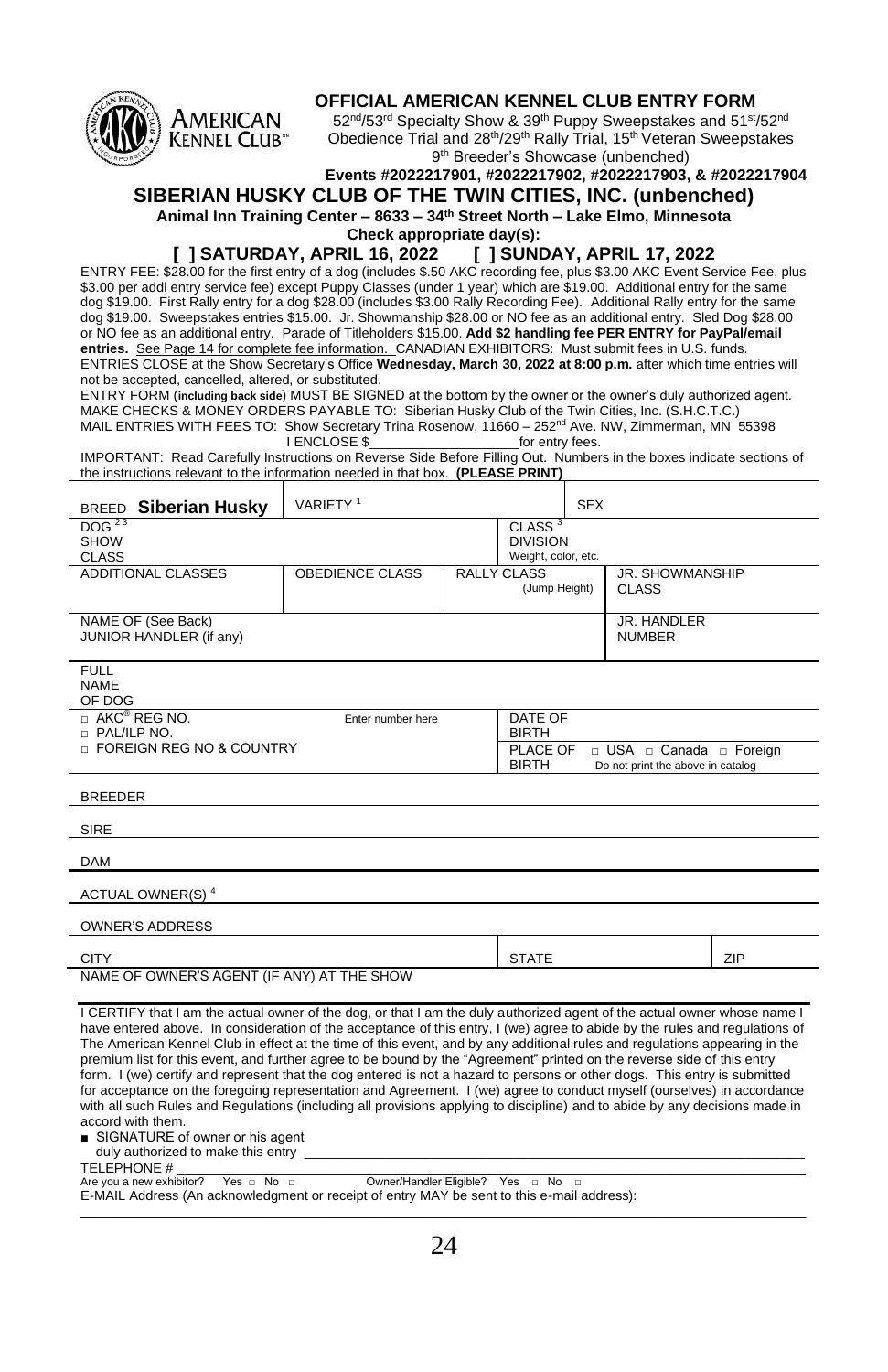### **AGREEMENT**

I (we) agree that the club holding this event has the right to refuse this entry for cause which the club shall deem sufficient. In consideration of the acceptance of this entry and of the holding of this event and of the opportunity to have the dog judged and to win prizes, ribbons, or trophies, I (we) agree to hold the AKC, the event-giving club, their members, directors, governors, officers, agents, superintendents or event secretary and the owner and/or lessor of the premises and any provider of services that are necessary to hold this event and any employees or volunteers of the aforementioned parties, and any AKC approved judge, judging at this event, harmless from any claim for loss or injury which may be alleged to have been caused directly or indirectly to any person or thing by the act of this dog while in or about the event premises or grounds or near any entrance thereto, and I (we) personally assume all responsibility and liability for any such claim; and I (we) further agree to hold the aforementioned parties harmless from any claim for loss, injury or damage to this dog.

Additionally, I (we) hereby assume the sole responsibility for and agree to indemnify, defend and save the aforementioned parties harmless from any and all loss and expense (including legal fees) by reason of the liability imposed by law upon any of the aforementioned parties for damage because of bodily injuries, including death at any time resulting therefrom, sustained by any person or persons, including myself (ourselves), or an account of damage to property, arising out of or in consequence of my (our) participation in this event, however such injuries, death or property damage may be caused, and whether or not the same may have been caused or may be alleged to have been caused by the negligence of the aforementioned parties or any of their employees, agents, or any other persons. **I (WE) AGREE THAT ANY CAUSE OF ACTION, CONTROVERSY OR CLAIM ARISING OUT OF OR RELATED TO THE ENTRY, EXHIBITION OR ATTENDANCE AT THE EVENT BETWEEN THE AKC AND THE EVENT-GIVING CLUB (UNLESS OTHERWISE STATED IN ITS PREMIUM LIST) AND MYSELF (OURSELVES) OR AS TO THE CONSTRUCTION, INTERPRETATION AND EFFECT OF THIS AGREEMENT SHALL BE SETTLED BY ARBITRATION PURSUANT TO THE APPLICABLE RULES OF THE AMERICAN ARBITRATION ASSOCATION. HOWEVER, PRIOR TO ARBITRATION ALL APPLICABLE AKC BYLAWS, RULES, REGULATIONS AND PROCEDURES MUST FIRST BE FOLLOWED AS SET FORTH IN THE AKC CHARTER AND BYLAWS, RULES, REGULATIONS, PUBLISHED POLICIES AND GUIDELINES.**

### **INSTRUCTIONS**

- 1. (Variety) If you are entering a dog of breed in which there are varieties for show purposes, please designate the particular variety you are entering, i.e., Cocker Spaniel (solid color black, ASCOB, parti-color), Beagles (not exceeding 13 in., over 13 in. but not exceeding 15 in.), Dachshunds (longhaired, smooth, wirehaired), Collies (rough, smooth), Bull Terriers (colored, white), Manchester Terriers (standard, toy), Chihuahuas (smooth coat, long coat), English Toy Spaniels (King Charles and Ruby, Blenheim and Prince Charles), Poodles (toy, miniature, standard).
- 2. The following categories of dogs may be entered and shown in Best of Breed competition: Dogs that are Champions of Record and dogs which, according to their owners' records, have completed the requirements for a championship, but whose championships are unconfirmed. The showing of unconfirmed Champions in Best of Breed competition is limited to a period of 90 days from the date of the show where the dog completed the requirements for a championship.
- 3. (Event Class) Consult the classification in this premium list. If the event class in which you are entering your dog is divided, then, in addition to designating the class, specify the particular division of the class in which you are entering your dog, i.e., age division, color division, weight division.
- 4. A dog must be entered in the name of the person who actually owner it at the time entries for an event closed. If a registered dog has been acquired by a new owner it must be entered in the name of its new owner in any event for which entries closed after the date of acquirement, regardless of whether the new owner has received the registration certificate indicating that the dog is recorded in his name. State on entry form whether transfer application has been mailed to the AKC. (For complete rules, refer to Chapter 11, Section 3.)

If this entry is for Junior Showmanship, please give the following information:

JUNIOR SHOWMANSHIP JR.'S DATE OF BIRTH

### AKC JUNIOR HANDLER NUMBER

The above number MUST be included. Should you not have your Junior Handler number, this may be obtained from the American Kennel Club. Phone: (919) 233-9767.

**By signing the entry form I (we) certify that the Junior Showman does not now, and will not at any time, act as an agent/handler for pay while continuing to compete in Junior Showmanship.**

ADDRESS \_\_\_\_\_\_\_\_\_\_\_\_\_\_\_\_\_\_\_\_\_\_\_\_\_\_\_\_\_\_\_\_\_\_\_\_\_\_\_\_\_\_\_\_\_\_\_\_\_\_\_\_\_\_\_\_\_\_\_\_\_\_\_\_\_\_\_\_\_\_\_\_\_\_

CITY THE CITY CONSTANT CONSTANT AND STATE THE STATE STATE STATE STATE STATE STATE STATE STATE STATE STATE STATE STATE STATE STATE STATE STATE STATE STATE STATE STATE STATE STATE STATE STATE STATE STATE STATE STATE STATE ST

■ If Junior Handler is not the owner of the dog identified on the face of this form, what is the relationship of the Junior Handler to the Owner?

AEN999 (11/16) v 1.3 Edit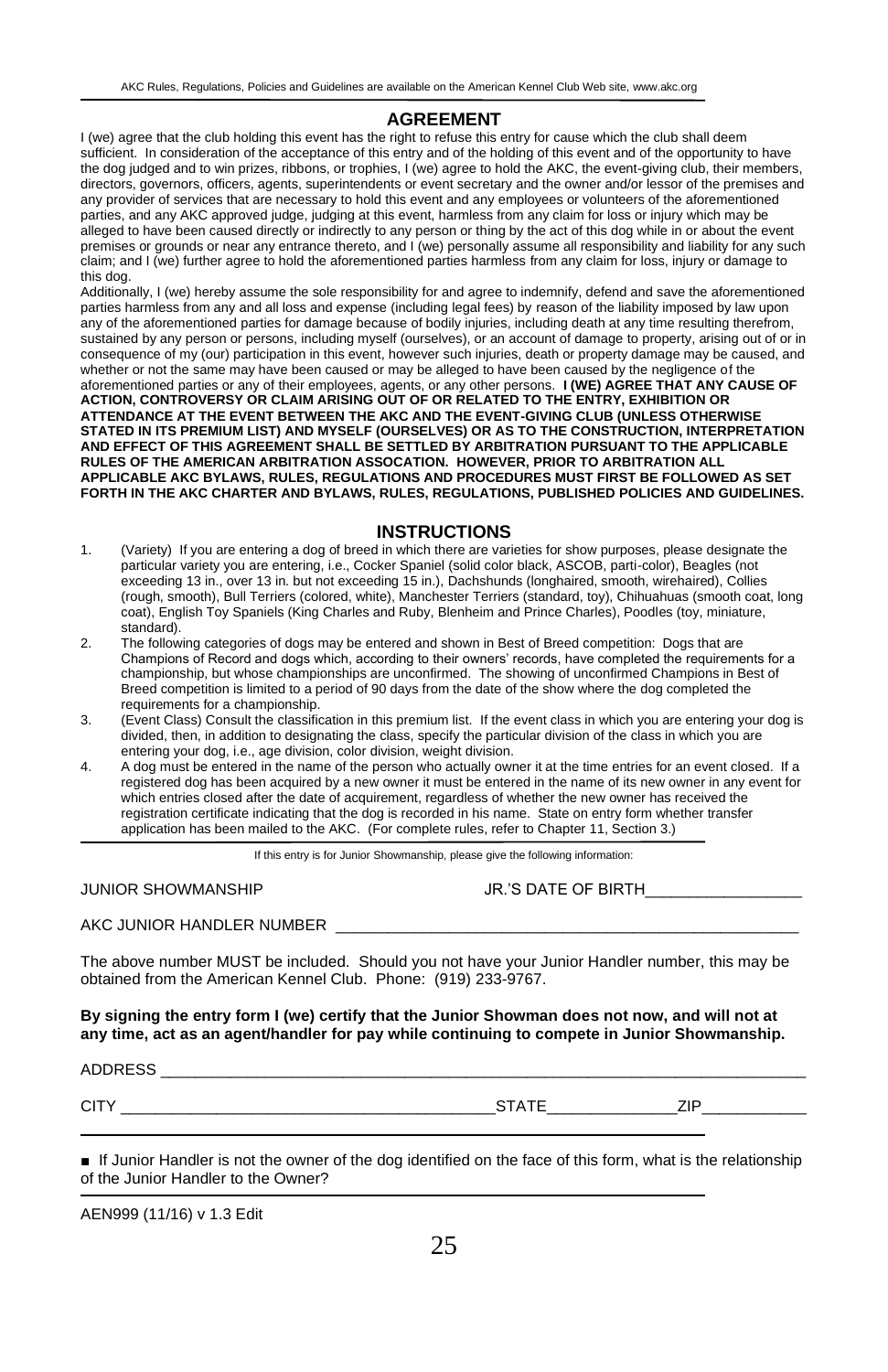

### **OFFICIAL AMERICAN KENNEL CLUB ENTRY FORM**

52<sup>nd</sup>/53<sup>rd</sup> Specialty Show & 39<sup>th</sup> Puppy Sweepstakes and 51<sup>st</sup>/52<sup>nd</sup> Obedience Trial and 28<sup>th</sup>/29<sup>th</sup> Rally Trial, 15<sup>th</sup> Veteran Sweepstakes 9<sup>th</sup> Breeder's Showcase (unbenched)

**Events #2022217901, #2022217902, #2022217903, & #2022217904**

**SIBERIAN HUSKY CLUB OF THE TWIN CITIES, INC. (unbenched)**

**Animal Inn Training Center – 8633 – 34th Street North – Lake Elmo, Minnesota**

**Check appropriate day(s):** 

### **[ ] SATURDAY, APRIL 16, 2022 [ ] SUNDAY, APRIL 17, 2022**

ENTRY FEE: \$28.00 for the first entry of a dog (includes \$.50 AKC recording fee, plus \$3.00 AKC Event Service Fee, plus \$3.00 per addl entry service fee) except Puppy Classes (under 1 year) which are \$19.00. Additional entry for the same dog \$19.00. First Rally entry for a dog \$28.00 (includes \$3.00 Rally Recording Fee). Additional Rally entry for the same dog \$19.00. Sweepstakes entries \$15.00. Jr. Showmanship \$28.00 or NO fee as an additional entry. Sled Dog \$28.00 or NO fee as an additional entry. Parade of Titleholders \$15.00. **Add \$2 handling fee PER ENTRY for PayPal/email entries.** See Page 14 for complete fee information. CANADIAN EXHIBITORS: Must submit fees in U.S. funds. ENTRIES CLOSE at the Show Secretary's Office **Wednesday, March 30, 2022 at 8:00 p.m.** after which time entries will not be accepted, cancelled, altered, or substituted.

ENTRY FORM (**including back side**) MUST BE SIGNED at the bottom by the owner or the owner's duly authorized agent. MAKE CHECKS & MONEY ORDERS PAYABLE TO: Siberian Husky Club of the Twin Cities, Inc. (S.H.C.T.C.) MAIL ENTRIES WITH FEES TO: Show Secretary Trina Rosenow, 11660 - 252<sup>nd</sup> Ave. NW, Zimmerman, MN 55398 I ENCLOSE \$ for entry fees.

IMPORTANT: Read Carefully Instructions on Reverse Side Before Filling Out. Numbers in the boxes indicate sections of the instructions relevant to the information needed in that box. **(PLEASE PRINT)**

| <b>BREED Siberian Husky</b>                                                                                                                                                                                                                                                                                                                                                                                                                                                                                                                                                                                                                                                                                                                                                                                                                                                                                                                                                                                                                                                                                                                                           | VARIETY <sup>1</sup>               |                                                              | <b>SEX</b> |                                                               |     |
|-----------------------------------------------------------------------------------------------------------------------------------------------------------------------------------------------------------------------------------------------------------------------------------------------------------------------------------------------------------------------------------------------------------------------------------------------------------------------------------------------------------------------------------------------------------------------------------------------------------------------------------------------------------------------------------------------------------------------------------------------------------------------------------------------------------------------------------------------------------------------------------------------------------------------------------------------------------------------------------------------------------------------------------------------------------------------------------------------------------------------------------------------------------------------|------------------------------------|--------------------------------------------------------------|------------|---------------------------------------------------------------|-----|
| DOG <sup>23</sup><br><b>SHOW</b><br><b>CLASS</b>                                                                                                                                                                                                                                                                                                                                                                                                                                                                                                                                                                                                                                                                                                                                                                                                                                                                                                                                                                                                                                                                                                                      |                                    | CLASS <sup>3</sup><br><b>DIVISION</b><br>Weight, color, etc. |            |                                                               |     |
| <b>ADDITIONAL CLASSES</b>                                                                                                                                                                                                                                                                                                                                                                                                                                                                                                                                                                                                                                                                                                                                                                                                                                                                                                                                                                                                                                                                                                                                             | OBEDIENCE CLASS                    | RALLY CLASS<br>(Jump Height)                                 |            | <b>JR. SHOWMANSHIP</b><br><b>CLASS</b>                        |     |
| NAME OF (See Back)<br>JUNIOR HANDLER (if any)                                                                                                                                                                                                                                                                                                                                                                                                                                                                                                                                                                                                                                                                                                                                                                                                                                                                                                                                                                                                                                                                                                                         |                                    |                                                              |            | <b>JR. HANDLER</b><br><b>NUMBER</b>                           |     |
| <b>FULL</b><br><b>NAME</b><br>OF DOG                                                                                                                                                                                                                                                                                                                                                                                                                                                                                                                                                                                                                                                                                                                                                                                                                                                                                                                                                                                                                                                                                                                                  |                                    |                                                              |            |                                                               |     |
| $\Box$ AKC <sup>®</sup> REG NO.<br>n PAL/ILP NO.                                                                                                                                                                                                                                                                                                                                                                                                                                                                                                                                                                                                                                                                                                                                                                                                                                                                                                                                                                                                                                                                                                                      | Enter number here                  | DATE OF<br><b>BIRTH</b>                                      |            |                                                               |     |
| □ FOREIGN REG NO & COUNTRY                                                                                                                                                                                                                                                                                                                                                                                                                                                                                                                                                                                                                                                                                                                                                                                                                                                                                                                                                                                                                                                                                                                                            |                                    | PLACE OF<br><b>BIRTH</b>                                     |            | □ USA □ Canada □ Foreign<br>Do not print the above in catalog |     |
| <b>BREEDER</b>                                                                                                                                                                                                                                                                                                                                                                                                                                                                                                                                                                                                                                                                                                                                                                                                                                                                                                                                                                                                                                                                                                                                                        |                                    |                                                              |            |                                                               |     |
| <b>SIRE</b>                                                                                                                                                                                                                                                                                                                                                                                                                                                                                                                                                                                                                                                                                                                                                                                                                                                                                                                                                                                                                                                                                                                                                           |                                    |                                                              |            |                                                               |     |
| <b>DAM</b>                                                                                                                                                                                                                                                                                                                                                                                                                                                                                                                                                                                                                                                                                                                                                                                                                                                                                                                                                                                                                                                                                                                                                            |                                    |                                                              |            |                                                               |     |
| ACTUAL OWNER(S) <sup>4</sup>                                                                                                                                                                                                                                                                                                                                                                                                                                                                                                                                                                                                                                                                                                                                                                                                                                                                                                                                                                                                                                                                                                                                          |                                    |                                                              |            |                                                               |     |
| <b>OWNER'S ADDRESS</b>                                                                                                                                                                                                                                                                                                                                                                                                                                                                                                                                                                                                                                                                                                                                                                                                                                                                                                                                                                                                                                                                                                                                                |                                    |                                                              |            |                                                               |     |
| <b>CITY</b>                                                                                                                                                                                                                                                                                                                                                                                                                                                                                                                                                                                                                                                                                                                                                                                                                                                                                                                                                                                                                                                                                                                                                           |                                    | <b>STATE</b>                                                 |            |                                                               | ZIP |
| NAME OF OWNER'S AGENT (IF ANY) AT THE SHOW                                                                                                                                                                                                                                                                                                                                                                                                                                                                                                                                                                                                                                                                                                                                                                                                                                                                                                                                                                                                                                                                                                                            |                                    |                                                              |            |                                                               |     |
| I CERTIFY that I am the actual owner of the dog, or that I am the duly authorized agent of the actual owner whose name I<br>have entered above. In consideration of the acceptance of this entry, I (we) agree to abide by the rules and regulations of<br>The American Kennel Club in effect at the time of this event, and by any additional rules and regulations appearing in the<br>premium list for this event, and further agree to be bound by the "Agreement" printed on the reverse side of this entry<br>form. I (we) certify and represent that the dog entered is not a hazard to persons or other dogs. This entry is submitted<br>for acceptance on the foregoing representation and Agreement. I (we) agree to conduct myself (ourselves) in accordance<br>with all such Rules and Regulations (including all provisions applying to discipline) and to abide by any decisions made in<br>accord with them.<br>SIGNATURE of owner or his agent<br>duly authorized to make this entry<br>TELEPHONE #<br>Yes $\Box$ No $\Box$<br>Are you a new exhibitor?<br>E-MAIL Address (An acknowledgment or receipt of entry MAY be sent to this e-mail address): | Owner/Handler Eligible? Yes a No a |                                                              |            |                                                               |     |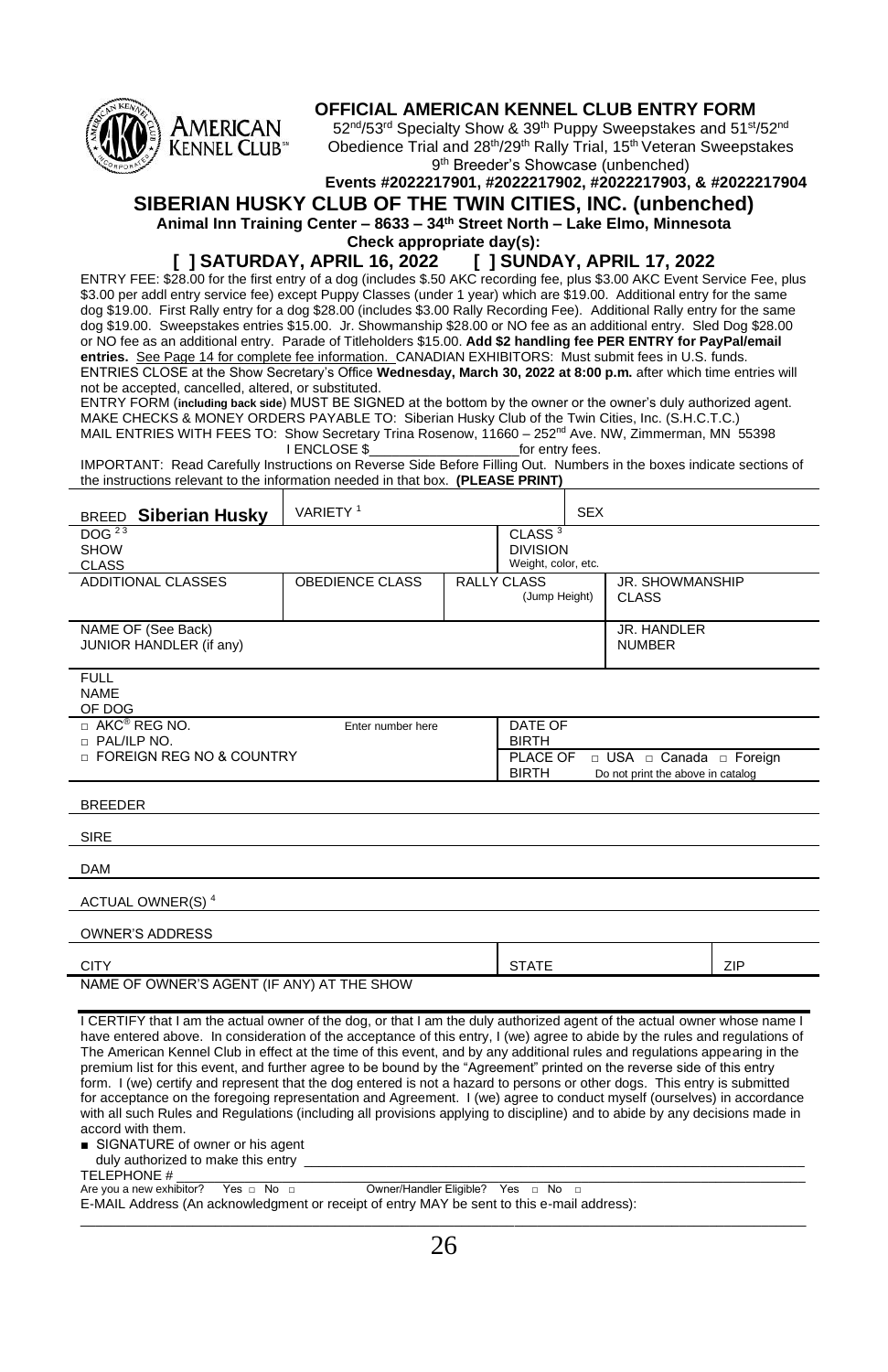### **AGREEMENT**

I (we) agree that the club holding this event has the right to refuse this entry for cause which the club shall deem sufficient. In consideration of the acceptance of this entry and of the holding of this event and of the opportunity to have the dog judged and to win prizes, ribbons, or trophies, I (we) agree to hold the AKC, the event-giving club, their members, directors, governors, officers, agents, superintendents or event secretary and the owner and/or lessor of the premises and any provider of services that are necessary to hold this event and any employees or volunteers of the aforementioned parties, and any AKC approved judge, judging at this event, harmless from any claim for loss or injury which may be alleged to have been caused directly or indirectly to any person or thing by the act of this dog while in or about the event premises or grounds or near any entrance thereto, and I (we) personally assume all responsibility and liability for any such claim; and I (we) further agree to hold the aforementioned parties harmless from any claim for loss, injury or damage to this dog.

Additionally, I (we) hereby assume the sole responsibility for and agree to indemnify, defend and save the aforementioned parties harmless from any and all loss and expense (including legal fees) by reason of the liability imposed by law upon any of the aforementioned parties for damage because of bodily injuries, including death at any time resulting therefrom, sustained by any person or persons, including myself (ourselves), or an account of damage to property, arising out of or in consequence of my (our) participation in this event, however such injuries, death or property damage may be caused, and whether or not the same may have been caused or may be alleged to have been caused by the negligence of the aforementioned parties or any of their employees, agents, or any other persons. **I (WE) AGREE THAT ANY CAUSE OF ACTION, CONTROVERSY OR CLAIM ARISING OUT OF OR RELATED TO THE ENTRY, EXHIBITION OR ATTENDANCE AT THE EVENT BETWEEN THE AKC AND THE EVENT-GIVING CLUB (UNLESS OTHERWISE STATED IN ITS PREMIUM LIST) AND MYSELF (OURSELVES) OR AS TO THE CONSTRUCTION, INTERPRETATION AND EFFECT OF THIS AGREEMENT SHALL BE SETTLED BY ARBITRATION PURSUANT TO THE APPLICABLE RULES OF THE AMERICAN ARBITRATION ASSOCATION. HOWEVER, PRIOR TO ARBITRATION ALL APPLICABLE AKC BYLAWS, RULES, REGULATIONS AND PROCEDURES MUST FIRST BE FOLLOWED AS SET FORTH IN THE AKC CHARTER AND BYLAWS, RULES, REGULATIONS, PUBLISHED POLICIES AND GUIDELINES.**

### **INSTRUCTIONS**

- 5. (Variety) If you are entering a dog of breed in which there are varieties for show purposes, please designate the particular variety you are entering, i.e., Cocker Spaniel (solid color black, ASCOB, parti-color), Beagles (not exceeding 13 in., over 13 in. but not exceeding 15 in.), Dachshunds (longhaired, smooth, wirehaired), Collies (rough, smooth), Bull Terriers (colored, white), Manchester Terriers (standard, toy), Chihuahuas (smooth coat, long coat), English Toy Spaniels (King Charles and Ruby, Blenheim and Prince Charles), Poodles (toy, miniature, standard).
- 6. The following categories of dogs may be entered and shown in Best of Breed competition: Dogs that are Champions of Record and dogs which, according to their owners' records, have completed the requirements for a championship, but whose championships are unconfirmed. The showing of unconfirmed Champions in Best of Breed competition is limited to a period of 90 days from the date of the show where the dog completed the requirements for a championship.
- 7. (Event Class) Consult the classification in this premium list. If the event class in which you are entering your dog is divided, then, in addition to designating the class, specify the particular division of the class in which you are entering your dog, i.e., age division, color division, weight division.
- 8. A dog must be entered in the name of the person who actually owner it at the time entries for an event closed. If a registered dog has been acquired by a new owner it must be entered in the name of its new owner in any event for which entries closed after the date of acquirement, regardless of whether the new owner has received the registration certificate indicating that the dog is recorded in his name. State on entry form whether transfer application has been mailed to the AKC. (For complete rules, refer to Chapter 11, Section 3.)

If this entry is for Junior Showmanship, please give the following information:

JUNIOR SHOWMANSHIP JR.'S DATE OF BIRTH

### AKC JUNIOR HANDLER NUMBER

The above number MUST be included. Should you not have your Junior Handler number, this may be obtained from the American Kennel Club. Phone: (919) 233-9767.

**By signing the entry form I (we) certify that the Junior Showman does not now, and will not at any time, act as an agent/handler for pay while continuing to compete in Junior Showmanship.**

ADDRESS \_\_\_\_\_\_\_\_\_\_\_\_\_\_\_\_\_\_\_\_\_\_\_\_\_\_\_\_\_\_\_\_\_\_\_\_\_\_\_\_\_\_\_\_\_\_\_\_\_\_\_\_\_\_\_\_\_\_\_\_\_\_\_\_\_\_\_\_\_\_\_\_\_\_

CITY THE CITY CONSTRUCT AND STATE THE STATE STATE STATE SERVICE AND STATE STATE STATE STATE STATE STATE STATE STATE STATE STATE STATE STATE STATE STATE STATE STATE STATE STATE STATE STATE STATE STATE STATE STATE STATE STAT

■ If Junior Handler is not the owner of the dog identified on the face of this form, what is the relationship of the Junior Handler to the Owner?

AEN999 (11/16) v 1.3 Edit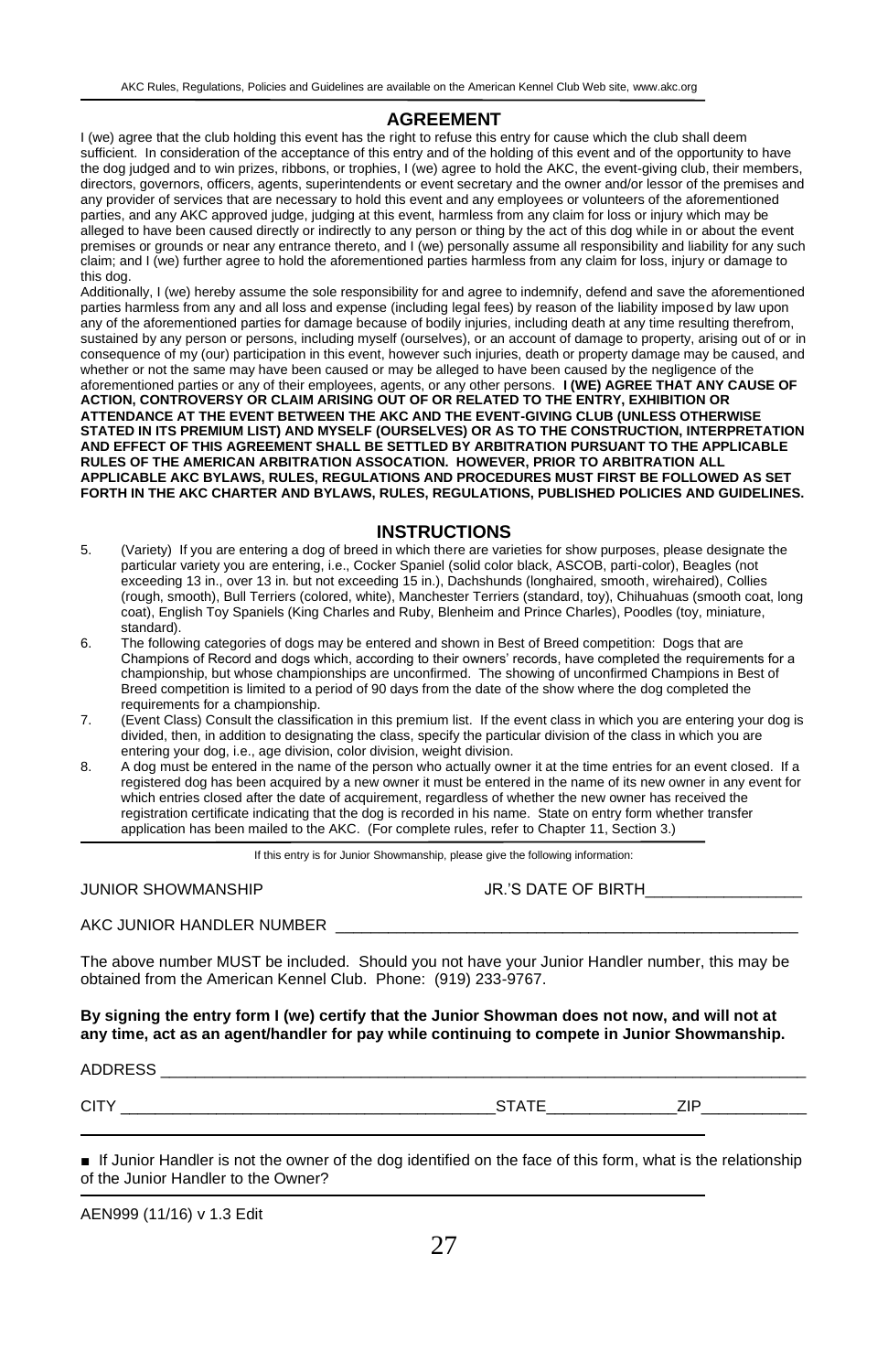| OFFICIAL AMERICAN KENNEL CLUB ENTRY FORM<br>AMERICAN<br>52 <sup>nd</sup> /53 <sup>rd</sup> Specialty Show & 39 <sup>th</sup> Puppy Sweepstakes and 51 <sup>st</sup> /52 <sup>nd</sup><br>Obedience Trial and 28 <sup>th</sup> /29 <sup>th</sup> Rally Trial, 15 <sup>th</sup> Veteran Sweepstakes<br>Kennel Club"<br>9 <sup>th</sup> Breeder's Showcase (unbenched)<br>Events #2022217901, #2022217902, #2022217903, & #2022217904<br>SIBERIAN HUSKY CLUB OF THE TWIN CITIES, INC. (unbenched)<br>Animal Inn Training Center - 8633 - 34 <sup>th</sup> Street North - Lake Elmo, MinnesotaCheck appropriate<br>day(s):<br>[ ] SATURDAY, APRIL 16, 2022<br>[ ] SUNDAY, APRIL 17, 2022<br>ENTRY FEE: \$28.00 for the first entry of a dog (includes \$.50 AKC recording fee, plus \$3.00 AKC Event Service Fee, plus<br>\$3.00 per addl entry service fee) except Puppy Classes (under 1 year) which are \$19.00. Additional entry for the same<br>dog \$19.00. First Rally entry for a dog \$28.00 (includes \$3.00 Rally Recording Fee). Additional Rally entry for the same<br>dog \$19.00. Sweepstakes entries \$15.00. Jr. Showmanship \$28.00 or NO fee as an additional entry. Sled Dog \$28.00<br>or NO fee as an additional entry. Parade of Titleholders \$15.00. Add \$2 handling fee PER ENTRY for PayPal/email<br>entries. See Page 14 for complete fee information. CANADIAN EXHIBITORS: Must submit fees in U.S. funds.<br>ENTRIES CLOSE at the Show Secretary's Office Wednesday, March 30, 2022 at 8:00 p.m. after which time entries will<br>not be accepted, cancelled, altered, or substituted.<br>ENTRY FORM (including back side) MUST BE SIGNED at the bottom by the owner or the owner's duly authorized agent.<br>MAKE CHECKS & MONEY ORDERS PAYABLE TO: Siberian Husky Club of the Twin Cities, Inc. (S.H.C.T.C.)<br>MAIL ENTRIES WITH FEES TO: Show Secretary Trina Rosenow, 11660 – 252 <sup>nd</sup> Ave. NW, Zimmerman, MN 55398<br>I ENCLOSE \$<br>for entry fees.<br>IMPORTANT: Read Carefully Instructions on Reverse Side Before Filling Out. Numbers in the boxes indicate sections of<br>the instructions relevant to the information needed in that box. (PLEASE PRINT) |                        |    |                                                                                                  |                                     |     |  |
|------------------------------------------------------------------------------------------------------------------------------------------------------------------------------------------------------------------------------------------------------------------------------------------------------------------------------------------------------------------------------------------------------------------------------------------------------------------------------------------------------------------------------------------------------------------------------------------------------------------------------------------------------------------------------------------------------------------------------------------------------------------------------------------------------------------------------------------------------------------------------------------------------------------------------------------------------------------------------------------------------------------------------------------------------------------------------------------------------------------------------------------------------------------------------------------------------------------------------------------------------------------------------------------------------------------------------------------------------------------------------------------------------------------------------------------------------------------------------------------------------------------------------------------------------------------------------------------------------------------------------------------------------------------------------------------------------------------------------------------------------------------------------------------------------------------------------------------------------------------------------------------------------------------------------------------------------------------------------------------------------------------------------------------------------------------------------------------------------------------------------------------------------------------------------------------------------------|------------------------|----|--------------------------------------------------------------------------------------------------|-------------------------------------|-----|--|
| <b>Siberian Husky</b><br>BREED                                                                                                                                                                                                                                                                                                                                                                                                                                                                                                                                                                                                                                                                                                                                                                                                                                                                                                                                                                                                                                                                                                                                                                                                                                                                                                                                                                                                                                                                                                                                                                                                                                                                                                                                                                                                                                                                                                                                                                                                                                                                                                                                                                             | VARIETY <sup>1</sup>   |    | <b>SEX</b>                                                                                       |                                     |     |  |
| DOG <sup>23</sup><br><b>SHOW</b><br><b>CLASS</b>                                                                                                                                                                                                                                                                                                                                                                                                                                                                                                                                                                                                                                                                                                                                                                                                                                                                                                                                                                                                                                                                                                                                                                                                                                                                                                                                                                                                                                                                                                                                                                                                                                                                                                                                                                                                                                                                                                                                                                                                                                                                                                                                                           |                        |    | CLASS <sup>3</sup><br><b>DIVISION</b><br>Weight, color, etc.                                     |                                     |     |  |
| <b>ADDITIONAL CLASSES</b>                                                                                                                                                                                                                                                                                                                                                                                                                                                                                                                                                                                                                                                                                                                                                                                                                                                                                                                                                                                                                                                                                                                                                                                                                                                                                                                                                                                                                                                                                                                                                                                                                                                                                                                                                                                                                                                                                                                                                                                                                                                                                                                                                                                  | <b>OBEDIENCE CLASS</b> |    | <b>RALLY CLASS</b><br>(Jump Height)                                                              | JR. SHOWMANSHIP<br><b>CLASS</b>     |     |  |
| NAME OF (See Back)<br>JUNIOR HANDLER (if any)                                                                                                                                                                                                                                                                                                                                                                                                                                                                                                                                                                                                                                                                                                                                                                                                                                                                                                                                                                                                                                                                                                                                                                                                                                                                                                                                                                                                                                                                                                                                                                                                                                                                                                                                                                                                                                                                                                                                                                                                                                                                                                                                                              |                        |    |                                                                                                  | <b>JR. HANDLER</b><br><b>NUMBER</b> |     |  |
| <b>FULL</b><br><b>NAME</b><br>OF DOG                                                                                                                                                                                                                                                                                                                                                                                                                                                                                                                                                                                                                                                                                                                                                                                                                                                                                                                                                                                                                                                                                                                                                                                                                                                                                                                                                                                                                                                                                                                                                                                                                                                                                                                                                                                                                                                                                                                                                                                                                                                                                                                                                                       |                        |    |                                                                                                  |                                     |     |  |
| $\Box$ akc® reg no.<br><b>PAL/ILP NO.</b>                                                                                                                                                                                                                                                                                                                                                                                                                                                                                                                                                                                                                                                                                                                                                                                                                                                                                                                                                                                                                                                                                                                                                                                                                                                                                                                                                                                                                                                                                                                                                                                                                                                                                                                                                                                                                                                                                                                                                                                                                                                                                                                                                                  | Enter number here      |    | DATE OF<br><b>BIRTH</b>                                                                          |                                     |     |  |
| <b>E FOREIGN REG NO &amp; COUNTRY</b>                                                                                                                                                                                                                                                                                                                                                                                                                                                                                                                                                                                                                                                                                                                                                                                                                                                                                                                                                                                                                                                                                                                                                                                                                                                                                                                                                                                                                                                                                                                                                                                                                                                                                                                                                                                                                                                                                                                                                                                                                                                                                                                                                                      |                        |    | <b>PLACE OF</b><br>D USA D Canada D Foreign<br><b>BIRTH</b><br>Do not print the above in catalog |                                     |     |  |
| <b>BREEDER</b>                                                                                                                                                                                                                                                                                                                                                                                                                                                                                                                                                                                                                                                                                                                                                                                                                                                                                                                                                                                                                                                                                                                                                                                                                                                                                                                                                                                                                                                                                                                                                                                                                                                                                                                                                                                                                                                                                                                                                                                                                                                                                                                                                                                             |                        |    |                                                                                                  |                                     |     |  |
| <b>SIRE</b>                                                                                                                                                                                                                                                                                                                                                                                                                                                                                                                                                                                                                                                                                                                                                                                                                                                                                                                                                                                                                                                                                                                                                                                                                                                                                                                                                                                                                                                                                                                                                                                                                                                                                                                                                                                                                                                                                                                                                                                                                                                                                                                                                                                                |                        |    |                                                                                                  |                                     |     |  |
| DAM                                                                                                                                                                                                                                                                                                                                                                                                                                                                                                                                                                                                                                                                                                                                                                                                                                                                                                                                                                                                                                                                                                                                                                                                                                                                                                                                                                                                                                                                                                                                                                                                                                                                                                                                                                                                                                                                                                                                                                                                                                                                                                                                                                                                        |                        |    |                                                                                                  |                                     |     |  |
| ACTUAL OWNER(S) <sup>4</sup>                                                                                                                                                                                                                                                                                                                                                                                                                                                                                                                                                                                                                                                                                                                                                                                                                                                                                                                                                                                                                                                                                                                                                                                                                                                                                                                                                                                                                                                                                                                                                                                                                                                                                                                                                                                                                                                                                                                                                                                                                                                                                                                                                                               |                        |    |                                                                                                  |                                     |     |  |
| <b>OWNER'S ADDRESS</b>                                                                                                                                                                                                                                                                                                                                                                                                                                                                                                                                                                                                                                                                                                                                                                                                                                                                                                                                                                                                                                                                                                                                                                                                                                                                                                                                                                                                                                                                                                                                                                                                                                                                                                                                                                                                                                                                                                                                                                                                                                                                                                                                                                                     |                        |    |                                                                                                  |                                     |     |  |
| <b>CITY</b>                                                                                                                                                                                                                                                                                                                                                                                                                                                                                                                                                                                                                                                                                                                                                                                                                                                                                                                                                                                                                                                                                                                                                                                                                                                                                                                                                                                                                                                                                                                                                                                                                                                                                                                                                                                                                                                                                                                                                                                                                                                                                                                                                                                                |                        |    | <b>STATE</b>                                                                                     |                                     | ZIP |  |
| NAME OF OWNER'S AGENT (IF ANY) AT THE SHOW                                                                                                                                                                                                                                                                                                                                                                                                                                                                                                                                                                                                                                                                                                                                                                                                                                                                                                                                                                                                                                                                                                                                                                                                                                                                                                                                                                                                                                                                                                                                                                                                                                                                                                                                                                                                                                                                                                                                                                                                                                                                                                                                                                 |                        |    |                                                                                                  |                                     |     |  |
| I CERTIFY that I am the actual owner of the dog, or that I am the duly authorized agent of the actual owner whose name I<br>have entered above. In consideration of the acceptance of this entry, I (we) agree to abide by the rules and regulations of<br>The American Kennel Club in effect at the time of this event, and by any additional rules and regulations appearing in the<br>premium list for this event, and further agree to be bound by the "Agreement" printed on the reverse side of this entry<br>form. I (we) certify and represent that the dog entered is not a hazard to persons or other dogs. This entry is submitted<br>for acceptance on the foregoing representation and Agreement. I (we) agree to conduct myself (ourselves) in accordance<br>with all such Rules and Regulations (including all provisions applying to discipline) and to abide by any decisions made in<br>accord with them.<br>SIGNATURE of owner or his agent<br>duly authorized to make this entry<br>TELEPHONE #<br>Are you a new exhibitor?<br>Yes a No a<br>Owner/Handler Eligible? Yes a No a<br>E-MAIL Address (An acknowledgment or receipt of entry MAY be sent to this e-mail address):                                                                                                                                                                                                                                                                                                                                                                                                                                                                                                                                                                                                                                                                                                                                                                                                                                                                                                                                                                                                          |                        |    |                                                                                                  |                                     |     |  |
|                                                                                                                                                                                                                                                                                                                                                                                                                                                                                                                                                                                                                                                                                                                                                                                                                                                                                                                                                                                                                                                                                                                                                                                                                                                                                                                                                                                                                                                                                                                                                                                                                                                                                                                                                                                                                                                                                                                                                                                                                                                                                                                                                                                                            |                        | ີດ |                                                                                                  |                                     |     |  |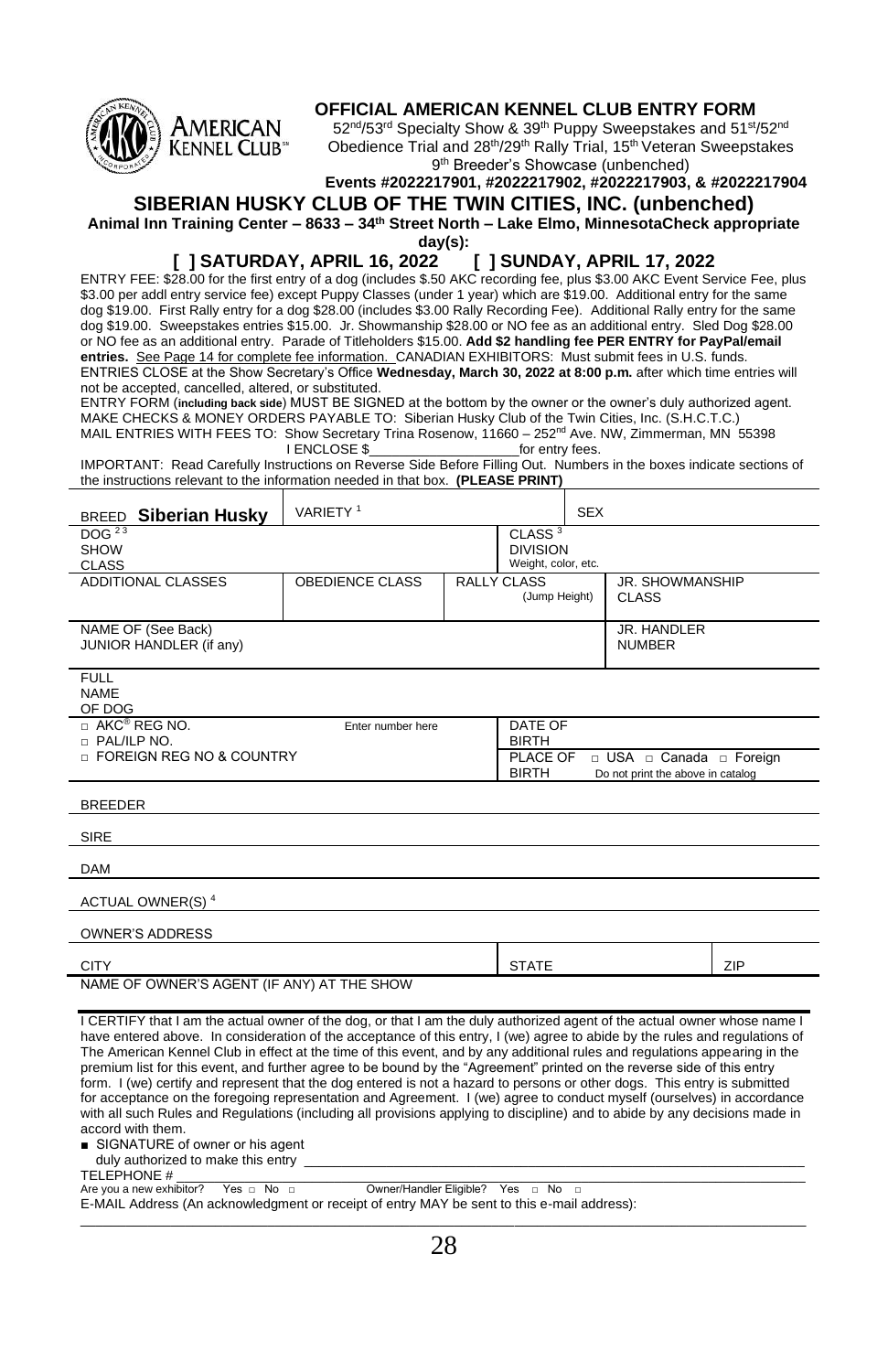### **AGREEMENT**

I (we) agree that the club holding this event has the right to refuse this entry for cause which the club shall deem sufficient. In consideration of the acceptance of this entry and of the holding of this event and of the opportunity to have the dog judged and to win prizes, ribbons, or trophies, I (we) agree to hold the AKC, the event-giving club, their members, directors, governors, officers, agents, superintendents or event secretary and the owner and/or lessor of the premises and any provider of services that are necessary to hold this event and any employees or volunteers of the aforementioned parties, and any AKC approved judge, judging at this event, harmless from any claim for loss or injury which may be alleged to have been caused directly or indirectly to any person or thing by the act of this dog while in or about the event premises or grounds or near any entrance thereto, and I (we) personally assume all responsibility and liability for any such claim; and I (we) further agree to hold the aforementioned parties harmless from any claim for loss, injury or damage to this dog.

Additionally, I (we) hereby assume the sole responsibility for and agree to indemnify, defend and save the aforementioned parties harmless from any and all loss and expense (including legal fees) by reason of the liability imposed by law upon any of the aforementioned parties for damage because of bodily injuries, including death at any time resulting therefrom, sustained by any person or persons, including myself (ourselves), or an account of damage to property, arising out of or in consequence of my (our) participation in this event, however such injuries, death or property damage may be caused, and whether or not the same may have been caused or may be alleged to have been caused by the negligence of the aforementioned parties or any of their employees, agents, or any other persons. **I (WE) AGREE THAT ANY CAUSE OF ACTION, CONTROVERSY OR CLAIM ARISING OUT OF OR RELATED TO THE ENTRY, EXHIBITION OR ATTENDANCE AT THE EVENT BETWEEN THE AKC AND THE EVENT-GIVING CLUB (UNLESS OTHERWISE STATED IN ITS PREMIUM LIST) AND MYSELF (OURSELVES) OR AS TO THE CONSTRUCTION, INTERPRETATION AND EFFECT OF THIS AGREEMENT SHALL BE SETTLED BY ARBITRATION PURSUANT TO THE APPLICABLE RULES OF THE AMERICAN ARBITRATION ASSOCATION. HOWEVER, PRIOR TO ARBITRATION ALL APPLICABLE AKC BYLAWS, RULES, REGULATIONS AND PROCEDURES MUST FIRST BE FOLLOWED AS SET FORTH IN THE AKC CHARTER AND BYLAWS, RULES, REGULATIONS, PUBLISHED POLICIES AND GUIDELINES.**

### **INSTRUCTIONS**

- 9. (Variety) If you are entering a dog of breed in which there are varieties for show purposes, please designate the particular variety you are entering, i.e., Cocker Spaniel (solid color black, ASCOB, parti-color), Beagles (not exceeding 13 in., over 13 in. but not exceeding 15 in.), Dachshunds (longhaired, smooth, wirehaired), Collies (rough, smooth), Bull Terriers (colored, white), Manchester Terriers (standard, toy), Chihuahuas (smooth coat, long coat), English Toy Spaniels (King Charles and Ruby, Blenheim and Prince Charles), Poodles (toy, miniature, standard).
- 10. The following categories of dogs may be entered and shown in Best of Breed competition: Dogs that are Champions of Record and dogs which, according to their owners' records, have completed the requirements for a championship, but whose championships are unconfirmed. The showing of unconfirmed Champions in Best of Breed competition is limited to a period of 90 days from the date of the show where the dog completed the requirements for a championship.
- 11. (Event Class) Consult the classification in this premium list. If the event class in which you are entering your dog is divided, then, in addition to designating the class, specify the particular division of the class in which you are entering your dog, i.e., age division, color division, weight division.
- 12. A dog must be entered in the name of the person who actually owner it at the time entries for an event closed. If a registered dog has been acquired by a new owner it must be entered in the name of its new owner in any event for which entries closed after the date of acquirement, regardless of whether the new owner has received the registration certificate indicating that the dog is recorded in his name. State on entry form whether transfer application has been mailed to the AKC. (For complete rules, refer to Chapter 11, Section 3.)

If this entry is for Junior Showmanship, please give the following information:

JUNIOR SHOWMANSHIP JR.'S DATE OF BIRTH

### AKC JUNIOR HANDLER NUMBER

The above number MUST be included. Should you not have your Junior Handler number, this may be obtained from the American Kennel Club. Phone: (919) 233-9767.

**By signing the entry form I (we) certify that the Junior Showman does not now, and will not at any time, act as an agent/handler for pay while continuing to compete in Junior Showmanship.**

ADDRESS \_\_\_\_\_\_\_\_\_\_\_\_\_\_\_\_\_\_\_\_\_\_\_\_\_\_\_\_\_\_\_\_\_\_\_\_\_\_\_\_\_\_\_\_\_\_\_\_\_\_\_\_\_\_\_\_\_\_\_\_\_\_\_\_\_\_\_\_\_\_\_\_\_\_

CITY THE CITY CONSTRUCT AND STATE THE STATE STATE STATE SERVICE AND STATE STATE STATE STATE STATE STATE STATE STATE STATE STATE STATE STATE STATE STATE STATE STATE STATE STATE STATE STATE STATE STATE STATE STATE STATE STAT

■ If Junior Handler is not the owner of the dog identified on the face of this form, what is the relationship of the Junior Handler to the Owner?

AEN999 (11/16) v 1.3 Edit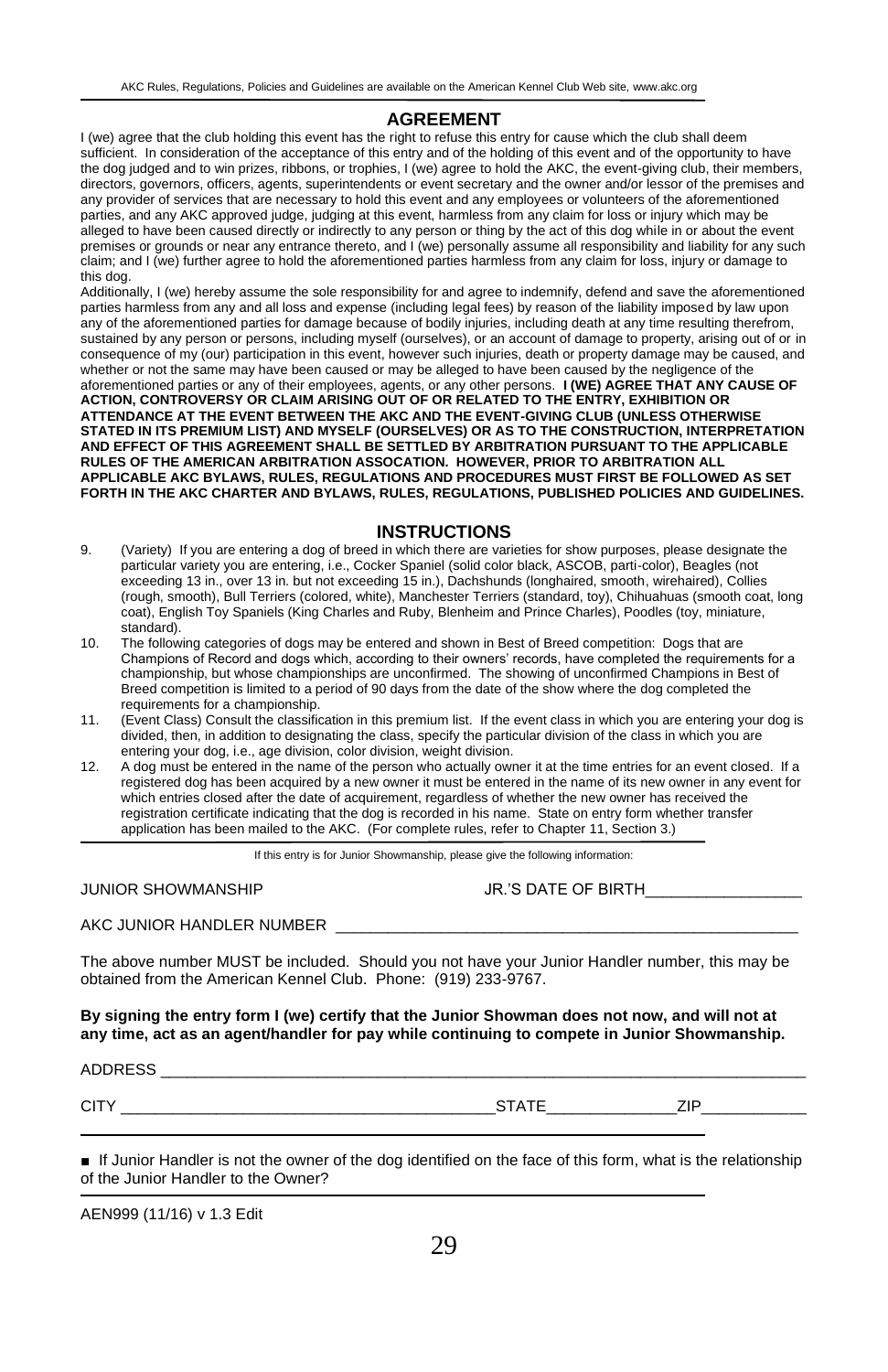

### **OFFICIAL AMERICAN KENNEL CLUB ENTRY FORM**

52<sup>nd</sup>/53<sup>rd</sup> Specialty Show & 39<sup>th</sup> Puppy Sweepstakes and 51<sup>st</sup>/52<sup>nd</sup> Obedience Trial and 28<sup>th</sup>/29<sup>th</sup> Rally Trial, 15<sup>th</sup> Veteran Sweepstakes 9<sup>th</sup> Breeder's Showcase (unbenched)

**Events #2022217901, #2022217902, #2022217903, & #2022217904**

**SIBERIAN HUSKY CLUB OF THE TWIN CITIES, INC.**

**Animal Inn Training Center – 8633 – 34th Street North – Lake Elmo, Minnesota**

### **[ ] SHCTC Breeder's Showcase SATURDAY, APRIL 16, 2022**

ENTRY FEE: \$15.00 **Add \$2 handling fee PER ENTRY for PayPal/email entries.** See Page 14 for complete fee information. CANADIAN EXHIBITORS: Must submit fees in U.S. funds.

ENTRIES CLOSE at the Show Secretary's Office **Wednesday, March 30, 2022 at 8:00 p.m.** after which time entries will not be accepted, cancelled, altered, or substituted.

ENTRY FORM (**including back side**) MUST BE SIGNED at the bottom by the owner or the owner's duly authorized agent. MAKE CHECKS & MONEY ORDERS PAYABLE TO: Siberian Husky Club of the Twin Cities, Inc. (S.H.C.T.C.)

MAIL ENTRIES WITH FEES TO: Show Secretary Trina Rosenow, 11660 – 252nd Ave. NW, Zimmerman, MN 55398 for entry fees.

IMPORTANT: Read Carefully Instructions on Reverse Side Before Filling Out. Numbers in the boxes indicate sections of the instructions relevant to the information needed in that box. **(PLEASE PRINT)**

| <b>Siberian Husky</b><br><b>BREED</b>                                                                                                                                                                                                                                                                                                                                                                                                                                                                                                                                                                                                                                                                                                                                                                                                                                                                                                                                                                               | VARIETY <sup>1</sup>   |  |                                                                                                           | <b>SEX</b> |                                 |     |
|---------------------------------------------------------------------------------------------------------------------------------------------------------------------------------------------------------------------------------------------------------------------------------------------------------------------------------------------------------------------------------------------------------------------------------------------------------------------------------------------------------------------------------------------------------------------------------------------------------------------------------------------------------------------------------------------------------------------------------------------------------------------------------------------------------------------------------------------------------------------------------------------------------------------------------------------------------------------------------------------------------------------|------------------------|--|-----------------------------------------------------------------------------------------------------------|------------|---------------------------------|-----|
| DOG <sup>23</sup><br><b>Breeder's Showcase</b><br><b>SHOW</b><br><b>CLASS</b>                                                                                                                                                                                                                                                                                                                                                                                                                                                                                                                                                                                                                                                                                                                                                                                                                                                                                                                                       |                        |  | CLASS <sup>3</sup><br><b>DIVISION</b><br>Weight, color, etc.                                              |            |                                 |     |
| <b>ADDITIONAL CLASSES</b>                                                                                                                                                                                                                                                                                                                                                                                                                                                                                                                                                                                                                                                                                                                                                                                                                                                                                                                                                                                           | <b>OBEDIENCE CLASS</b> |  | <b>RALLY CLASS</b><br>(Jump Height)                                                                       |            | JR. SHOWMANSHIP<br><b>CLASS</b> |     |
| NAME OF (See Back)<br>JUNIOR HANDLER (if any)                                                                                                                                                                                                                                                                                                                                                                                                                                                                                                                                                                                                                                                                                                                                                                                                                                                                                                                                                                       |                        |  |                                                                                                           |            | JR. HANDLER<br><b>NUMBER</b>    |     |
| <b>FULL</b><br><b>NAME</b><br>OF DOG                                                                                                                                                                                                                                                                                                                                                                                                                                                                                                                                                                                                                                                                                                                                                                                                                                                                                                                                                                                |                        |  |                                                                                                           |            |                                 |     |
| $\Box$ AKC® REG NO.<br>n PAL/ILP NO.                                                                                                                                                                                                                                                                                                                                                                                                                                                                                                                                                                                                                                                                                                                                                                                                                                                                                                                                                                                | Enter number here      |  | DATE OF                                                                                                   |            |                                 |     |
| <b>E FOREIGN REG NO &amp; COUNTRY</b>                                                                                                                                                                                                                                                                                                                                                                                                                                                                                                                                                                                                                                                                                                                                                                                                                                                                                                                                                                               |                        |  | <b>BIRTH</b><br>PLACE OF<br>□ USA □ Canada □ Foreign<br><b>BIRTH</b><br>Do not print the above in catalog |            |                                 |     |
| <b>BREEDER</b>                                                                                                                                                                                                                                                                                                                                                                                                                                                                                                                                                                                                                                                                                                                                                                                                                                                                                                                                                                                                      |                        |  |                                                                                                           |            |                                 |     |
| <b>SIRE</b>                                                                                                                                                                                                                                                                                                                                                                                                                                                                                                                                                                                                                                                                                                                                                                                                                                                                                                                                                                                                         |                        |  |                                                                                                           |            |                                 |     |
| <b>DAM</b>                                                                                                                                                                                                                                                                                                                                                                                                                                                                                                                                                                                                                                                                                                                                                                                                                                                                                                                                                                                                          |                        |  |                                                                                                           |            |                                 |     |
| ACTUAL OWNER(S) <sup>4</sup>                                                                                                                                                                                                                                                                                                                                                                                                                                                                                                                                                                                                                                                                                                                                                                                                                                                                                                                                                                                        |                        |  |                                                                                                           |            |                                 |     |
| <b>OWNER'S ADDRESS</b>                                                                                                                                                                                                                                                                                                                                                                                                                                                                                                                                                                                                                                                                                                                                                                                                                                                                                                                                                                                              |                        |  |                                                                                                           |            |                                 |     |
| <b>CITY</b>                                                                                                                                                                                                                                                                                                                                                                                                                                                                                                                                                                                                                                                                                                                                                                                                                                                                                                                                                                                                         |                        |  | <b>STATE</b>                                                                                              |            |                                 | ZIP |
| NAME OF OWNER'S AGENT (IF ANY) AT THE SHOW                                                                                                                                                                                                                                                                                                                                                                                                                                                                                                                                                                                                                                                                                                                                                                                                                                                                                                                                                                          |                        |  |                                                                                                           |            |                                 |     |
| I CERTIFY that I am the actual owner of the dog, or that I am the duly authorized agent of the actual owner whose name I<br>have entered above. In consideration of the acceptance of this entry. I (we) agree to abide by the rules and regulations of<br>The American Kennel Club in effect at the time of this event, and by any additional rules and regulations appearing in the<br>premium list for this event, and further agree to be bound by the "Agreement" printed on the reverse side of this entry<br>form. I (we) certify and represent that the dog entered is not a hazard to persons or other dogs. This entry is submitted<br>for acceptance on the foregoing representation and Agreement. I (we) agree to conduct myself (ourselves) in accordance<br>with all such Rules and Regulations (including all provisions applying to discipline) and to abide by any decisions made in<br>accord with them.<br>SIGNATURE of owner or his agent<br>duly authorized to make this entry<br>TELEDUONE # |                        |  |                                                                                                           |            |                                 |     |

TELEPHONE # \_\_\_\_\_\_\_\_\_\_\_\_\_\_\_\_\_\_\_\_\_\_\_\_\_\_\_\_\_\_\_\_\_\_\_\_\_\_\_\_\_\_\_\_\_\_\_\_\_\_\_\_\_\_\_\_\_\_\_\_\_\_\_\_\_\_\_\_\_\_\_\_\_\_\_\_\_\_\_\_\_\_\_\_ Are you a new exhibitor? Yes □ No □

E-MAIL Address (An acknowledgment or receipt of entry MAY be sent to this e-mail address):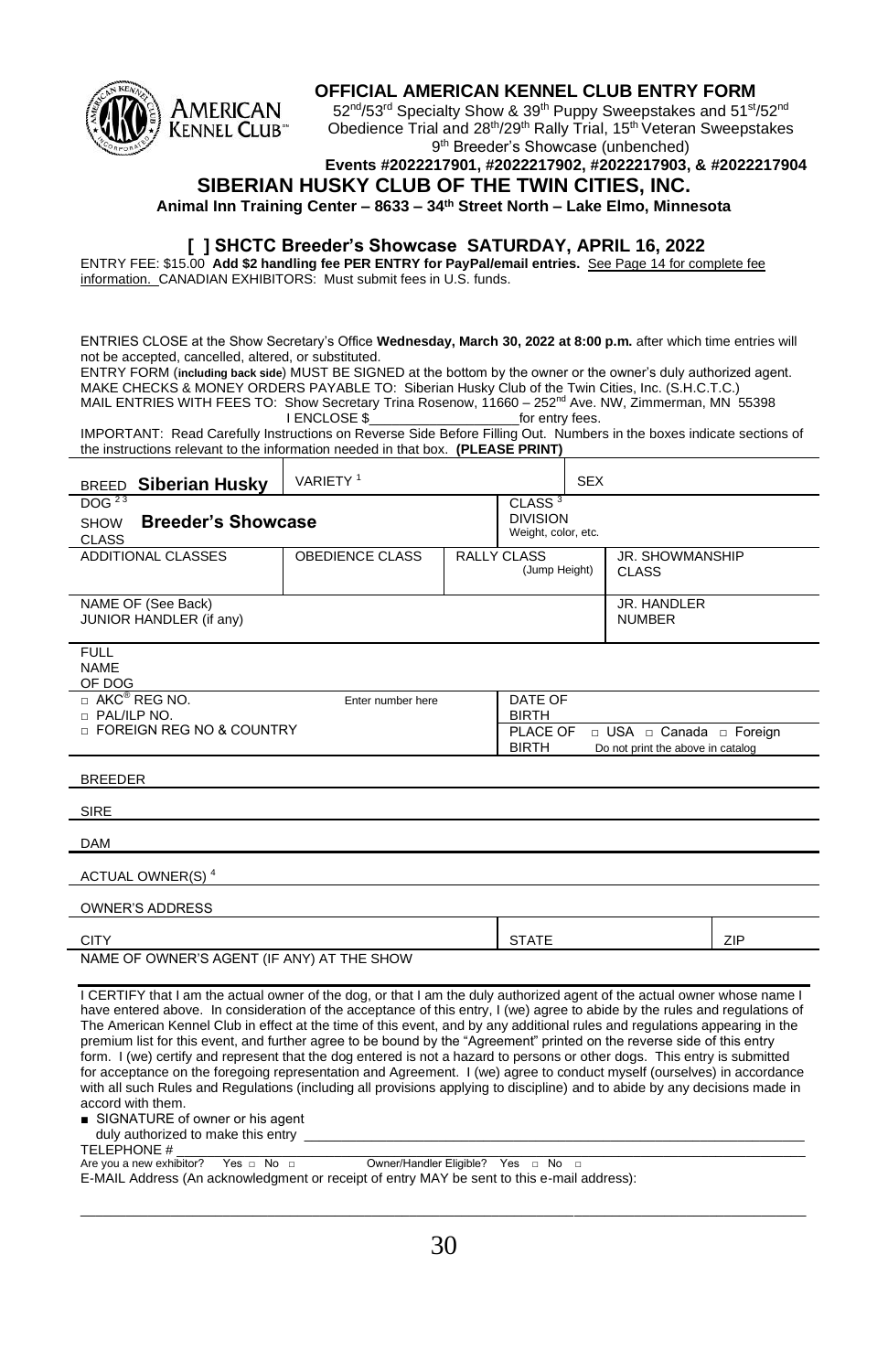### **AGREEMENT**

I (we) agree that the club holding this event has the right to refuse this entry for cause which the club shall deem sufficient. In consideration of the acceptance of this entry and of the holding of this event and of the opportunity to have the dog judged and to win prizes, ribbons, or trophies, I (we) agree to hold the AKC, the event-giving club, their members, directors, governors, officers, agents, superintendents or event secretary and the owner and/or lessor of the premises and any provider of services that are necessary to hold this event and any employees or volunteers of the aforementioned parties, and any AKC approved judge, judging at this event, harmless from any claim for loss or injury which may be alleged to have been caused directly or indirectly to any person or thing by the act of this dog while in or about the event premises or grounds or near any entrance thereto, and I (we) personally assume all responsibility and liability for any such claim; and I (we) further agree to hold the aforementioned parties harmless from any claim for loss, injury or damage to this dog.

Additionally, I (we) hereby assume the sole responsibility for and agree to indemnify, defend and save the aforementioned parties harmless from any and all loss and expense (including legal fees) by reason of the liability imposed by law upon any of the aforementioned parties for damage because of bodily injuries, including death at any time resulting therefrom, sustained by any person or persons, including myself (ourselves), or an account of damage to property, arising out of or in consequence of my (our) participation in this event, however such injuries, death or property damage may be caused, and whether or not the same may have been caused or may be alleged to have been caused by the negligence of the aforementioned parties or any of their employees, agents, or any other persons. **I (WE) AGREE THAT ANY CAUSE OF ACTION, CONTROVERSY OR CLAIM ARISING OUT OF OR RELATED TO THE ENTRY, EXHIBITION OR ATTENDANCE AT THE EVENT BETWEEN THE AKC AND THE EVENT-GIVING CLUB (UNLESS OTHERWISE STATED IN ITS PREMIUM LIST) AND MYSELF (OURSELVES) OR AS TO THE CONSTRUCTION, INTERPRETATION AND EFFECT OF THIS AGREEMENT SHALL BE SETTLED BY ARBITRATION PURSUANT TO THE APPLICABLE RULES OF THE AMERICAN ARBITRATION ASSOCATION. HOWEVER, PRIOR TO ARBITRATION ALL APPLICABLE AKC BYLAWS, RULES, REGULATIONS AND PROCEDURES MUST FIRST BE FOLLOWED AS SET FORTH IN THE AKC CHARTER AND BYLAWS, RULES, REGULATIONS, PUBLISHED POLICIES AND GUIDELINES.**

### **INSTRUCTIONS**

- 13. (Variety) If you are entering a dog of breed in which there are varieties for show purposes, please designate the particular variety you are entering, i.e., Cocker Spaniel (solid color black, ASCOB, parti-color), Beagles (not exceeding 13 in., over 13 in. but not exceeding 15 in.), Dachshunds (longhaired, smooth, wirehaired), Collies (rough, smooth), Bull Terriers (colored, white), Manchester Terriers (standard, toy), Chihuahuas (smooth coat, long coat), English Toy Spaniels (King Charles and Ruby, Blenheim and Prince Charles), Poodles (toy, miniature, standard).
- 14. The following categories of dogs may be entered and shown in Best of Breed competition: Dogs that are Champions of Record and dogs which, according to their owners' records, have completed the requirements for a championship, but whose championships are unconfirmed. The showing of unconfirmed Champions in Best of Breed competition is limited to a period of 90 days from the date of the show where the dog completed the requirements for a championship.
- 15. (Event Class) Consult the classification in this premium list. If the event class in which you are entering your dog is divided, then, in addition to designating the class, specify the particular division of the class in which you are entering your dog, i.e., age division, color division, weight division.
- 16. A dog must be entered in the name of the person who actually owner it at the time entries for an event closed. If a registered dog has been acquired by a new owner it must be entered in the name of its new owner in any event for which entries closed after the date of acquirement, regardless of whether the new owner has received the registration certificate indicating that the dog is recorded in his name. State on entry form whether transfer application has been mailed to the AKC. (For complete rules, refer to Chapter 11, Section 3.)

If this entry is for Junior Showmanship, please give the following information:

JUNIOR SHOWMANSHIP JUNIOR SHOWMANSHIP

### AKC JUNIOR HANDLER NUMBER

The above number MUST be included. Should you not have your Junior Handler number, this may be obtained from the American Kennel Club. Phone: (919) 233-9767.

**By signing the entry form I (we) certify that the Junior Showman does not now, and will not at any time, act as an agent/handler for pay while continuing to compete in Junior Showmanship.**

ADDRESS \_\_\_\_\_\_\_\_\_\_\_\_\_\_\_\_\_\_\_\_\_\_\_\_\_\_\_\_\_\_\_\_\_\_\_\_\_\_\_\_\_\_\_\_\_\_\_\_\_\_\_\_\_\_\_\_\_\_\_\_\_\_\_\_\_\_\_\_\_\_\_\_\_\_

CITY STATE ZIP

■ If Junior Handler is not the owner of the dog identified on the face of this form, what is the relationship of the Junior Handler to the Owner?

AEN999 (11/16) v 1.3 Edit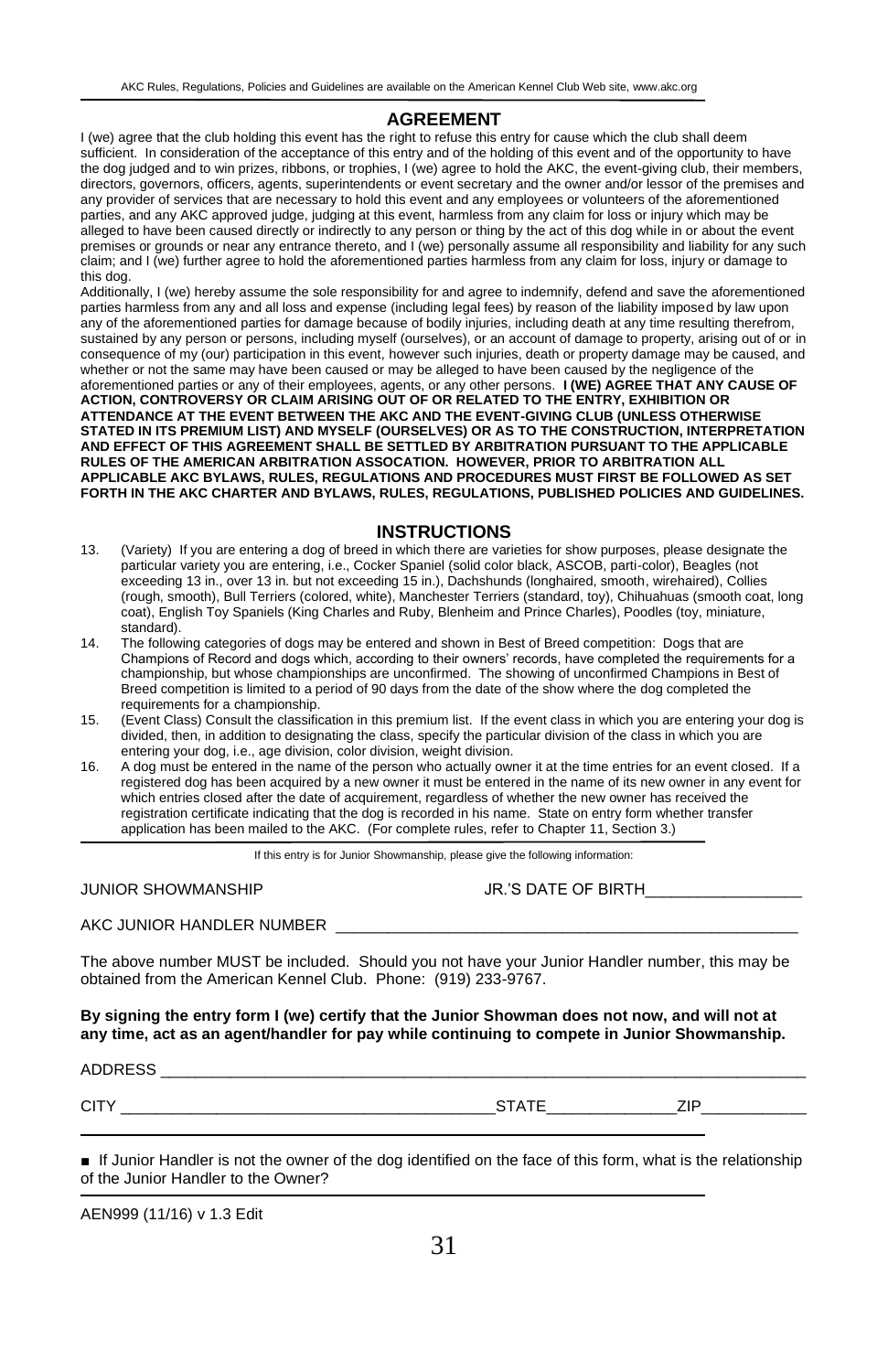# ♦ **SHOW SITE ♦ Animal Inn Training Center 8633 – 34th St. N. Lake Elmo, Minnesota**

Dogs may not be left overnight. All dogs and equipment must be removed within one hour after the completion of judging on Sunday. **No chalk or powder inside the building. No blowdryers may be used inside the building. Crating will be available inside the building on a first come/first serve basis.**

# **Directions to the Show Site:**

**From the West/North:** Take I-694 East/South. 2.2 miles past Highway 36, take Highway 14 (Old MN Hwy 5) exit. Go East (left) on Highway 14 for 1.9 miles. Animal Inn is on your right. At the bottom of the driveway, the training center is the building on your left.

**From the East/South:** From I-494/I-694/I-94 intersection in Woodbury/Oakdale, take Highway 694 North for 3.1 miles to Highway 14 (Old MN Hwy 5). Go East (right) on Highway 14 for 1.9 miles. Animal Inn is on your right. At the bottom of the driveway, the training center is the building on your left.

|                                                                                          | 25                                                   |                                               | <br>8A                                           |                                                                                                      |                                                                  |                       |
|------------------------------------------------------------------------------------------|------------------------------------------------------|-----------------------------------------------|--------------------------------------------------|------------------------------------------------------------------------------------------------------|------------------------------------------------------------------|-----------------------|
| ne                                                                                       | <b>Circle Pines</b>                                  |                                               |                                                  |                                                                                                      |                                                                  |                       |
| ig Lake Park                                                                             |                                                      |                                               | 7                                                |                                                                                                      | 95<br>51                                                         | Som                   |
| Mounds: View                                                                             |                                                      | 60                                            | White Bear<br>Beach                              | 15                                                                                                   | 11                                                               |                       |
| 36 <b>UV</b>                                                                             | Shoreview                                            |                                               | 96                                               | 55                                                                                                   |                                                                  | 35                    |
| Ħ<br>9.<br>46<br>M<br>51<br>8<br>Roseville <sup>s</sup><br>$\frac{1}{10}$ $\frac{1}{30}$ | <b>New Brighton</b><br>N<br>N<br>49<br>booweak<br>36 | Vadnais Heights<br>А<br>Little Canada<br>Paul | <b>White Bear</b><br>Pine<br>North St.<br>Ş<br>5 | 8633 34th St N, Lake Elmo, M<br>1 8633 34th St N<br>Lake Elmo, MN 55042<br>Park Heights<br>Lake Eino | <b>Bayport</b><br>95                                             | North Ht              |
| apolis                                                                                   | м<br>61<br>St. Paul <sub>o</sub>                     | 120<br>65<br>3M                               | 13<br><b>Oakdale</b>                             | 15<br>65                                                                                             | 21                                                               | Hudson<br>Lakeland    |
| Lilydale                                                                                 | 355<br>15<br>West St.<br>Paul<br>$\sim$              | 10                                            | Landfall<br>Woodbury<br>13A                      |                                                                                                      | Lake St.<br><b>Shores</b><br>Croix Beach<br>Afton<br>Point<br>18 | Lakeland<br>St. Marys |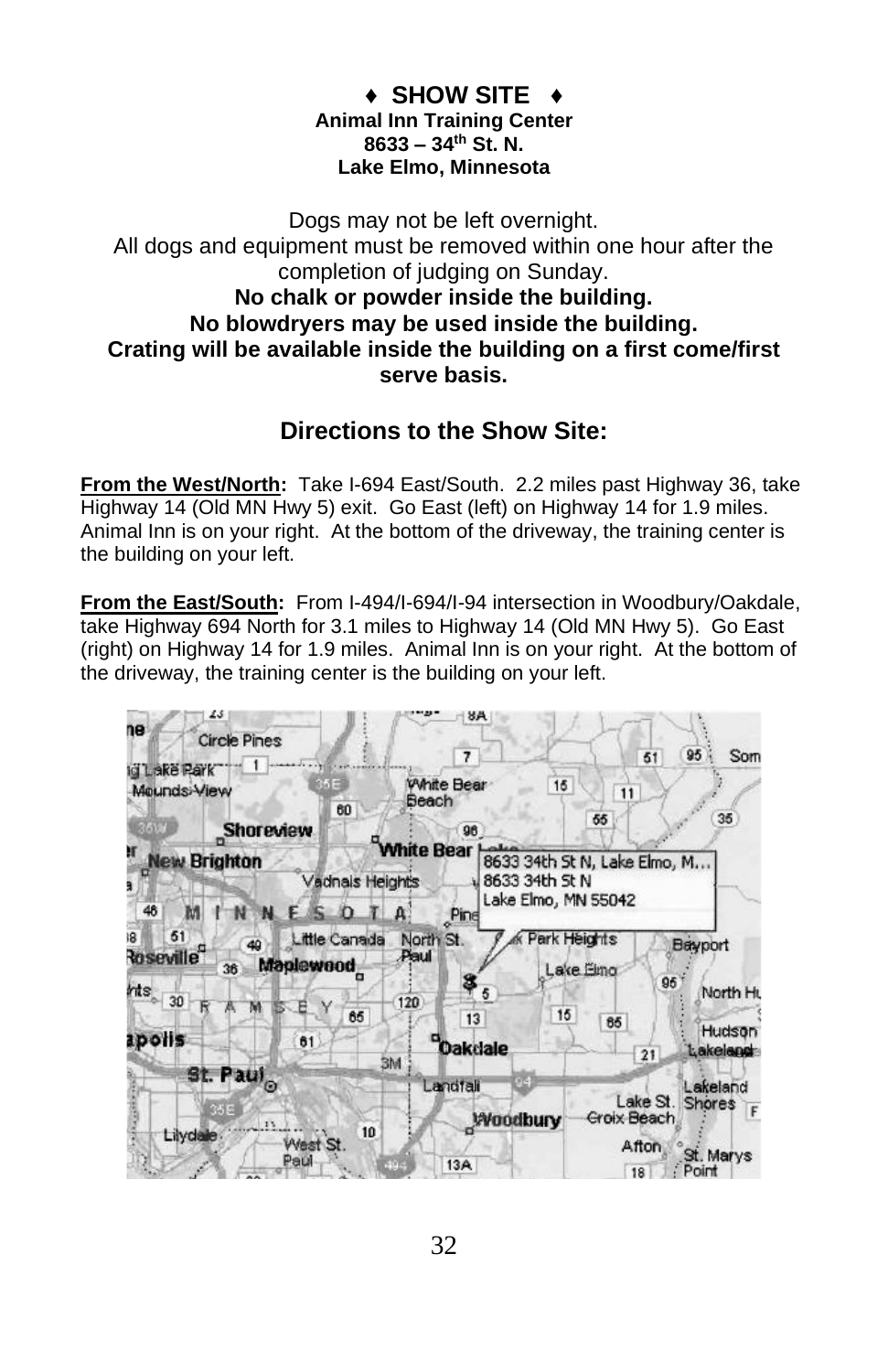# **SHCTC Specialty Show Covid-19 Safety Rules**

We want to provide you with a fun and memorable show here in Lake Elmo, Minnesota. Masking policy will be as defined by the building (currently required but may be dropped). We will be following the CDC regulations, as well as state and local regulations in place at the time of the show.